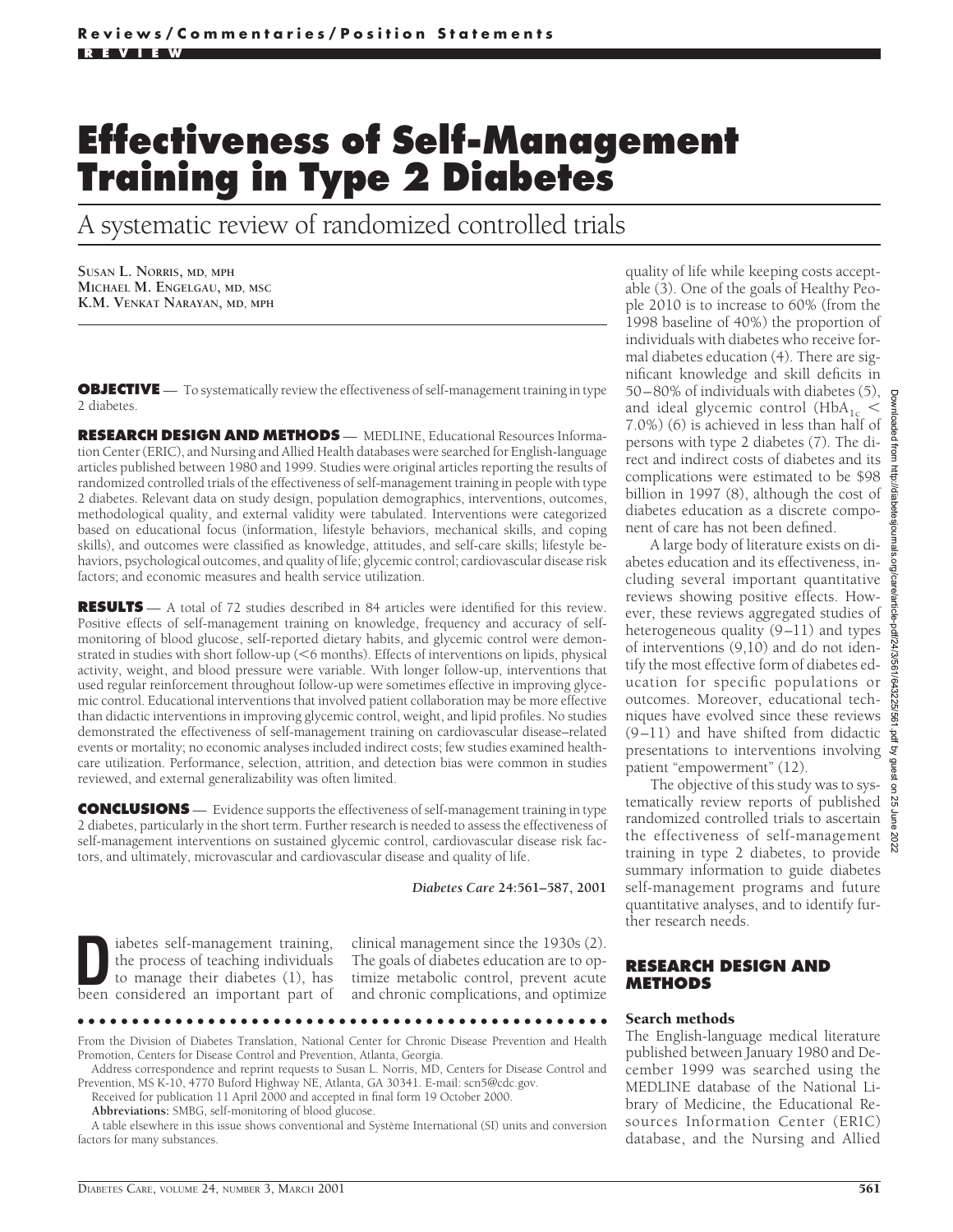Health database (commenced in 1982). The medical subject headings (MeSH) searched were "Health Education" combined with "Diabetes Mellitus," including all subheadings. Abstracts were not included because they generally contain insufficient information to assess the validity of the study by the criteria described below. Dissertations were also excluded because the available abstracts contained insufficient information for evaluation and the full text was frequently unavailable. Titles of articles extracted by the search were reviewed for their relevance to the effectiveness of diabetes education, and if potentially relevant, the full-text article was retrieved. Because automated databases are incomplete (13– 15), the following journals, believed to have the highest relevance, were searched manually: *Diabetes Care, Diabetes Educator, Diabetes Research and Clinical Practice, Diabetologia,* and *Diabetic Medicine.*

#### Study selection

Only randomized, controlled trial reports were selected because this type of study design generally supports maximum validity and causal inference (16). We reviewed only studies in which all or most subjects had type 2 diabetes. If the type of diabetes was unclear, then the study was included when the mean age was  $>30$ years. It was believed that the educational techniques and social influences (especially family and peers) relevant to children and adolescents with either type 1 or type 2 diabetes were sufficiently different to warrant a separate review. To examine as broadly as possible the effectiveness of diabetes education, we included studies of subjects with type 2 diabetes  $>$  18 years of age, with any degree of disease severity and with any comorbidity. Interventions in all settings were included. Education could be delivered by any provider type, could involve any medium (written, oral, video, computer), could be individual- or group-based, and could be of any duration and intensity. Studies with multicomponent interventions were included only if the effects of the educational component could be examined separately.

Self-management training interventions were classified into one of the following categories by primary educational focus: knowledge or information; lifestyle behaviors, including diet and physical activity; skill development, including skills to improve glycemic control such as self**Table 1—***Assessment of internal validity based on Cochrane Collaboration Criteria (20)*

| Type of bias     | Definition                                                                                                                                                                                                                                                                                                                     |
|------------------|--------------------------------------------------------------------------------------------------------------------------------------------------------------------------------------------------------------------------------------------------------------------------------------------------------------------------------|
| Selection bias   | Systematic differences in control and intervention groups at baseline<br>To avoid requires randomization and no significant differences<br>between baseline variables in control and intervention groups,<br>or adequate statistical consideration of potential confounders if<br>baseline differences exist                   |
| Performance bias | Systematic differences in care provided to control and intervention<br>groups, apart from the intervention being evaluated<br>To avoid requires no evidence of contamination or cointervention,<br>including no additional contacts with researcher or providers for<br>the intervention group compared with the control group |
| Attrition bias   | Systematic differences between study groups in withdrawals from the<br>study<br>To avoid requires attrition $\leq$ 20% of total <i>n</i> , or dropouts must<br>resemble completers in baseline characteristics                                                                                                                 |
| Detection bias   | Systematic differences in outcomes assessment between study groups<br>To avoid requires blinding for any outcome subject to assessor<br>interpretation                                                                                                                                                                         |

monitoring of blood glucose (SMBG), as well as skills to prevent and identify complications (e.g., foot care); and coping skills (to improve psychosocial function), including interventions using empowerment techniques or promoting relaxation or self-efficacy. Studies with a focus on knowledge or information were subclassified by primary type of educational approach: didactic or collaborative. Didactic education occurred when the patient attended to the information but did not interact with the instructor or participate actively in teaching sessions. Collaborative education occurred when the patient participated actively in the learning process, including group discussions or hands-on practice, or when teaching techniques included empowerment (17), individualized goal-setting, biofeedback, or modeling. The other three categories of lifestyle, skill development, and coping skills education were generally all collaborative to some extent; therefore, these types of interventions were not subclassified.

## Data extraction

Data extracted from eligible studies included descriptive information, analysis methods, and results. Extraction was not blinded, because there is no evidence that blinding results in a decrease in bias in the conduct of systematic reviews and metaanalyses (18,19).

## Validity assessment

Quality assessment was determined by what was reported in each article, and internal validity was assessed using Cochrane methodology (20) for four types of bias (Table 1). These biases are believed to have significant effects on measured outcomes in intervention studies (21), and if present in an article, note was made in the tables.

These criteria for bias were modified from those used in Cochrane methodologies, because not one study in the literature reviewed fulfilled all definitions for the absence of bias. To avoid selection bias, ideally one requires concealment of the allocation schedule so that neither patient nor researcher can influence assignment sequence (22). However, because  $\ddot{8}$ most studies in this review did not comment on method of allocation, beyond stating that subjects were randomized, allocation concealment was not used as a necessary criteria for the absence of selection bias. To avoid performance bias, blinding of patients to the intervention is required, which is impossible in diabetes education studies; therefore, patient blinding was not used as a validity criterion. Attrition was noted as a potential bias when more than 20% of initially enrolled subjects dropped out before data collection, and dropouts were not compared or were not found equivalent to completers at baseline.

External validity was also assessed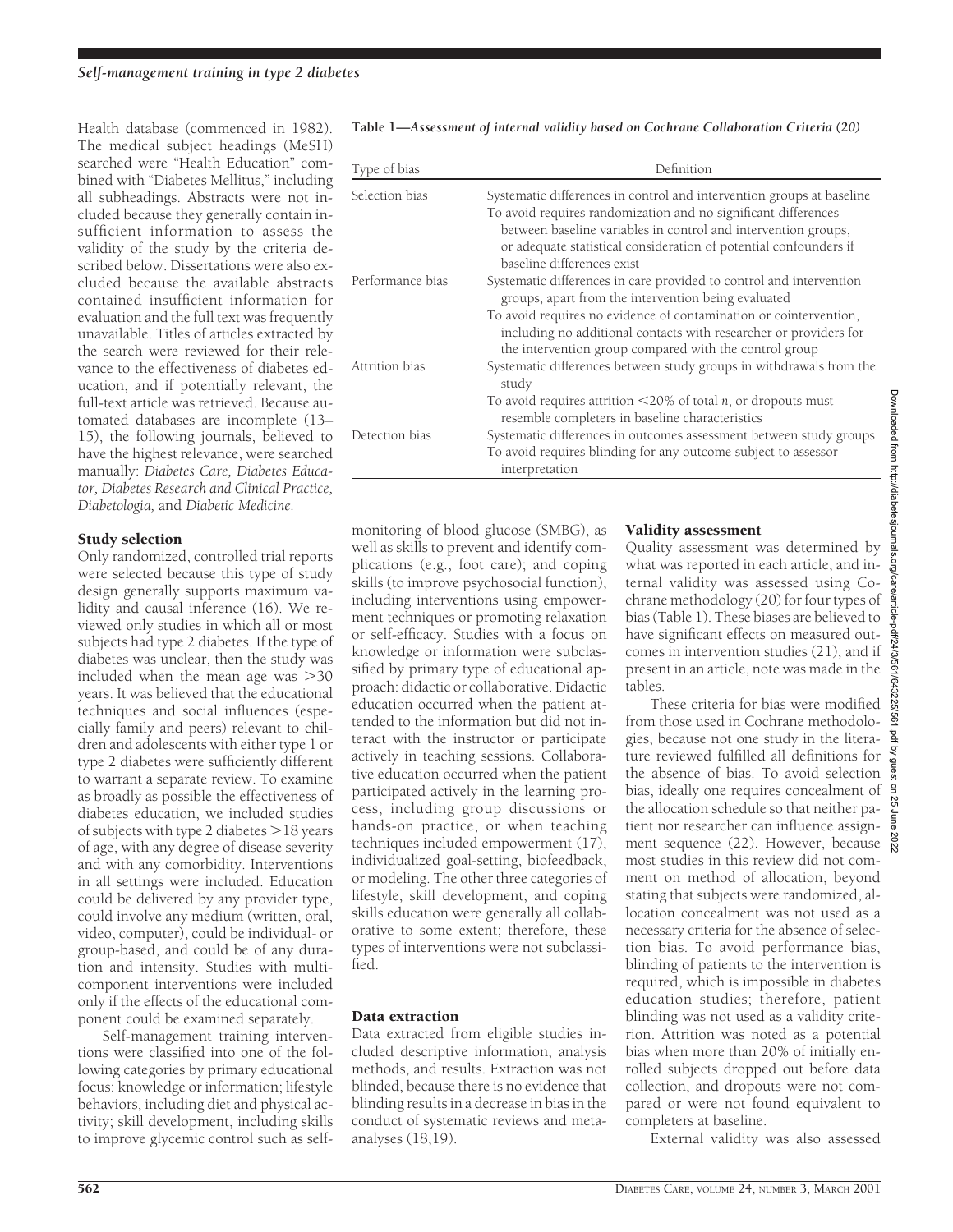and was considered adequate if the accessible population reasonably represented the target population and study subjects were either a random sample of the accessible population or consecutively referred patients, or if no significant differences between participants and nonparticipants were demonstrated at baseline. Studies with populations that consisted of volunteers, that were convenience samples, or were otherwise selected by the researchers may not be generalizable to target populations; therefore, the nature of these study populations is indicated in the tables.

## **Outcomes**

Outcomes are summarized in a qualitative fashion to *1*) aid in generating hypotheses, *2*) detail the categorization of variables for future quantitative syntheses (23), and *3*) portray the heterogeneity of the populations, interventions, methodology, study quality, and outcomes in this literature. It was believed that derivation of a single summary statistic would not be meaningful in determining what interventions are effective in what populations. The power of statistical tests of homogeneity is low, and failure to reject a hypothesis of homogeneity does not prove that studies are sufficiently similar to be aggregated (24).

We classified outcomes as *1*) process measures including knowledge, attitudes, and self-care skills; *2*) lifestyle behaviors, psychological outcomes, and quality of life; *3*) glycemic control; *4*) cardiovascular disease risk factors; and *5*) economic measures and health service utilization. Because a study can have multiple outcomes, each study can be listed one or more times in the results tables, which are classified by outcome. Glycated hemoglobin measures are presented as percentage change in the text and the figure, due to the measurement of different glycated components of hemoglobin in different studies as well as the variability of measurement between laboratories and over time (25).

**RESULTS** — A total of 72 discrete studies, published in 84 articles, were identified. These studies are heterogeneous with respect to patient population, educational intervention, outcomes assessed, study quality, and generalizability (Tables 2–6). Review of this literature reveals a number of important generalizations concerning the components and determinants of effective interventions and the outcomes most conducive to improvement.

## Process measures

**Knowledge.** Most studies measuring changes in diabetes knowledge demonstrate improvement with education (Table 2)  $(26-46)$ , including those with follow-up of 6–12 months after the last intervention contact (28–30,36,40,43). Seven studies demonstrated improved knowledge for both the intervention and control groups (47–53), suggesting possible contamination due to the infeasibility of blinding participants. A number of studies demonstrated that regular reinforcement or repetition of the intervention seemed to improve knowledge levels at variable lengths of follow-up: Bloomgarden et al. (34) (nine visits in 18 months), Korhonen et al. (35) (one visit every 3 months for 12 months), Campbell et al. (29) (regular reinforcement with visits and telephone calls over 12 months), and Rettig et al. (46) (12 visits in 12 months). Knowledge was measured using a variety of instruments, often specifically developed for the study and lacking in documented reliability and validity (26,30,32,33,35,39,44,47,52,54–56).

**Self-care.** Several studies observed increased frequency of, or more accurate SMBG, demonstrated by a decreased discrepancy between measurement by the patient and health-care personnel (40,45,57–59) (Table 2). Several studies examined the relationship between skills teaching and glycemic control. Although three of these studies (40,57,60) noted an increase in frequency of SMBG, no corresponding improvement in  $HbA_{1c}$  was found. Wing et al. (61) taught adjustment of diet and physical activity in conjunction with SMBG, but the patients in this study failed to show improved glycemic control at 1 year.

Several studies examined interventions focusing on foot lesions with mixed results. Litzelman et al. (62) noted a decrease in serious foot lesions at 1 year after an intervention consisting of group education, with three follow-up visits, provider guidelines, and chart reminders. Other studies failed to demonstrate improvements with interventions (41,46,63). Malone et al. (64) found a significant decrease in foot ulcer and amputation rates, although this study had significant methodological inadequacies.

## Lifestyle behaviors

Most studies that examined dietary changes were positive for self-reported changes, including improvements in dietary carbohydrate or fat intake (38,39,65–70) (Table 3), a decrease in caloric intake (39,67), and an increase in consumption of lower glycemic-index foods (71). A few studies demonstrating improved dietary changes found corresponding improvements in weight (38,66,72) or glycemic control (31). Only two studies failed to show improvement in diet: one had an 18-month follow-up and an intervention delivered every 3 months  $(35)$ , and the other  $(73)$  noted  $\frac{6}{9}$ improved dietary habits during the intervention but no significant difference at 6 months.

Studies measuring physical activity outcomes had variable results. Hanefeld et al. (65) demonstrated an increase in activity at 5 years with a didactic intervention. Among studies with shorter follow-up duration, Wood (54) noted an increase in physical activity at 4 months, Glasgow et al. (74) found an increase in the number of minutes of activity 3 months after an intensive intervention, and Wierenga (75) found improved physical activity after five intervention sessions at 4 months. Five studies found no changes in physical activity compared with control groups (30,40,69,76,77). It is unclear what factors might account for success in some studies and not in others.

## Psychological and quality-of-life outcomes

Four studies examined psychological outcomes (Table 3) (33,40,74,78); improvements were noted in problem solving (74) and anxiety levels (33). Quality of life was examined in three studies. Kaplan et al. (79) noted an increase in quality of life at 18 months for an intervention subgroup that received intensive counseling on both diet and physical activity. Two studies of brief interventions failed to demonstrate improved quality of life (60,67).

#### Glycemic control

Studies that focused on glycemic control are described in Table 4 and Fig. 1. Both control and intervention study groups tended to have improved glycated hemoglobin measures (29,31,32,36,48,49,60,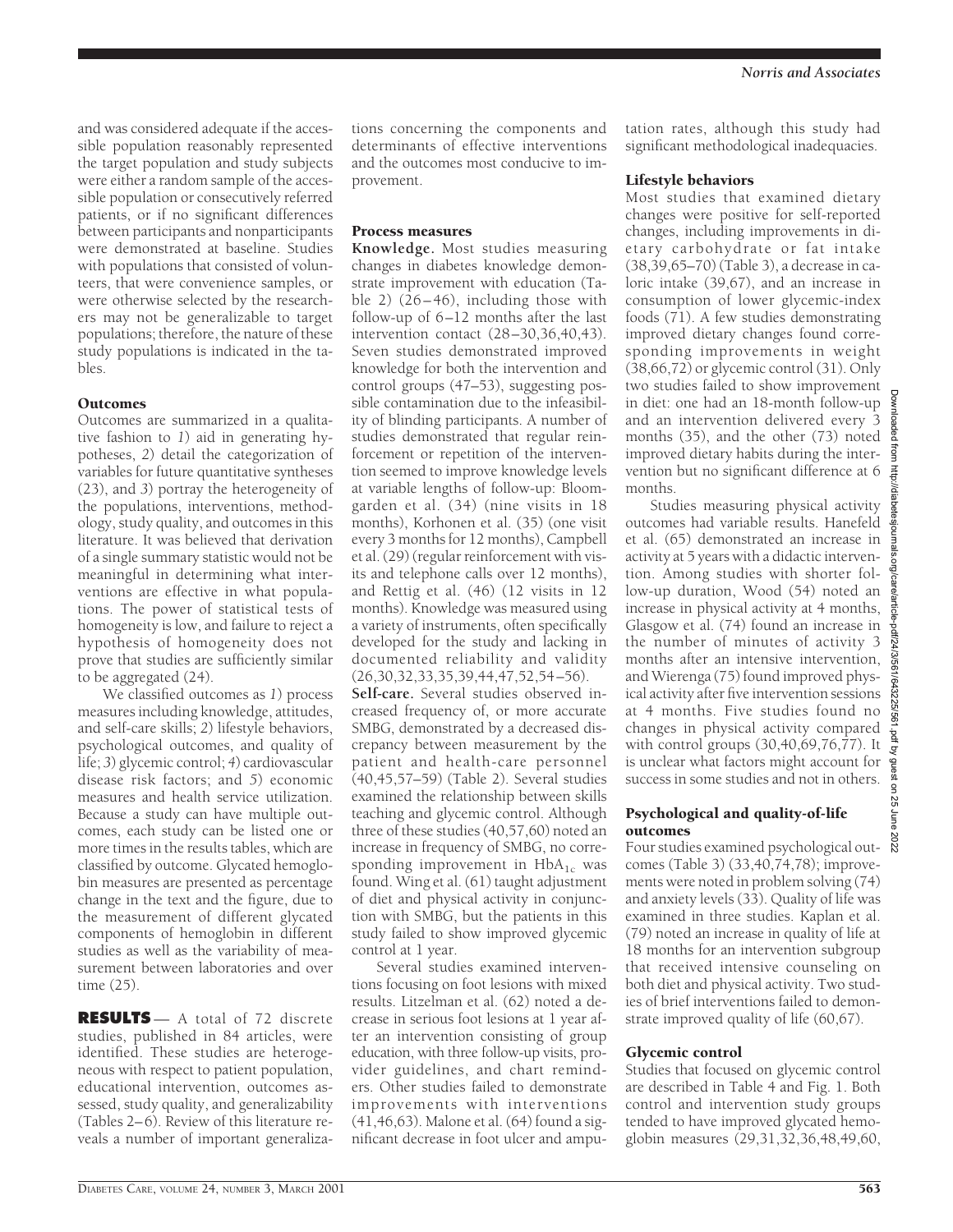| Table 2-Effect of self-management training on knowledge, attitudes, and self-care skills |  |  |  |
|------------------------------------------------------------------------------------------|--|--|--|
|                                                                                          |  |  |  |

| Reference | n, F/U interval,<br>and mean age                                   | Interventions                                                                                                                                                                                                                                                                              | Outcomes                                                                                                                                                                         | Comments                                                                                                                                                                                                |
|-----------|--------------------------------------------------------------------|--------------------------------------------------------------------------------------------------------------------------------------------------------------------------------------------------------------------------------------------------------------------------------------------|----------------------------------------------------------------------------------------------------------------------------------------------------------------------------------|---------------------------------------------------------------------------------------------------------------------------------------------------------------------------------------------------------|
|           | 1. Didactic, knowledge, and information interventions              |                                                                                                                                                                                                                                                                                            |                                                                                                                                                                                  |                                                                                                                                                                                                         |
| 33        | $n = 60$ ; F/U immediate, 4<br>weeks; ?age                         | I: Four weekly group sessions;<br>individual as needed<br>C: Started same education 4 weeks<br>later                                                                                                                                                                                       | Increased knowledge I vs. C at 4<br>weeks, $P < 0.01$                                                                                                                            | No BL statistics; I more visits than C<br>Attrition 29%, dropouts not equal to<br>completers at BL<br>Low participation rate, but NSD<br>participants and nonparticipants                               |
| 34        | $n = 345$ ; F/U immediate;<br>58 years                             | I: Nine multimedia education classes<br>over 1.5 years<br>C: Usual care                                                                                                                                                                                                                    | Increased knowledge I vs. C,<br>$P = 0.0073$<br>NSD behavior score;<br>NSD foot lesions                                                                                          | No mention blinding assessor<br>Low participation rate;<br>nonparticipants older, more males                                                                                                            |
| 35        | $n = 77$ ; F/U 6-18 months<br>from BL; 33 years                    | I: 5-day IP teaching: didactic,<br>individual F/U q3 months, phone<br>access; instruction in self-<br>adjustment insulin<br>C: 5-day IP "traditional" education +<br>written information; $3 \times 1.5$ -h<br>sessions; q3 months F/U                                                     | Increased knowledge both C and<br>I, $I > C$ , $P < 0.01$ at 12 months<br>Increased urine testing I and C<br>(NSD between groups)<br>Knowledge not correlated with BS<br>control | No BL comparison statistics<br>No attrition information<br>No blinding for diet history<br>Low recruitment rate and no<br>information on nonparticipants                                                |
| 42        | $n = 30$ ; F/U immediate;<br>59 years                              | I: 15-min video featuring local HCW<br>in Spanish<br>C: Pretest only, then viewed video                                                                                                                                                                                                    | Increased knowledge in I, effect size<br>moderate (0.61)                                                                                                                         | No BL comparison of demographics<br>Unclear if assessor blinded<br>Convenience sample<br>I had no pretest to avoid bias from<br>retesting                                                               |
| 47        | $n = 51$ ; F/U 12 months<br>from BL; 53 years                      | I: Three weekly didactic, small group<br>sessions $q4$ months $+ q2$ months<br>visit with doctor<br>C: Visit with doctor q2 months                                                                                                                                                         | NSD knowledge between groups                                                                                                                                                     | I more visits than C<br>No information on participation rates                                                                                                                                           |
| 51        | $n = 40$ ; F/U immediate;<br>60 years                              | I: 1-h individual education based on<br>patient's priorities<br>C: 1 h individual education based on<br>educator's priorities                                                                                                                                                              | Increased knowledge both groups,<br>$P < 0.0001$ , NSD between groups                                                                                                            | Unclear if assessor blinded<br>Consecutively referred patients<br>Type of DM unclear                                                                                                                    |
| 52        | $n = 111$ ; F/U 2-3 months;<br>56 years                            | I: One-page drug information sheet<br>given to patients attending clinic<br>C: Usual care                                                                                                                                                                                                  | Both groups increased knowledge;<br>NSD between groups                                                                                                                           |                                                                                                                                                                                                         |
| 57        | $n = 31$ ; F/U 1 week; HbA <sub>1c</sub><br>F/U 2 months; 65 years | I: Four weekly TC after hospital<br>discharge: identify deficits and<br>teach                                                                                                                                                                                                              | I more frequent SMBG and increased<br>hypoglycemic prevention,<br>P < 0.05                                                                                                       | I more contact than C<br>Unclear if assessor blinded<br>No information on nonparticipants                                                                                                               |
|           |                                                                    | C: No TC or other contact                                                                                                                                                                                                                                                                  |                                                                                                                                                                                  |                                                                                                                                                                                                         |
|           | 2. Collaborative, knowledge, and information interventions         |                                                                                                                                                                                                                                                                                            |                                                                                                                                                                                  |                                                                                                                                                                                                         |
| 26        | $n = 80$ ; F/U 6 months from<br>BL; 53 years                       | I: Group sessions: didactic and<br>discussions; no details of duration<br>or frequency; F/U every 3 months<br>C: Care at general medical clinic                                                                                                                                            | Increased knowledge in I vs. C,<br>P < 0.01                                                                                                                                      | Attrition 25%, no comparison<br>dropouts to completers                                                                                                                                                  |
| 27, 28    | $n = 532$ ; F/U 12-14<br>months; 57 years                          | every 3 months<br>I: Average 2.4 sessions $\times$ 1.5 h over<br>2 months + home visit, TC F/U,<br>contracting, skill exercises, goal-<br>setting; over 26 months<br>C: Usual care                                                                                                         | Achievement of some knowledge,<br>skill, and self-care objectives in I<br>vs. C, $P < 0.05$                                                                                      | I more visits than C<br>Attrition 51%, differences dropouts<br>and completers<br>No blinding assessor<br>Low participation rate                                                                         |
| 29        | $n = 238$ ; F/U 3, 6, 12<br>months from BL; 56 years               | I-1: 13 individual sessions in 12<br>months<br>I-2: Three-day interactive course +<br>$F/U$ 3 and 9 months $+$ two<br>individual sessions<br>I-3: Six or more individual sessions<br>based on cognitive behavior<br>theory, TC F/U over 12 months<br>$C: 2 \times 1$ -hour group education | Increased knowledge I-3 at 3 and 6<br>months, $P \leq 0.05$                                                                                                                      | BL differences: I-2 better educated,<br>I-1 longer duration DM<br>I more visits than C<br>Dropouts longer duration DM than<br>completers<br>Unclear if study population<br>represents target population |
| 30        | $n = 46$ ; F/U immediate, 6<br>months; 66 years                    | 1: $8 \times$ 2-hour small group sessions<br>over 3 months; problem- and<br>participant-focused<br>C: One-day didactic teaching                                                                                                                                                            | Increased knowledge at 6 months I<br>vs. C, $P < 0.05$                                                                                                                           | I more visits than C<br>More C excluded due to poor control<br>No mention blinding assessor<br>Nonparticipants older and heavier                                                                        |
| 32        | $n = 174$ ; F/U 4–6 months;<br>57 years                            | I-1: Computer knowledge assessment<br>$program (KAP) + interactive$<br>computer teaching (60 min)<br>I-2: KAP $(20-40 \text{ min}) + \text{feedback}$<br>I-3: KAP only<br>C: No intervention                                                                                               | Increased knowledge all I, $P < 0.05$<br>(within group)                                                                                                                          | Randomization by year and birth<br>month (no details given)<br>I more contact than C<br>NIDDM results reported here (49%)<br>of total study population IDDM)                                            |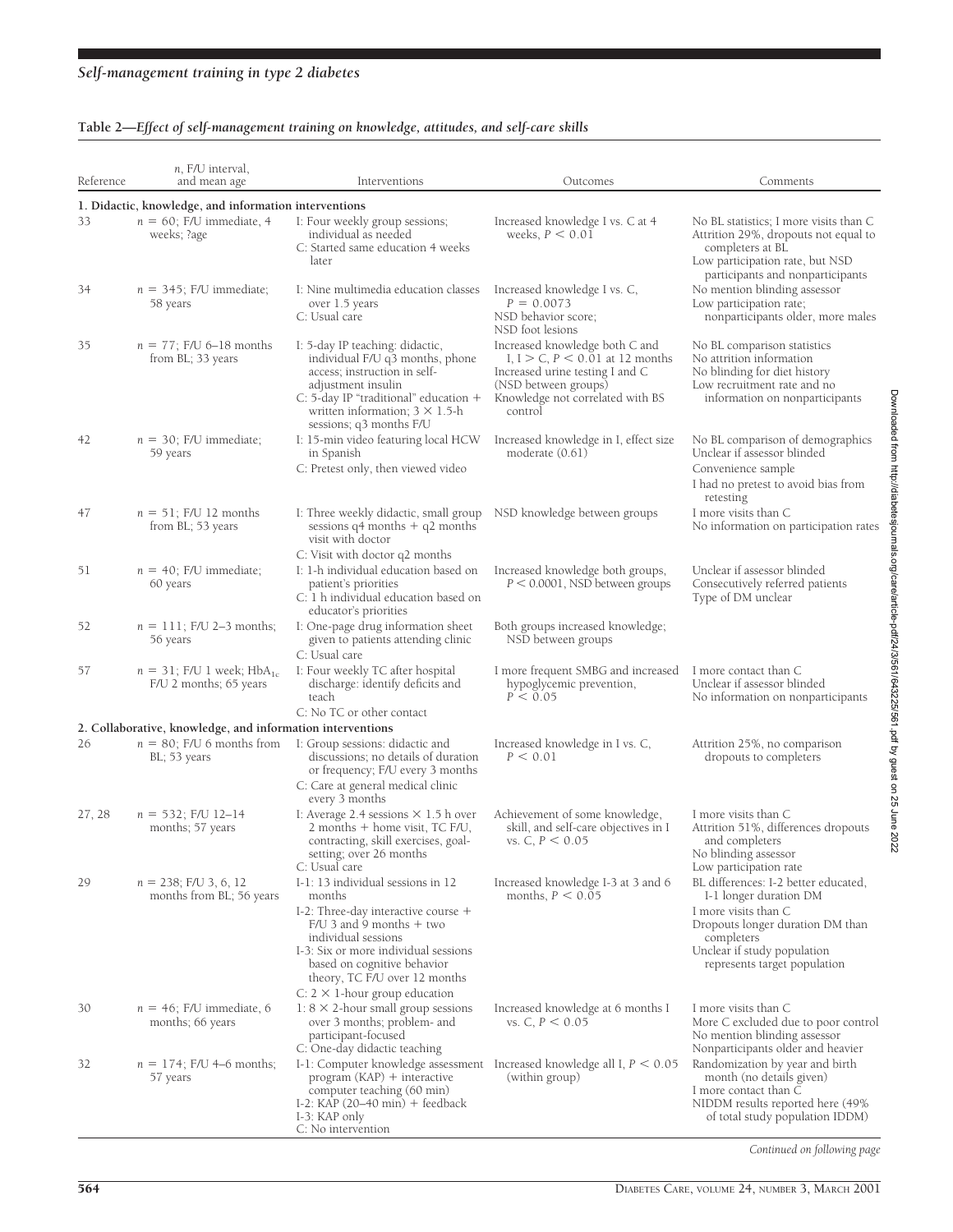#### **Table 2—***Continued*

| Reference | n, F/U interval,<br>and mean age                  | Interventions                                                                                                                                                                                                   | Outcomes                                                                                                                                                                                                                | Comments                                                                                                                                                       |
|-----------|---------------------------------------------------|-----------------------------------------------------------------------------------------------------------------------------------------------------------------------------------------------------------------|-------------------------------------------------------------------------------------------------------------------------------------------------------------------------------------------------------------------------|----------------------------------------------------------------------------------------------------------------------------------------------------------------|
| 40.60     | $n = 558$ ; F/U 6 months;<br>45 years             | I-1: Collaborative education by<br>$HCW$ , 3 h/week $\times$ 4 weeks<br>I-2: Same education, led by fellow<br>patient<br>C: No intervention<br>I based on Fishbein and Ajzen Health<br>Belief Model             | Increased knowledge both I,<br>$P < 0.001$ ;<br>Increased DM locus of control,<br>P < 0.001<br>Improved attitude and frequency<br>SMBG both I, $P < 0.05$<br>Increased self-adjustment of insulin<br>both I, $P < 0.01$ | Hospitals randomized<br>I more visits than C<br>Uncertain blinding assessor                                                                                    |
| 44        | $n = 24$ ; F/U immediate;<br>35-65 years          | I: 1-h computer-based drill with<br>feedback including explanation of<br>correct answer<br>C: As for I, but right/wrong feedback<br>only<br>I and C received 14-min instructive<br>video before computer drill  | Increased knowledge in I vs. C,<br>$P = 0.005$<br>NSD attitudes toward the drill                                                                                                                                        | No BL comparisons<br>Volunteer study population                                                                                                                |
| 46        | $n = 471$ ; F/U 6, 12 months<br>from BL; 52 years | I: Home visits, teaching based on<br>needs assessment, maximum 12<br>visits<br>C: Usual care                                                                                                                    | Increased knowledge at 6 months,<br>$P = 0.001$<br>NSD foot appearance score at 6<br>months<br>Increased medication skills at 6<br>months, $P = 0.04$ and urine<br>testing, $P = 0.01$                                  | Attrition 20%, no comparison<br>dropouts to completers<br>70% of eligible participated                                                                         |
| 48        | $n = 82$ ; F/U 6 months from<br>BL; 56 years      | I-1: $11 \times 2$ -h didactic weekly course<br>+ 1 individual session<br>I-2: $11$ -week course $+$ three<br>individual sessions: barriers and<br>support<br>C: Usual care                                     | Increased knowledge for all three<br>groups; NSD between groups<br>NSD health locus of control                                                                                                                          | No BL statistics comparing groups<br>I more visits than C<br>Attrition 40%, no comparison<br>dropouts to completers<br>Volunteer study population              |
| 50        | $n = 40$ ; F/U 3 months;<br>57 years              | I: CAI, $4 \times 1$ -h sessions: didactic,<br>some feedback and testing<br>C: Didactic group teaching; 4 × 3-h                                                                                                 | Increased knowledge both groups;<br>NSD between groups                                                                                                                                                                  | No BL group comparison statistics<br>Low participation rate, no informa-<br>tion on nonparticipants or dropouts                                                |
| 54        | $n = 107$ ; F/U 1, 4 months;<br>60 years          | I: $2 \times 2$ -h group didactic + practice<br>+ feedback + usual care<br>C: Usual care: individual education<br>based on perceived patient need<br>Both in IP setting                                         | Increased compliance to insulin<br>injection time for I at 4 months,<br>$P = 0.05$                                                                                                                                      | Randomized by hospital number<br>No blinding assessor<br>No information on participation rates                                                                 |
| 55        | $n = 41$ ; F/U 2 months;<br>60 years              | I-1: Three-day program + group<br>session with pharmacist<br>I-2: Three-day program + individual<br>session with pharmacist; TC F/U<br>C: Standard center 3-day education<br>program                            | NSD change in knowledge between I<br>and C or between I-1 and I-2<br>Improved attitudes/perceptions<br>towards medications in<br>I vs. C, $P < 0.05$<br>NSD attitudes to SMBG                                           | No BL comparison<br>I more contact than C<br>23% had unusable data for SMBG                                                                                    |
| 56        | $n = 53$ ; F/U 3-5 weeks;<br>63 years             | I: $2 \times 5$ -min TC in 5 weeks; focus<br>knowledge and skills<br>C: $2 \times 15$ -min individual visits in 5<br>weeks, same content<br>Both groups individual education<br>immediately before intervention | NSD overall knowledge                                                                                                                                                                                                   | Attrition 25%, no comparison<br>dropouts to completers                                                                                                         |
| 59        | $n = 60$ ; F/U 3 months from<br>$BL$ ; 55 years   | I: Three-day group education, with<br>F/U of four TC and one home visit;<br>reinforce knowledge and skills<br>C: Three-day group education                                                                      | Frequency SMBG $I > C$ ,<br>P < 0.0001                                                                                                                                                                                  | I more contact than C<br>Unclear if study population<br>represents target population                                                                           |
| 98        | $n = 22$ ; F/U 32 weeks from<br>BL; 61 years      | I: Weekly to biweekly home visits:<br>nutrition, exercise, foot care,<br>SMBG; by nursing students<br>C: Usual care                                                                                             | NSD knowledge between groups<br>Increased self-care competency in<br>I vs. C, $P = 0.003$                                                                                                                               | Attrition 24%, no comparison<br>dropouts to completers<br>No mention blinding assessor<br>Unclear if study population<br>represents target population          |
| 99        | $n = 56$ ; F/U 6 months;<br>64 years              | I: Monthly $\times$ 6 group sessions:<br>behavior modification (contracts,<br>feedback), and general knowledge<br>C: Usual care                                                                                 | Increased knowledge at 6 months,<br>$P = 0.0003$                                                                                                                                                                        | I more contact than C<br>Attrition 32%, no comparison<br>dropouts to completers<br>Participation rate 37%, no<br>comparison participants to<br>nonparticipants |
| 108       | $n = 280$ ; F/U 6 months;<br>55 years             | I: Education on importance of eye<br>examination: booklet, video; one<br>interactive TC<br>C: Usual care                                                                                                        | Increased rate of retinal examination<br>in I (OR = $4.3$ , 95% CI 2.4-7.8)                                                                                                                                             |                                                                                                                                                                |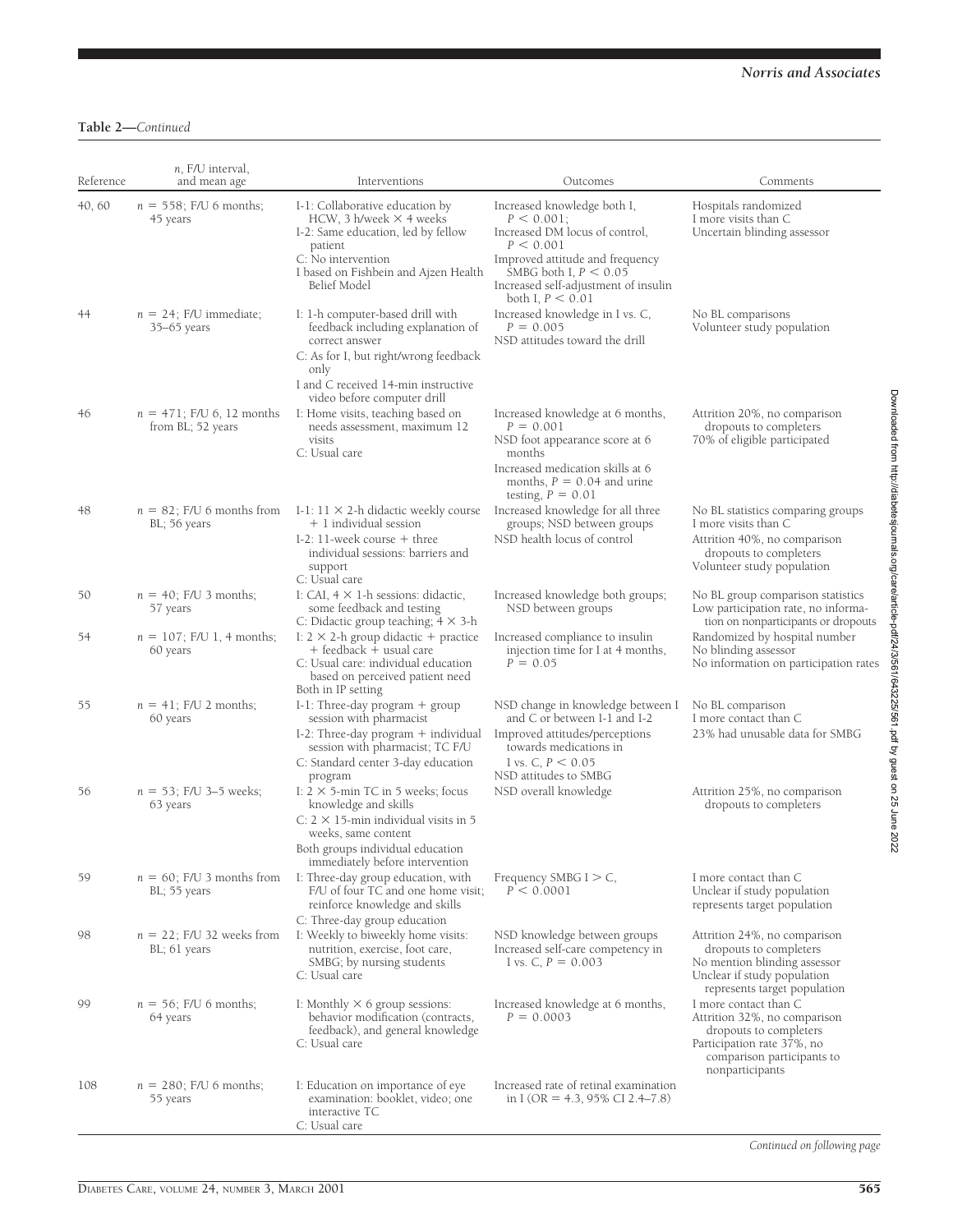#### **Table 2—***Continued*

| Reference | n, F/U interval,<br>mean age                      | Interventions                                                                                                                                                                                 | Outcomes                                                                                                                                                           | Comments                                                                                                                                                                                        |
|-----------|---------------------------------------------------|-----------------------------------------------------------------------------------------------------------------------------------------------------------------------------------------------|--------------------------------------------------------------------------------------------------------------------------------------------------------------------|-------------------------------------------------------------------------------------------------------------------------------------------------------------------------------------------------|
|           | 3. Lifestyle interventions                        |                                                                                                                                                                                               |                                                                                                                                                                    |                                                                                                                                                                                                 |
| 31        | $n = 40$ ; F/U 6 months from<br>BL; 35 years      | I-1: Lunch demonstrations<br>I-2: Videotape education<br>C: Dietitian instruction and written<br>information<br>Three visits total for all groups over 6<br>months                            | Increased knowledge in I-1 and I-2,<br>P < 0.001                                                                                                                   | No mention blinding assessor<br>Study population selected by<br>researchers; low participation rate<br>Type of diabetes unclear ("insulin<br>dependent")                                        |
| 36        | $n = 87$ ; F/U 12 months<br>from BL; 56 years     | I: Five group sessions over 6 months, Increased knowledge $I > C$ ,<br>focus on weight loss<br>C: Individual education on weight<br>loss by dietitian; 3 or more visits in<br>12 months       | P < 0.001                                                                                                                                                          |                                                                                                                                                                                                 |
| 37        | $n = 105$ ; F/U 6 months;<br>58 years             | I: Diet guide: guidelines, nutrition<br>goals, food logs<br>C: Traditional exchange list teaching<br>Both groups taught at $3 \times 2.25$ -h<br>weekly sessions                              | NSD diet principals; Increased<br>applied nutrition knowledge<br>I > C, P < 0.01<br>Attitude to life and diet, and diet<br>knowledge improved I and C,<br>P < 0.05 | Attrition 21%, no information on<br>dropouts<br>Unclear how patients recruited                                                                                                                  |
| 38        | $n = 32$ ; F/U immediate;<br>53 years             | I: Two sessions: dietitian and CAI<br>C: $2 \times 30$ -min sessions: dietitian<br>only                                                                                                       | Increased exchange list knowledge<br>for I, $P < 0.05$ ; NSD C                                                                                                     | No BL statistics<br>Unclear if blinding assessor<br>Type of DM unclear                                                                                                                          |
| 39        | $n = 105$ ; F/U immediate,<br>12 months; 45 years | Teaching for both over $\sim$ 1 month<br>I: Interactive computer program on<br>diet; 90 min/month over 6 months<br>C: Wait listed for I<br>Both groups received 5 days of<br>teaching         | Increased knowledge for I,<br>$P < 0.0001$ ; NSD for C                                                                                                             | I more contact than C<br>Attrition appears to be 76% at 12<br>months F/U<br>No comparison dropouts to<br>completers<br>No mention blinding assessor<br>No information on patient<br>recruitment |
| 43        | $n = 201$ ; F/U 6 months;<br>53 years             | I: Culturally appropriate flashcards:<br>diet, SMBG; delivered by lay HCW<br>C: Usual care                                                                                                    | Increased knowledge, self-care in<br>I vs. C, $P < 0.05$                                                                                                           | Crossover design<br>I more contact than C<br>Intensity of intervention unclear                                                                                                                  |
| 49        | $n = 41$ ; F/U 6 months;<br>61 years              | I: Psychologist-led group sessions on<br>PA and diet<br>C: Didactic lectures on diet and DM<br>Both groups $10 \times 1$ -h sessions over<br>6 months                                         | Increased knowledge for both<br>groups, $P \le 0.05$ , NSD between<br>groups                                                                                       | Dropouts (22%) had higher mean BS;<br>equal number dropouts I and C<br>Low participation rate, no<br>information on nonparticipants                                                             |
| 75        | $n = 66$ ; F/U 4 months;<br>30–86 years           | I: $5 \times 90$ -min weekly sessions by<br>nurse: diet, PA, barriers, social and<br>group support<br>C: No information on care received                                                      | Improved health attitudes I vs. C,<br>$P = 0.015$<br>NSD perceptions of health relating to<br>DM                                                                   | No BL statistics<br>Volunteer study population<br>Number of visits uncertain                                                                                                                    |
| 76        | $n = 64$ ; F/U 3, 6 months<br>from BL; 62 years   | I: $12 \times 1.5$ -h weekly (didactic)<br>sessions, then $6 \times 1.5$ -h biweekly<br>participatory sessions; based on<br>social action theory<br>C: One didactic class and two<br>mailings | Increased nutrition knowledge at 3<br>months; NSD from BL at 6 months                                                                                              | I more visits than C<br>More C dropouts, no comparison<br>dropouts to completers<br>Volunteer study population                                                                                  |
| 80        | $n = 40$ ; F/U 2, 5 months<br>from BL; 59 years   | I: $3 \times 1.5$ -h individual learning<br>activity packages with diet<br>information, goals, activities<br>C: $3 \times 1.5$ -h didactic lectures                                           | Increased knowledge for 1 at 5<br>months, $P \leq 0.05$                                                                                                            | Attrition 23%, no comparison<br>dropouts to completers<br>Volunteer study population from DM<br>education program                                                                               |
| 83        | $n = 596$ ; F/U immediate, 6<br>months; 51 years  | I: More nutrition content, follow food NSD attrition, knowledge, self-care<br>pyramid<br>C: Usual education, given meal plan<br>Both I and C: $5 \times 2$ -h weekly group<br>sessions        | between choice/no choice groups<br>NSD knowledge, self-care between<br>I and C                                                                                     | Randomized into choice/no choice of<br>program, then I and C<br>Attrition 28%, dropouts younger,<br>more male<br>No mention blinding assessor<br>Physician-referred patients or<br>volunteers   |
| 95        | $n = 120$ ; 12 months from<br>BL; 61 years        | I: Group education (diet, PA, BS<br>control) q3 months $\times$ 4<br>C: Usual care                                                                                                            | Increased knowledge in I,<br>P < 0.001                                                                                                                             | I more contact than C<br>Unclear if study population<br>represents target population                                                                                                            |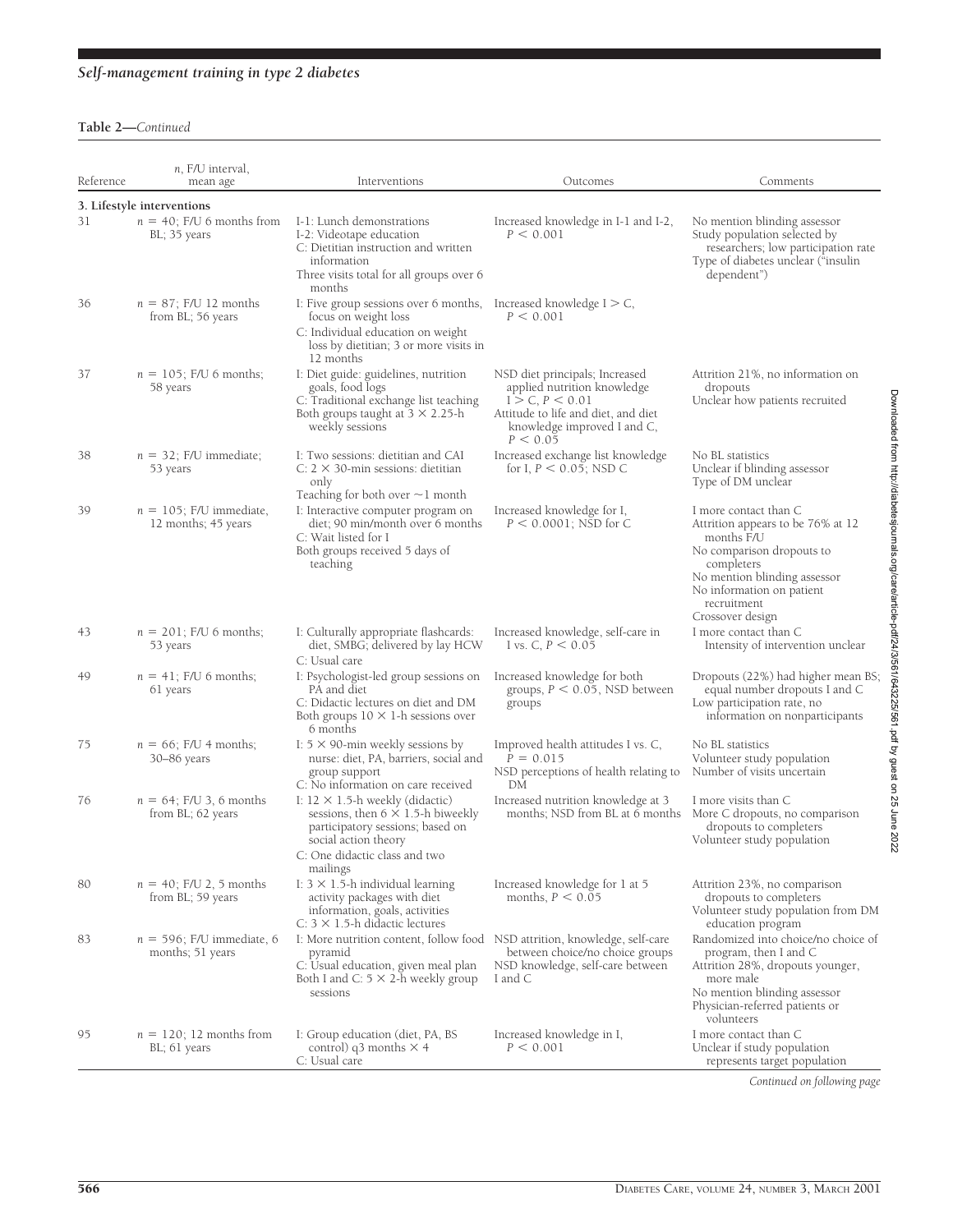#### *Norris and Associates*

**Table 2—***Continued*

| Reference | n, F/U interval,<br>and mean age                             | Interventions                                                                                                                                                                      | Outcomes                                                                                                                                                                                                                                                                                                                                                                                                              | Comments                                                                                                                                                                                                                                                                                               |
|-----------|--------------------------------------------------------------|------------------------------------------------------------------------------------------------------------------------------------------------------------------------------------|-----------------------------------------------------------------------------------------------------------------------------------------------------------------------------------------------------------------------------------------------------------------------------------------------------------------------------------------------------------------------------------------------------------------------|--------------------------------------------------------------------------------------------------------------------------------------------------------------------------------------------------------------------------------------------------------------------------------------------------------|
|           | 4. Skills teaching interventions                             |                                                                                                                                                                                    |                                                                                                                                                                                                                                                                                                                                                                                                                       |                                                                                                                                                                                                                                                                                                        |
| 41        | $n = 70$ ; F/U 6<br>months; 59 years                         | care based on cognitive motivation<br>theory<br>C: Usual DM teaching: 14 h didactic/<br>3 days, including 1 h foot care                                                            | I: 9 h over 4 weeks: participatory foot Increased knowledge both groups at 6<br>months, $I > C$ , $P < 0.001$<br>Increased compliance foot care routines at 6<br>months, $I > C$ , $P = 0.012$<br>Compliance correlates with decreased foot<br>problems, $P = 0.002$<br>Decreased food problems both I and C, NSD<br>between groups at 6 months<br>Compliance correlates with decreased foot<br>problems, $P = 0.002$ | Volunteer study population                                                                                                                                                                                                                                                                             |
| 45        | 37 years                                                     | $n = 34$ ; F/U 8 weeks; I: Self-study course on self-control<br>and self-management SMBG, over<br>4 weeks<br>C: Usual care                                                         | Increased knowledge and skills for $I > C$ ,<br>P < 0.01<br>Increased SMBG goal adherance rate more<br>for I than C, $P < 0.01$                                                                                                                                                                                                                                                                                       | No BL statistics<br>Attrition 26%, no comparison<br>dropouts to completers<br>Community recruitment; participants<br>Downloaded<br>self-selected<br>Type of DM unclear                                                                                                                                 |
| 53        | $n = 50$ ; F/U 1<br>month; 73 years                          | I: 24-min instructional video on<br>technique SMBG<br>C: Group didactic instruction on<br>technique SMBG                                                                           | Increased knowledge both groups, NSD<br>between groups<br>No improvement SMBG technique I or C                                                                                                                                                                                                                                                                                                                        | No mention blinding assessor                                                                                                                                                                                                                                                                           |
| 58        | $n = 30$ ; F/U<br>immediate;<br>55 years                     | I: SMBG instruction for 30 min by<br>educator<br>C: Self-instruction SMBG for 30 min                                                                                               | Decreased error BS measurement in I.<br>P < 0.01                                                                                                                                                                                                                                                                                                                                                                      |                                                                                                                                                                                                                                                                                                        |
| 62        | $n = 395$ ; F/U 12<br>months from BL;<br>60 years            | I: Group foot education with $F/U \times 3$<br>over 3 months; chart reminders for<br>providers, provider guidelines<br>C: Usual care                                               | Decreased serious foot lesions in I at 1 year,<br>$P = 0.05$<br>I had more appropriate foot care behaviors,<br>P < 0.05<br>Physicians examined I feet more often at<br>office visits, $P < 0.001$                                                                                                                                                                                                                     | Randomized by practice team<br>I more contact than C<br>Low participation rate; no<br>information on nonparticipants                                                                                                                                                                                   |
| 63        | $n = 50$ ; F/U 6<br>months; adult                            | I: Additional participatory teaching<br>on foot care<br>C: Usual education, with routine,<br>didactic foot education<br>Both groups: 5 days of OP DM<br>education                  | Self-care practices increased both groups, no<br>statistics<br>Increased knowledge foot care for C only,<br>$P = 0.02$<br>NSD physical assessment feet I or C                                                                                                                                                                                                                                                         | from http://diabetesjournals.org/care/article-pdf/24/3/561/643225/561.pdf by guest on<br>Randomized by week entering<br>program; no BL comparisons<br>Attrition 35% I, 44% C, no<br>comparison dropouts to<br>completers<br>No mention blinding assessor<br>No demographic data; type of DM<br>unclear |
| 64        | $n = 203$ ; F/U 13<br>months I, 9 months<br>$C: \text{?age}$ | I: 1-h didactic group education on<br>foot care<br>C: No education                                                                                                                 | Decreased foot ulcer rate, $P < 0.005$<br>Decreased amputation rate, $P < 0.025$<br>NSD infection rate                                                                                                                                                                                                                                                                                                                | Randomized on SSN<br>No information on dropouts<br>No mention blinding assessor<br>No information on nonparticipants<br>Type of DM unclear                                                                                                                                                             |
|           | 5. Coping skills interventions                               |                                                                                                                                                                                    |                                                                                                                                                                                                                                                                                                                                                                                                                       |                                                                                                                                                                                                                                                                                                        |
| 85        | 50 years                                                     | $n = 64$ ; F/U 6 weeks; I: 6 $\times$ 2-h weekly group sessions:<br>patient empowerment, goal-<br>setting, problem solving, stress<br>management<br>C: Wait listed                 | Increased 4/8 self-efficacy subscales, between No BL comparisons; 18 patients not<br>group difference, $P < 0.02$                                                                                                                                                                                                                                                                                                     | 25 June<br>randomly assigned<br>2022<br>I more contact than C<br>Volunteer study population<br>64% DM2<br>HbA <sub>1c</sub> measured immediately after<br>program for C, 6 weeks after for I                                                                                                           |
| 86        | $n = 32$ ; F/U 2 years;<br>68 years                          | I-1: Six weekly sessions $+18$<br>monthly support group sessions:<br>coping, discussion, education<br>I-2: Six-week sessions only; wait list<br>for support group<br>C: Usual care | Increased knowledge maintained for I-1 at 2<br>years, $P < 0.05$                                                                                                                                                                                                                                                                                                                                                      | C is nonrandomized comparison<br>group<br>More visits for $I-1 > I-2 > C$<br>No information on attrition<br>Unclear if study population<br>represents target population<br>Type of DM unclear                                                                                                          |

BL, baseline; BS, blood sugar; BP, blood pressure; C, C-1, C-2, control groups; CAI, computer-assisted instruction; CHO, carbohydrate; D/SBP, diastolic/systolic blood pressure; DM, diabetes mellitus; DM2, type 2 diabetes; FBS, fasting blood sugar; F/U, follow-up; HCW, health-care worker; I, I-1, I-2, I-3, intervention groups; IP, inpatient; NSD, no significant difference; OP, outpatient; PA, physical activity; q, every; RN, registered nurse; SD, significant difference; TC, telephone call.

66,68,74,78,80–83) (Fig. 1). All studies were unblinded. In 14 studies, an improvement was noted in glycemic control in the intervention group compared with the control group (26,28,32,33,47,48,50, 65,71,76,79,84–87). Percentage change in glycated hemoglobin ranged from –26 to  $+4\%$  in the intervention groups and from  $-33$  to  $+15\%$  in the control groups. In three studies, glycated hemoglobin decreased more in the control group (61,80,83), although the difference was significant in only one study (80).

Length of follow-up after completion of an intervention seemed to have a major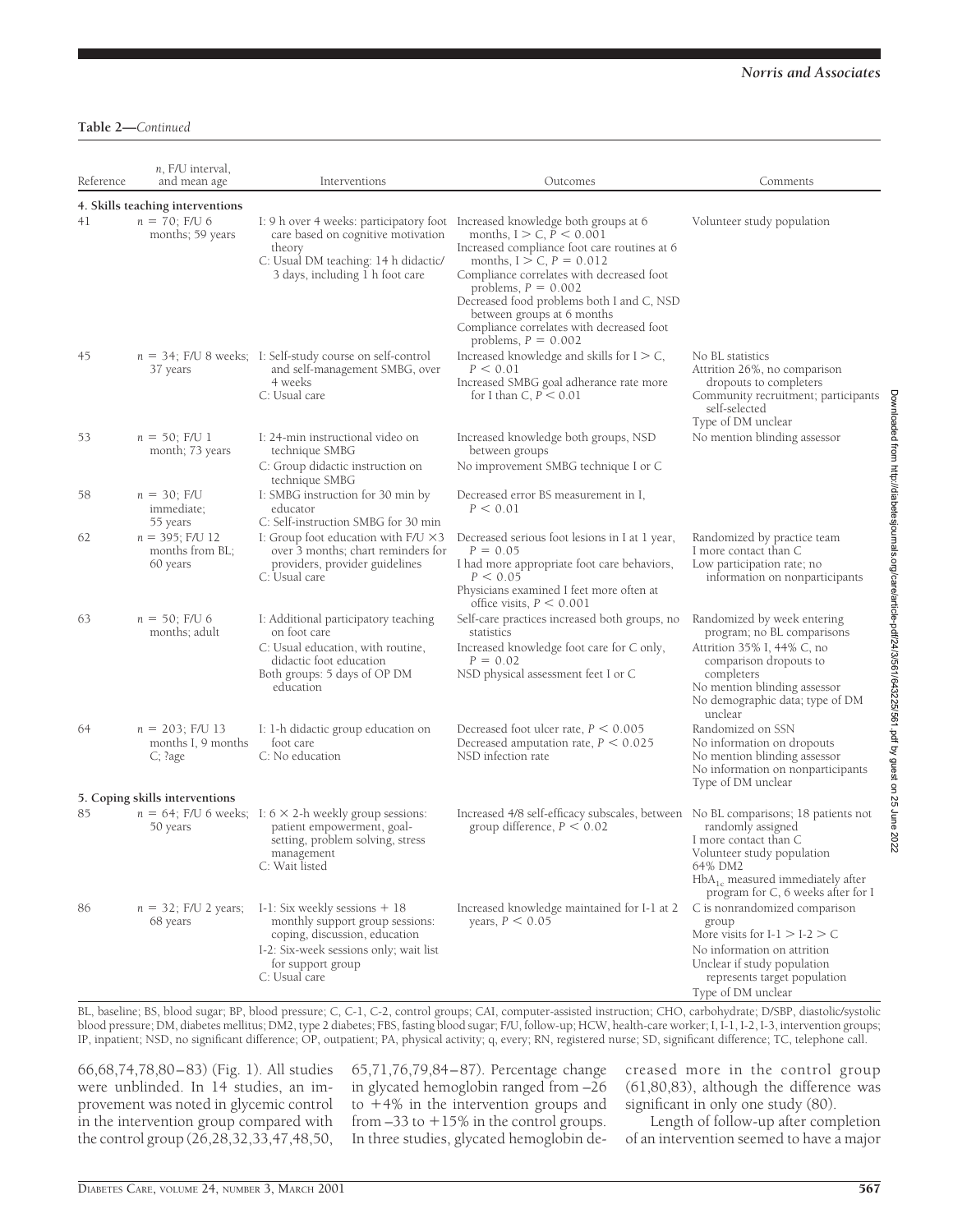| Reference | n, F/U interval,<br>and mean age                      | Interventions                                                                                                                                                                                                           | Outcomes                                                                                                | Comments                                                                                                                                                                                                       |
|-----------|-------------------------------------------------------|-------------------------------------------------------------------------------------------------------------------------------------------------------------------------------------------------------------------------|---------------------------------------------------------------------------------------------------------|----------------------------------------------------------------------------------------------------------------------------------------------------------------------------------------------------------------|
|           | 1. Didactic, knowledge, and information interventions |                                                                                                                                                                                                                         |                                                                                                         |                                                                                                                                                                                                                |
| 33        | $n = 60$ ; F/U<br>immediate, 4<br>weeks; ?age         | I: Four weekly group sessions: individual<br>as needed<br>C: Started same education 4 weeks later                                                                                                                       | Decreased anxiety at 4 weeks I vs. C,<br>P < 0.05<br>NSD depression score                               | No BL statistics<br>I more visits than C<br>Attrition 29%, dropouts not equal<br>completers at BL<br>Low participation rate, but NSD                                                                           |
| 35        | $n = 77$ ; F/U 6 to<br>18 months from<br>BL; 33 years | I: Five days IP teaching: didactic,<br>individual F/U q3 months, phone<br>access; instruction in self-adjustment<br>insulin<br>C: Five days IP "traditional" education +<br>written information; $3 \times 1.5$ -h      | NSD diet adherence at 18 months                                                                         | participants and nonparticipants<br>No BL comparison statistics<br>No attrition information<br>No blinding for diet history<br>Low recruitment rate and no<br>information on nonparticipants                   |
| 65, 109   | $n = 1,139$ ; F/U 5<br>years; 46 years                | sessions; q3 months F/U<br>I-1: Didactic individual and group<br>sessions q3 months: focus on diet, PA,<br>smoking, BP, and BS control<br>$I-2$ : $I-1 +$ clofibric acid<br>C: Usual care at DM clinics; q3–4<br>months | Increased polyunsaturated fats in I<br>vs. C, $P < 0.01$<br>Increased PA in I vs. C, $P < 0.01$         | No mention blinding assessor<br>Low participation rate, no<br>information on nonparticipants<br>Clofibric acid arm double-blinded                                                                              |
|           |                                                       | 2. Collaborative, knowledge, and information interventions                                                                                                                                                              |                                                                                                         |                                                                                                                                                                                                                |
| 30        | $n = 46$ ; F/U<br>immediate, 6<br>months; 66 years    | I: $8 \times 2$ -h small group sessions over<br>3 months; problem- and participant-<br>focused<br>C: One day didactic teaching                                                                                          | NSD exercise                                                                                            | I more visits than C<br>More C excluded due to poor control<br>No mention blinding assessor<br>Nonparticipants older and heavier                                                                               |
| 40,60     | $n = 558$ ; F/U 6<br>months; 45 years                 | I-1: Collaborative education by HCW,<br>3 h/week $\times$ 4 weeks<br>I-2: Same education, led by fellow<br>patient<br>C: No intervention<br>I based on Fishbein and Ajzen Health                                        | NSD hypoglycemic reactions,<br>anxiety, PA                                                              | Hospitals randomized<br>I more visits than C<br>Uncertain blinding assessor                                                                                                                                    |
| 54        | $n = 107$ ; F/U 1,<br>4 months; 60 years              | Belief Model<br>1: $2 \times 2$ -h group didactic + practice +<br>$feedback + usual care$<br>C: Usual care: individual education<br>based on perceived patient need                                                     | Increased exercise I vs. C at 1 and 4<br>months, $P = 0.05$                                             | Randomized by hospital number<br>No binding assessor<br>No information on participation rates                                                                                                                  |
| 98        | $n = 22$ ; F/U 32<br>weeks from<br>baseline; 61 years | Both in IP setting<br>I: Weekly to biweekly home visits:<br>nutrition, exercise, foot care, SMBG;<br>by nursing students<br>C: Usual care                                                                               | NSD food assessment, 3-day dietary<br>recall, functional health status<br>between groups                | Attrition 24%, no comparison<br>dropouts to completers<br>No mention blinding assessor<br>Unclear if study population<br>represents target population                                                          |
|           | 3. Lifestyle interventions                            |                                                                                                                                                                                                                         |                                                                                                         |                                                                                                                                                                                                                |
| 31        | $n = 40$ ; F/U 6<br>months from BL;<br>35 years       | I-1: Lunch demonstrations<br>I-2: Videotape education<br>C: Dietitian instruction and written<br>information<br>Three visits total for all groups over 6<br>months                                                      | Decreased CHO variation in I-1 and<br>I-2, $P < 0.01$                                                   | No mention blinding assessor<br>Study population selected by<br>researchers; low participation rate<br>Type of diabetes unclear ("insulin<br>dependent")                                                       |
| 38        | $n = 32$ ; F/U<br>immediate;<br>53 years              | I: Two sessions: dietitian and CAI<br>C: $2 \times 30$ -min sessions: only dietitian<br>Teaching for both over approximately 1<br>month                                                                                 | Decreased % fat intake I, $P < 0.005$ ;<br>NSD C                                                        | No BL statistics<br>Unclear if blinding assessor<br>Type of DM unclear                                                                                                                                         |
| 39        | $n = 105$ ; F/U<br>immediate, 12<br>months; 45 years  | I: Interactive computer program on diet;<br>90 min/month over 6 months<br>C: Wait listed for I<br>Both groups received 5 days teaching                                                                                  | Decreased caloric and fat intake for<br>those in I with initial high intake,<br>P < 0.05                | I more contact than C<br>Attrition appears to be 76% at 12<br>months F/U, no comparison<br>dropouts to completers<br>No mention blinding assessor<br>No information on patient recruitment<br>Crossover design |
| 66        | $n = 148$ ; F/U 6<br>months from BL;<br>55 years      | I: Advice to decrease fat to <30% total<br>calorie intake<br>C: Advice to decreased CHO to $\leq 40\%$<br>total calorie intake<br>Both individual counseling by dietitian,<br>three home visits                         | Decreased fat and cholesterol intake,<br>increased CHO for I, between<br>group difference,<br>P < 0.001 |                                                                                                                                                                                                                |

| Table 3—Effect of self-management training on lifestyle behaviors, psychological outcomes, and quality of life |  |  |  |
|----------------------------------------------------------------------------------------------------------------|--|--|--|
|----------------------------------------------------------------------------------------------------------------|--|--|--|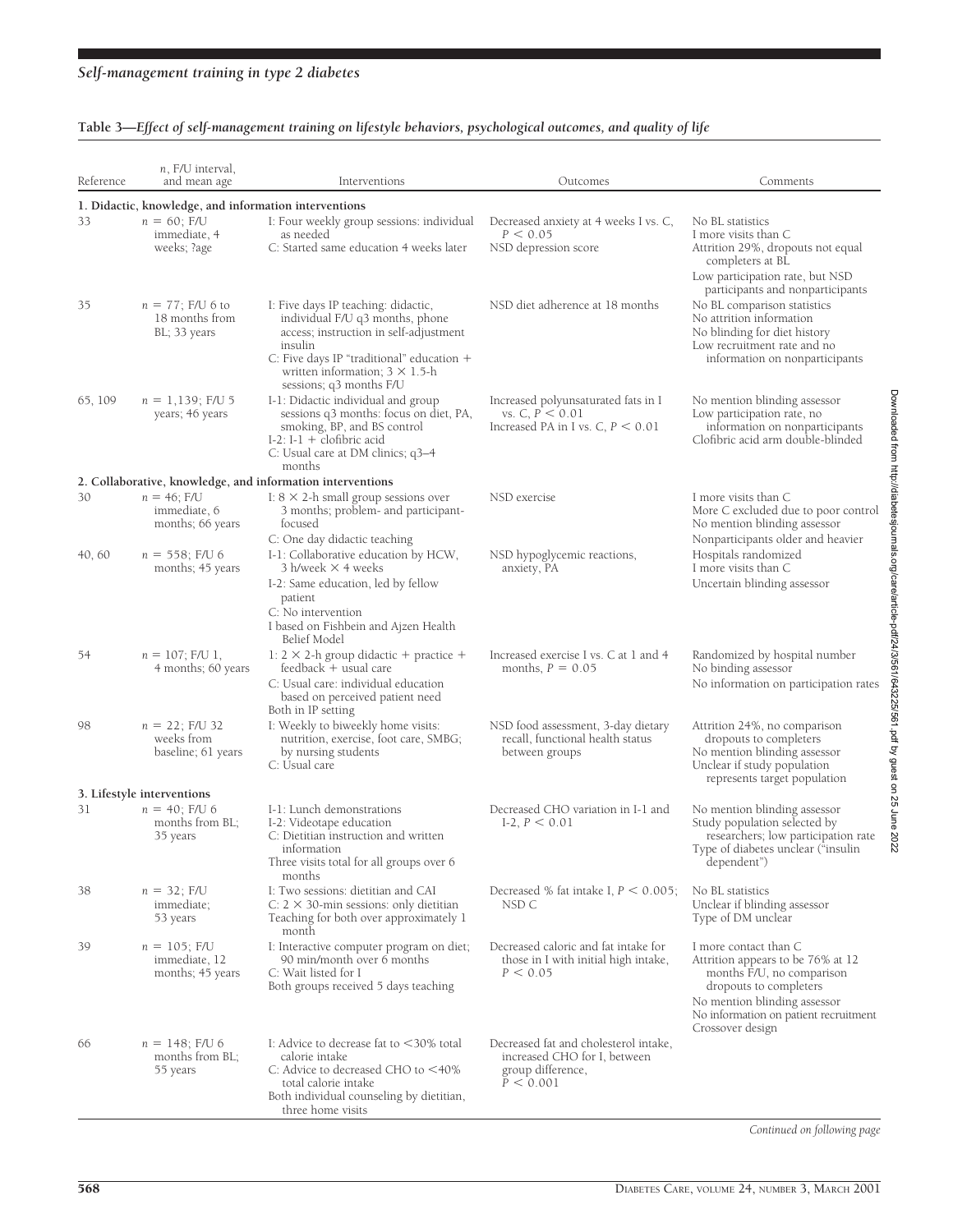#### **Table 3—***Continued*

| Reference          | n, F/U interval,<br>and mean age                     | Interventions                                                                                                                                                                                                                               | Outcomes                                                                                                                                                   | Comments                                                                                                                                                                                      |
|--------------------|------------------------------------------------------|---------------------------------------------------------------------------------------------------------------------------------------------------------------------------------------------------------------------------------------------|------------------------------------------------------------------------------------------------------------------------------------------------------------|-----------------------------------------------------------------------------------------------------------------------------------------------------------------------------------------------|
| 67, 68, 104        | $n = 206$ ; F/U 12<br>months from BL:<br>62 years    | I: Single visit: focus on diet; goal-setting,<br>interactive video on barriers; F/U q3<br>months<br>C: Usual care q3 months                                                                                                                 | Improvement in I vs. C at 12 months<br>for food habits, 4-day food record,<br>kcal/day, % calories from fat,<br>P < 0.05                                   | Unclear if food record reviewers<br>blinded<br>Low participation rate; participants<br>differ from nonparticipants                                                                            |
| 69, 82, 89,<br>103 | $n = 86$ ; F/U 15, 27<br>months from BL;<br>53 years | I: Six individual visits at 2-month<br>intervals: intensive therapy for weight,<br>BS control, diet, PA; then q3 months<br>visits<br>C: Usual care q2-3 months<br>Both groups got 3 visits/3 months basic<br>education before randomization | Fat intake $\leq$ 30% of total energy,<br>I > C at 15 months, $P < 0.05$<br>NSD energy intake<br>NSD physical activity, Vo <sub>2max</sub> at<br>15 months | I more visits than C<br>No mention blinding assessor<br>No information on nonparticipants                                                                                                     |
| 70                 | $n = 75$ ; F/U 12<br>months from BL;<br>61 years     | I: Educational videos, personal and<br>family support q2 weeks for 6 months<br>+ 3 h counseling by dietitian<br>C: Review session $\times$ 3                                                                                                | Decreased self-reported fat intake,<br>$P = 0.0002$<br>NSD self-reported total food or fiber<br>intake                                                     | I more contact than C                                                                                                                                                                         |
| 71                 | $n = 60$ ; F/U 12<br>weeks from BL;<br>55 years      | I: Individualized advice on low glycemic<br>index foods<br>C: Standard, individualized diet advice                                                                                                                                          | Consumption of lower glycemic<br>index foods $I > C$ , $P < 0.01$                                                                                          | No mention blinding assessor<br>Unclear how much intervention time                                                                                                                            |
| 72                 | $n = 78$ ; F/U 2<br>months;<br>$42 - 75$ years       | I-1: $5 \times 2$ -h weekly education: calories,<br>fat, fiber<br>I-2: I-1 $+$ goal setting, problem-solving,<br>feedback<br>C: Wait listed for I                                                                                           | Decreased calories and % fat F/U for<br>I-2 at immediate and 2 months,<br>P < 0.01<br>Decreased calories for I-1 at 2<br>months, $P < 0.05$                | No BL information<br>I more visits than C<br>More attrition in C, no comparison<br>dropouts to completers<br>Unclear if assessor blinded<br>Unclear how study population<br>recruited         |
| 73                 | $n = 70$<br>F/U immediate 6<br>months; 42 years      | I: Monthly (or more) meetings: diet and<br>PA prescription, feedback, behavior<br>modification<br>C: Usual care, wait listed for I                                                                                                          | Decreased total fat intake at<br>immediate F/U, I vs. C,<br>$P = 0.047$<br>Deterioration of diet improvements<br>at 6 months                               | Incomplete BL statistics<br>I more visits than C<br>No mention blinding assessor<br>Volunteer study population; cross-<br>over design<br>Type of DM uncertain ("IDDM")                        |
| 74                 | $n = 102$ ; F/U 3, 6<br>months from BL;<br>67 years  | I: Ten weekly sessions: problem-solving,<br>increased self-efficacy; diet and PA<br>focus<br>C: Wait listed for I                                                                                                                           | Increased problem-solving for I at 3<br>and 6 months; between group,<br>P < 0.05                                                                           | Randomization blocked by<br>medication<br>I more visits than C<br>Volunteer study population                                                                                                  |
| 75                 | $n = 66$ ; F/U 4<br>months; 30-86<br>years           | I: Five $\times$ 90-min weekly sessions by<br>nurse: diet and PA, barriers, social and<br>group support<br>C: No information on care received                                                                                               | Improved health practices (diet, PA)<br>I vs. C, $P = 0.015$                                                                                               | No BL statistics<br>Volunteer study population<br>Number of visits uncertain                                                                                                                  |
| 76                 | $n = 64$ ; F/U 3, 6<br>months from BL;<br>62 years   | I: $12 \times 1.5$ -h weekly (didactic) sessions,<br>then $6 \times 1.5$ -h biweekly participatory<br>sessions; based on social action theory<br>C: One didactic class and two mailings                                                     | Increased PA 3 months; NSD 6<br>months                                                                                                                     | I more visits than C<br>More C dropouts, no comparison<br>dropouts to completers<br>Volunteer study population                                                                                |
| 77                 | $n = 53$ ; F/U 16<br>months from BL;<br>55 years     | I-1: 16 weekly sessions of behavioral<br>modification: calorie logs, group PA,<br>monetary incentives<br>I-2: 16 weekly didactic sessions:<br>nutrition and PA<br>C: Four monthly didactic sessions                                         | Improved eating and PA all groups at<br>4 months, NSD between groups;<br>regression toward BL at 16 m but<br>remained significant                          | I more visits than C<br>Volunteer study population                                                                                                                                            |
| 78, 97             | $n = 79$ ; F/U<br>immediate;<br>68 years             | I-1: $10 \times 60$ -min diet education sessions<br>over 4 months; adapted for elderly<br>$I-2$ : $I-1$ + peer support: group sessions;<br>modeling, reinforcement<br>C: Usual care                                                         | Peer support levels correlated with<br>weight loss, glycemic control,<br>P < 0.05                                                                          | Randomized by site<br>No BL comparisons or attrition<br>information<br>I more visits than C<br>Community recruitment; volunteer<br>study population                                           |
| 83                 | $n = 596$ ; F/U<br>immediate, 6<br>months; 51 years  | I: More nutrition content, follow food<br>pyramid<br>C: Usual education, given meal plan<br>Both I and C: $5 \times 2$ -h weekly group<br>sessions                                                                                          | NSD physical function between<br>choice/no choice groups or<br>between I and C                                                                             | Randomized into choice/no choice of<br>program, then I and C<br>Attrition 28%, dropouts younger,<br>more male<br>No mention blinding assessor<br>Physician-referred patients or<br>volunteers |
| 93                 | $n = 70$ ; F/U 6<br>months from BL;<br>58 years      | I: 22 h over 11 weeks, interactive<br>teaching based on cognitive<br>motivational theory<br>C: Didactic teaching, 14 h over 3 days<br>Focus for both I and C: diet and foot care                                                            | Increased dietary CHO but NSD<br>between groups<br>Decreased % fat for both groups at 1<br>month, $I > C$ , $P = 0.004$                                    | I more contact than C                                                                                                                                                                         |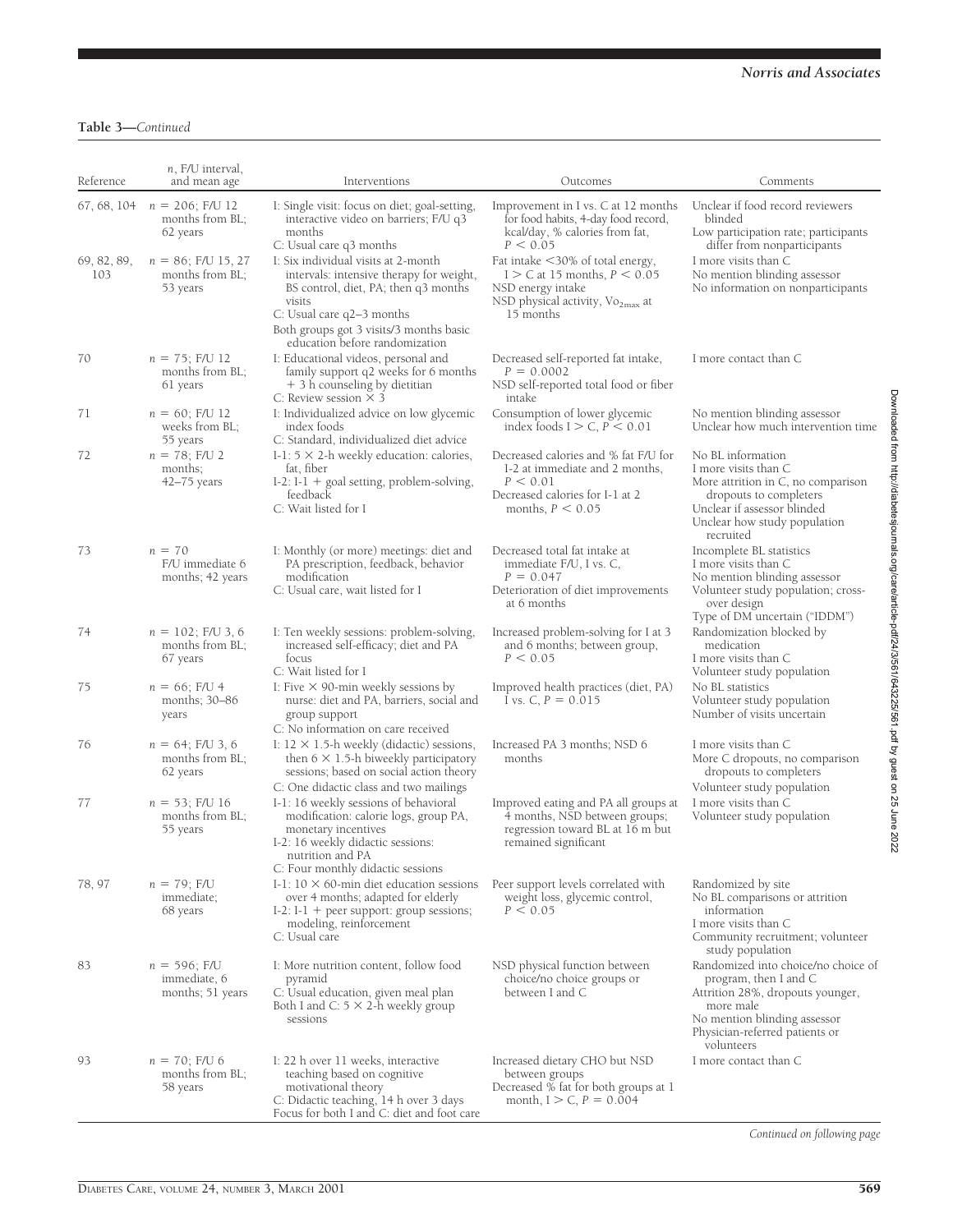#### **Table 3—***Continued*

| Reference | n, F/U interval,<br>and mean age                        | Interventions                                                                                                                                                                                                                                                                   | Outcomes                                                                                                                                                           | Comments                                                                                                                                                                                      |
|-----------|---------------------------------------------------------|---------------------------------------------------------------------------------------------------------------------------------------------------------------------------------------------------------------------------------------------------------------------------------|--------------------------------------------------------------------------------------------------------------------------------------------------------------------|-----------------------------------------------------------------------------------------------------------------------------------------------------------------------------------------------|
| 95        | $n = 20$ ; 12 months<br>from BL; 61 years               | I: Group education (diet, PA, BS control)<br>$q3$ months $\times$ 4<br>C: Usual care                                                                                                                                                                                            | NSD quality of life                                                                                                                                                | I more contact than C<br>Unclear if study population<br>represents target population                                                                                                          |
| 106       | $n = 53$ ; F/U 16<br>weeks from BL:<br>55 years         | I-1: Nutrition education: 16 weekly<br>sessions; exchange system diet, goal-<br>setting<br>I-2: Nutrition education: four monthly<br>sessions; exchange system diet, goal-<br>setting<br>C: Behavior modification: 16 weekly<br>visits; calorie-counting diet, goal-<br>setting | Decreased caloric intake and %<br>calories from fat in I and C.<br>$P < 0.001$ ; NSD between groups                                                                | I-2 more visits than C<br>Volunteer study population<br>I-1 and I-2 combined in analysis, as<br>NSD between groups                                                                            |
| 107       | $n = 152$ ; F/U 10, 14<br>weeks from BL:<br>$>50$ years | I: $10 \times 2$ -h sessions over 14 weeks,<br>culturally sensitive video; nutrition<br>focus<br>C: No intervention                                                                                                                                                             | Decreased intake kcal/d C males,<br>$P = 0.04$<br>Decreased cholesterol intake C<br>females, $P = 0.013$                                                           | No BL comparisons<br>I more visits than C<br>Attrition 30.2%<br>No information on dropouts<br>No information on blinding assessor<br>Volunteer study population                               |
|           | 4. Skills teaching interventions                        |                                                                                                                                                                                                                                                                                 |                                                                                                                                                                    |                                                                                                                                                                                               |
| 90        | $n = 50$ ; F/U 1 year<br>from BL; 54 years              | I: Focused on relationship weight loss<br>and BS control; monetary incentives<br>C: Weight loss program<br>Both groups: 12 weekly meetings, then<br>monthly $\times$ 6, F/U in 3 months;<br>behavioral weight control program                                                   | Reduction in medications both<br>groups, NSD between groups<br>Decreased caloric intake C.<br>P < 0.004<br>Decreased depression both groups,<br>NSD between groups | Volunteer study population                                                                                                                                                                    |
|           | 5. Coping skills interventions                          |                                                                                                                                                                                                                                                                                 |                                                                                                                                                                    |                                                                                                                                                                                               |
| 86        | $n = 32$ ; F/U 2 years;<br>68 years                     | I-1: Six weekly sessions $+$ 18 monthly<br>support group sessions: coping,<br>discussion, education<br>I-2: Six weekly sessions only; wait list for<br>support group<br>C: Visual care                                                                                          | Increased quality of life<br>Decreased stress I-1 vs. C at 6<br>months $P < 0.05$                                                                                  | C is nonrandomized comparison<br>group<br>More visits for $I-1 > I-2 > C$<br>No information on attrition<br>Unclear if study population<br>represents target population<br>Type of DM unclear |

BL, baseline; BS, blood sugar; BP, blood pressure; C, C-1, C-2, control groups; CAI, computer-assisted instruction; CHO, carbohydrate; D/SBP, diastolic/systolic blood pressure; diabetes mellitus; DM2, type 2 diabetes; FBS, fasting blood sugar; F/U, follow-up; HCW, health-care worker; I, I-1, I-2, I-3, intervention groups; IP, inpatient; NSD, no significant difference; OP, outpatient; PA, physical activity; q, every; RN, registered nurse; SD, significant difference; TC, telephone call.

effect on outcomes, and studies with a follow-up period of  $\leq 6$  months tended to demonstrate greater effectiveness (31– 33,48,50,71,76,84). Few studies had follow-up periods longer than 1 year after the last intervention contact, and these showed mixed effects on glycemic control. The positive studies were either very intensive interventions (79) or had a high attrition rate, leaving a very select group at follow-up (28). Studies with prolonged interventions (follow-up periods  $>1$  year and regular contacts with the intervention subjects during that time) also had mixed results. Two studies (47,65) demonstrated improved glycemic control, although generalizability of these studies is difficult due to a low participation rate (65) and a lack of information on study participation (47). Ten others produced no significant effects, despite regular patient contact (29,34,35,67,69,82,86,88– 90).

For knowledge and information in-

terventions, the method of delivery seemed to have a relationship to glycemic control. Compared with didactic interventions, collaborative interventions produced somewhat more favorable results, particularly if interventions were repetitive and ongoing (26,28,48,50,76, 84,86).

Most studies focusing on changes in lifestyle generally failed to show improvements in glycemic control compared with control groups (36,39,43,49,66,67,70, 72–74,77,78,81–83,88,90–95), but a few studies (31,71,79,84) showed improved glycemic control in researcherselected or volunteer populations with follow-up  $<6$  months. Improved glycemic control was associated with weight loss in some studies (28,47,48,76,79) and not others (31,65,71,84). Increased physical activity levels were associated with improved glycemic control in one study (65), although another study noted no

changes in physical activity despite improvements in glycemic control (76).

Improved glycemic control and increased knowledge were not consistently correlated. Although a number of studies demonstrated an increase in knowledge with an improvement in glycemic control (26–28,31–33,50), others demonstrated improved metabolic control with no change in knowledge (47,76), and eight studies demonstrated increased knowledge but no significant improvement in glycemic control (29,34–36,40,49, 80,88). Two of three studies focusing on coping-skills training produced improvements in glycemic control (85,86); these involved frequent group support meetings.

Computers have been used recently as an educational tool in a number of studies, and effects on glycemic control have been mixed: positive results in three studies (32,39,50) and negative results in another study (67,68). Additionally, vid-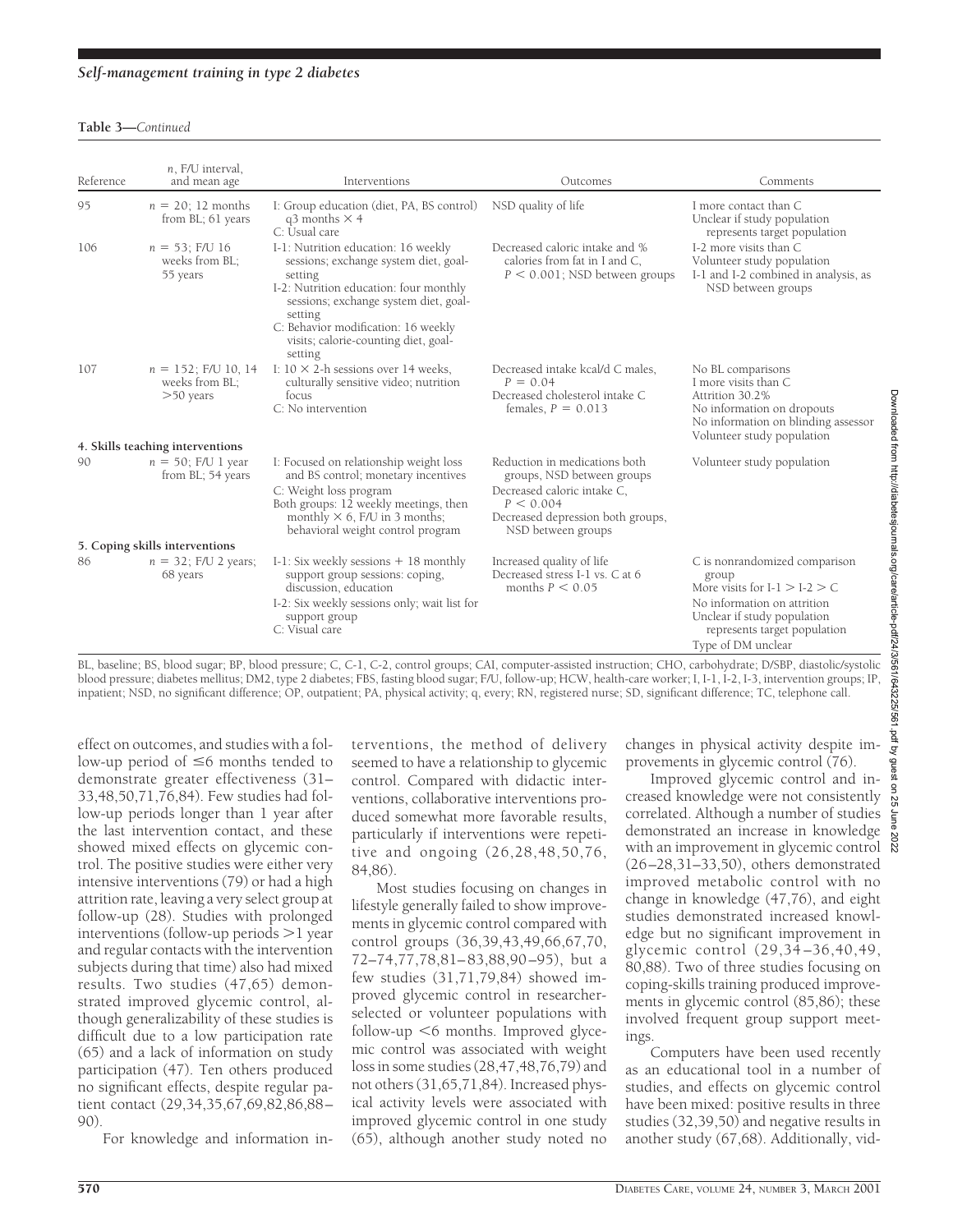## **Table 4—***Effect of self-management training on glycemic control*

| Reference | n, F/U interval,<br>and mean age                               | Interventions                                                                                                                                                                                                                                                                          | Outcomes                                                                                                       | Comments                                                                                                                                                                                                                                                                                                                     |
|-----------|----------------------------------------------------------------|----------------------------------------------------------------------------------------------------------------------------------------------------------------------------------------------------------------------------------------------------------------------------------------|----------------------------------------------------------------------------------------------------------------|------------------------------------------------------------------------------------------------------------------------------------------------------------------------------------------------------------------------------------------------------------------------------------------------------------------------------|
|           | 1. Didactic, knowledge, and information interventions          |                                                                                                                                                                                                                                                                                        |                                                                                                                |                                                                                                                                                                                                                                                                                                                              |
| 33        | $n = 60$ ; F/U<br>immediate, 4<br>weeks, ?age                  | I: Four weekly group sessions; individual<br>sessions as needed<br>C: Started same education 4 weeks later                                                                                                                                                                             | Decreased $HbA_{1c}$ at 4 weeks I vs. C,<br>P < 0.05                                                           | I more visits than C<br>No BL statistics<br>Attrition 29%, dropouts not equal<br>to completers at BL<br>Low participation rate, but NSD                                                                                                                                                                                      |
| 34        | $n = 345$ ; F/U<br>immediate; 58<br>years                      | I: Nine multimedia education classes<br>over 1.5 years<br>C: Usual care                                                                                                                                                                                                                | NSD $HbA_{1c}$ or FBS                                                                                          | participants and nonparticipants<br>No mention blinding assessor<br>Low participation rate;<br>nonparticipants older, more male                                                                                                                                                                                              |
| 35        | $n = 77$ ; F/U 6-18<br>months from BL;<br>33 years             | I: Five days IP teaching: didactic,<br>individual F/U q3 months, phone<br>access; instruction in self-adjustment<br>insulin<br>C: Five days IP "traditional" education $+$<br>written information; $3 \times 1.5$ -h<br>sessions; q3 months F/U                                        | Decreased FBS for C and I at 1<br>month, NSD between groups<br>NSD from BL at 6 months                         | No BL comparison statistics;<br>no attrition information;<br>No blinding for diet history<br>Low recruitment rate and no<br>information on nonparticipants                                                                                                                                                                   |
| 47        | $n = 51$ ; F/U 12<br>months from BL;<br>53 years               | I: Three weekly didactic, small group<br>sessions $q4$ months $+$ $q2$ months visit<br>with doctor<br>C: Visit with doctor q2 months                                                                                                                                                   | Decreased $HbA_{1c}$ and FBS in I vs. C,<br>P < 0.05<br>Exact values not given                                 | I more visits than C<br>No information on participation rates                                                                                                                                                                                                                                                                |
| 57        | $n = 31$ ; F/U 1 week,<br>$HbA_{1c}$ F/U 2<br>months; 65 years | I: Four weekly TC after hospital<br>discharge: identify deficits and teach<br>C: No TC or other contact                                                                                                                                                                                | NSD $HbA_{1c}$ between groups                                                                                  | I more contacts than C<br>Unclear if assessor blinded<br>No information on nonparticipants                                                                                                                                                                                                                                   |
| 65, 109   | $n = 1,139$ ; F/U 5<br>years; 46 years                         | I-1: Didactic individual and group<br>sessions q3 months; focus on diet, PA,<br>smoking, BP and BS control<br>$I-2$ : $I-1 +$ clofibric acid<br>C: Usual care at DM clinics; q3-4 months                                                                                               | Decreased FBS in I vs. C, $P < 0.01$                                                                           | No mention blinding assessor<br>Low participation rate, no<br>information on nonparticipants<br>Clofibric acid arm double-blinded                                                                                                                                                                                            |
|           |                                                                | 2. Collaborative, knowledge, and information interventions                                                                                                                                                                                                                             |                                                                                                                |                                                                                                                                                                                                                                                                                                                              |
| 26        | $n = 80$ ; F/U 6 months<br>from BL; 53 years                   | I: Group sessions: didactic and<br>discussions; no details duration or<br>frequency; F/U q3 months<br>C: Care at general medical clinic<br>q3 months                                                                                                                                   | Decreased FBS in I vs. C at 6 months<br>$(9.7 \text{ vs. } 6.4 \text{ mmol/l}), P \leq 0.01$                   | Attrition 25%, no comparison<br>dropouts to completers                                                                                                                                                                                                                                                                       |
| 27, 28    | $n = 532$ ; F/U 12-14<br>months; 57 years                      | I: Average 2.4 sessions $\times$ 1.5-h over 2<br>months $+$ home visit, TC F/U,<br>contracting, skill excercises,<br>goal-setting; over 26 months<br>C: Usual care                                                                                                                     | Decreased $HbA_{1c}$ in I (0.43%),<br>$P < 0.05$ , increased in C (0.35%)<br>Decreased FBS I vs. C, $P < 0.05$ | I more visits than C<br>Attrition 51%, differences<br>dropouts and completers<br>No blinding assessor<br>Low participation rate                                                                                                                                                                                              |
| 29        | $n = 238$ ; F/U 3, 6,<br>12 months post BL;<br>56 years        | I-1: 13 individual sessions in 12 months<br>I-2: Three-day group interactive course<br>+ F/U 3 and 9 months + 2 individual<br>sessions<br>I-3: Six or more individual sessions<br>based on cognitive behavioral theory,<br>TC F/U over 12 months<br>C: $2 \times 1$ -h group education | Decreased HbA <sub>1c</sub> for all groups at all<br>F/U intervals<br>NSD between groups                       | Downloaded from http://diabetesjournals.org/care/article-pdf/24/3/561/643225/561.pdf by guest on 25 June 2022<br>BL differences: I-2 better educated;<br>I-1 had longer duration DM<br>I more visits than C<br>Dropouts longer duration DM than<br>completers<br>Unclear if study population<br>represents target population |
| 30        | $n = 46$ ; F/U<br>immediate,<br>6 months; 66 years             | I: $8 \times 2$ -h small group sessions over 3<br>months; problem- and participant-<br>focused<br>C: One-day didactic teaching                                                                                                                                                         | NSD $HbA_{1c}$ at 6 months                                                                                     | More C excluded due to poor control<br>I more visits than C<br>No mention blinding assessor<br>Nonparticipants older and heavier                                                                                                                                                                                             |
| 32        | $n = 174$ ; F/U 4-6<br>months; 57 years                        | I-1: Computer knowledge assessment<br>$program (KAP) + interactive$<br>computer teaching (60 min)<br>I-2: KAP $(20-40 \text{ min})$ + feedback<br>I-3: KAP only<br>C: No intervention                                                                                                  | Decreased $HbA_{1c}$ I-2 (-1.3%,<br>$P < 0.05$ ) and I-3 (-0.08%,<br>$P < 0.05$ )                              | Randomization by year and month<br>birth (no details given)<br>I more contact than C<br>NIDDM results reported here (49%<br>of total study population "IDDM")                                                                                                                                                                |
| 40,60     | $n = 558$ ; F/U 6<br>months:<br>45 years                       | I-1: Collaborative education by HCW,<br>3 h/week $\times$ 4 weeks<br>I-2: Same education led by fellow patient<br>C: No intervention<br>I based on Fishbein and Ajzen Health<br>Belief Model                                                                                           | NSD $HbA_{1c}$ at 6 months                                                                                     | Hospitals randomized<br>I more visits than C<br>Uncertain blinding assessor                                                                                                                                                                                                                                                  |
| 48        | $n = 82$ ; F/U 6<br>months post BL;<br>56 years                | I-1: $11 \times 2$ -h weekly didactic course<br>+ 1 individual session<br>$I-2: 11$ -week course $+$ three individual<br>sessions: barriers and support<br>C: Usual care                                                                                                               | FBS and $\text{HbA}_{1c}$ decreased for I-1 and<br>I-2 at 3 and 6 months, $P < 0.05$                           | No BL statistics comparing groups<br>I more visits than C<br>Attrition 40%, no comparison<br>dropouts to completers<br>Volunteer study population                                                                                                                                                                            |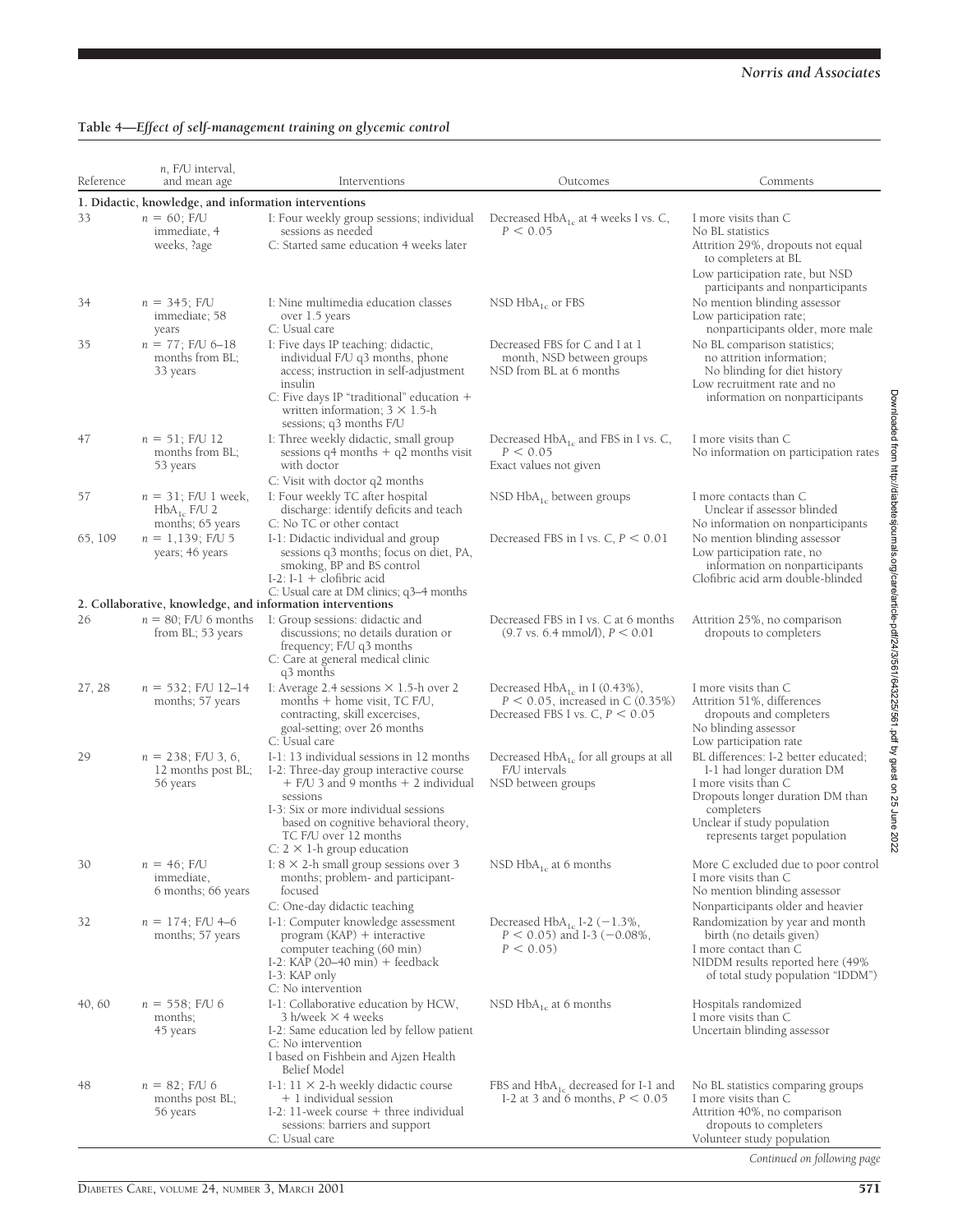## **Table 4—***Continued*

| Reference | n, F/U interval,<br>and mean age                            | Interventions                                                                                                                                                                                                                                                                                   | Outcomes                                                                                                                                                          | Comments                                                                                                                                                                                                       |
|-----------|-------------------------------------------------------------|-------------------------------------------------------------------------------------------------------------------------------------------------------------------------------------------------------------------------------------------------------------------------------------------------|-------------------------------------------------------------------------------------------------------------------------------------------------------------------|----------------------------------------------------------------------------------------------------------------------------------------------------------------------------------------------------------------|
| 50        | $n = 40$ ; F/U 3<br>months; 57 years                        | I: CAI, $4 \times 1$ -h session: didactic, some<br>feedback and testing<br>C: Didactic group teaching; $4 \times 3$ -h                                                                                                                                                                          | Decreased GHb I (relative change<br>11%), $P < 0.05$ , increased C<br>$(14\%)$ , $P < 0.05$ , between group<br>difference, $P = 0.001$                            | No BL group comparison statistics<br>Low participation rate, no information<br>on nonparticipants or dropouts                                                                                                  |
| 54        | $n = 1.07$ ; F/U 1,<br>4 months; 60 years                   | I: $2 \times 2$ -h group didactic + practice<br>+ feedback + usual care<br>C: Usual care: individual education<br>based on perceived patient need                                                                                                                                               | NSD BS at 4 months                                                                                                                                                | Randomized by hospital number<br>No blinding assessor<br>No information on participation rates                                                                                                                 |
| 55        | $n = 41$ ; F/U 2<br>months; 60 years                        | Both in IP setting<br>I-1: Three-day program + group session<br>with pharmacist<br>I-2: Three-day program + individual<br>session with pharmacist; TC F/U<br>C: Standard center 3-day education                                                                                                 | NSD % change in BS between<br>I and C                                                                                                                             | No BL comparisons<br>I more contact than C<br>23% had unusable data for SMBG                                                                                                                                   |
| 59        | $n = 60$ ; F/U 3<br>months from BL;<br>55 years             | program<br>I: Three-day group education, with F/U<br>of 4 TC and 1 home visit; reinforce<br>knowledge and skills<br>C: Three-day group education                                                                                                                                                | NSD $HbA_{1c}$ between groups                                                                                                                                     | I more contact than C<br>Unclear if study population represents<br>target population                                                                                                                           |
| 87        | $n = 247$ ; F/U<br>12 months from<br>BL; 54 years           | I: 12 weekly sessions over 3 months;<br>Spanish videos, followed by 14<br>group support sessions in 9 months,<br>by lay HCW<br>C: Wait listed for the intervention                                                                                                                              | Decreased GHb 1.7% in I, increased<br>0.3% in C<br>Decreased FBS 18.9 mg/dl in I,<br>increased 3.9 in C                                                           | No BL comparison<br>I more contact than C<br>No information on attrition<br>No mention blinding assessor<br>No statistics                                                                                      |
| 96        | $n = 156$ ; F/U ?<br>immediate;<br>58 years                 | I-1: Patient selects behavior for<br>improvement<br>I-2: Behavioral strategies to increase<br>compliance<br>I-3: Behavioral strategies +<br>instruction on behavioral analysis<br>C: Routine care with consistent F/U<br>by RN:<br>I-1,2,3 based on social cognitive theory<br>I over 13 months | NSD GHb I and C                                                                                                                                                   | No information on attrition<br>Volunteer study population<br>Number of patient contacts unclear<br>F/U interval unclear                                                                                        |
| 98        | $n = 22$ ; F/U 32<br>weeks from<br>baseline; 61 years       | I: Weekly to biweekly home visits:<br>nutrition, exercise, foot care,<br>SMBG; by nursing students<br>C: Usual care                                                                                                                                                                             | NSD GHb or BS at 32 weeks                                                                                                                                         | Attrition 24%, no comparison<br>dropouts to completers<br>No mention blinding assessor<br>Unclear if study population<br>represents target population                                                          |
| 99        | $n = 56$ ; F/U 6<br>months; 64 years                        | I: Monthly $\times$ 6 group sessions:<br>behavior modification (contracts,<br>feedback), general knowledge<br>C: Usual care                                                                                                                                                                     | Decreased GHb immediate F/U I and<br>$C (P < 0.05)$ , NSD between<br>groups; NSD at 6 months<br>Decreased FBS I at immediate F/U,<br>NSD between groups           | I more contact than C<br>Attrition 32%, no comparison dropouts<br>to completers<br>Participation rate 37%, no comparison<br>participants to nonparticipants                                                    |
|           | 3. Lifestyle interventions                                  |                                                                                                                                                                                                                                                                                                 |                                                                                                                                                                   |                                                                                                                                                                                                                |
| 31        | $n = 40$ ; F/U 6<br>months from BL;<br>35 years             | I-1: Lunch demonstrations<br>I-2: Videotape education<br>C: Dietitian instruction and written<br>information<br>Three visits total for all groups<br>over 6 months                                                                                                                              | Decreased $HbA_{1c}$ I-1 (-2.4%,<br>$P < 0.025$ ) and I-2 (-3.3%,<br>$P < 0.001$ )<br>Decreased $HbA_{1c}$ correlated with<br>decreased CHO variation, $P < 0.02$ | No mention blinding assessor<br>Study population selected by researchers;<br>low participation rate<br>Type of diabetes unclear ("insulin<br>dependent")                                                       |
| 36        | $n = 87$ ; F/U 12<br>months from BL;<br>56 years            | I: Five group sessions over 6 months,<br>focus on weight loss<br>C: Individual education on weight loss<br>by dietitian; 3 or more visits in 12<br>months                                                                                                                                       | Decreased $HbA_{1c}$ I at 6 months,<br>$P < 0.001$ ; NSD I vs. C at 1 year                                                                                        |                                                                                                                                                                                                                |
| 39        | $n = 105$ ; F/U<br>immediate,<br>$12$ months; $45$<br>years | I: Interactive computer program on diet;<br>90 min/month over 6 months<br>C: Wait listed for I<br>Both groups received 5 days of teaching                                                                                                                                                       | NSD $HbA_1$ or fructosamine at<br>immediate F/U<br>Decreased $\rm HbA_1$ at 18 months<br>$(10.8 \text{ to } 9.6, P < 0.001)$                                      | I more contact than C<br>Attrition appears to be 76% at 12<br>months F/U; no comparison<br>dropouts to completers<br>No mention blinding assessor<br>Crossover design<br>No information on patient recruitment |
| 43        | $n = 201$ ; F/U 6<br>months; 53 years                       | I: Culturally appropriate flashcards: diet,<br>SMBG; delivered by lay HCW<br>C: Usual care                                                                                                                                                                                                      | Decreased $HbA_{1c}$ in I (-0.34%,<br>P > 0.05                                                                                                                    | I more contact than C<br>Intensity of intervention unclear                                                                                                                                                     |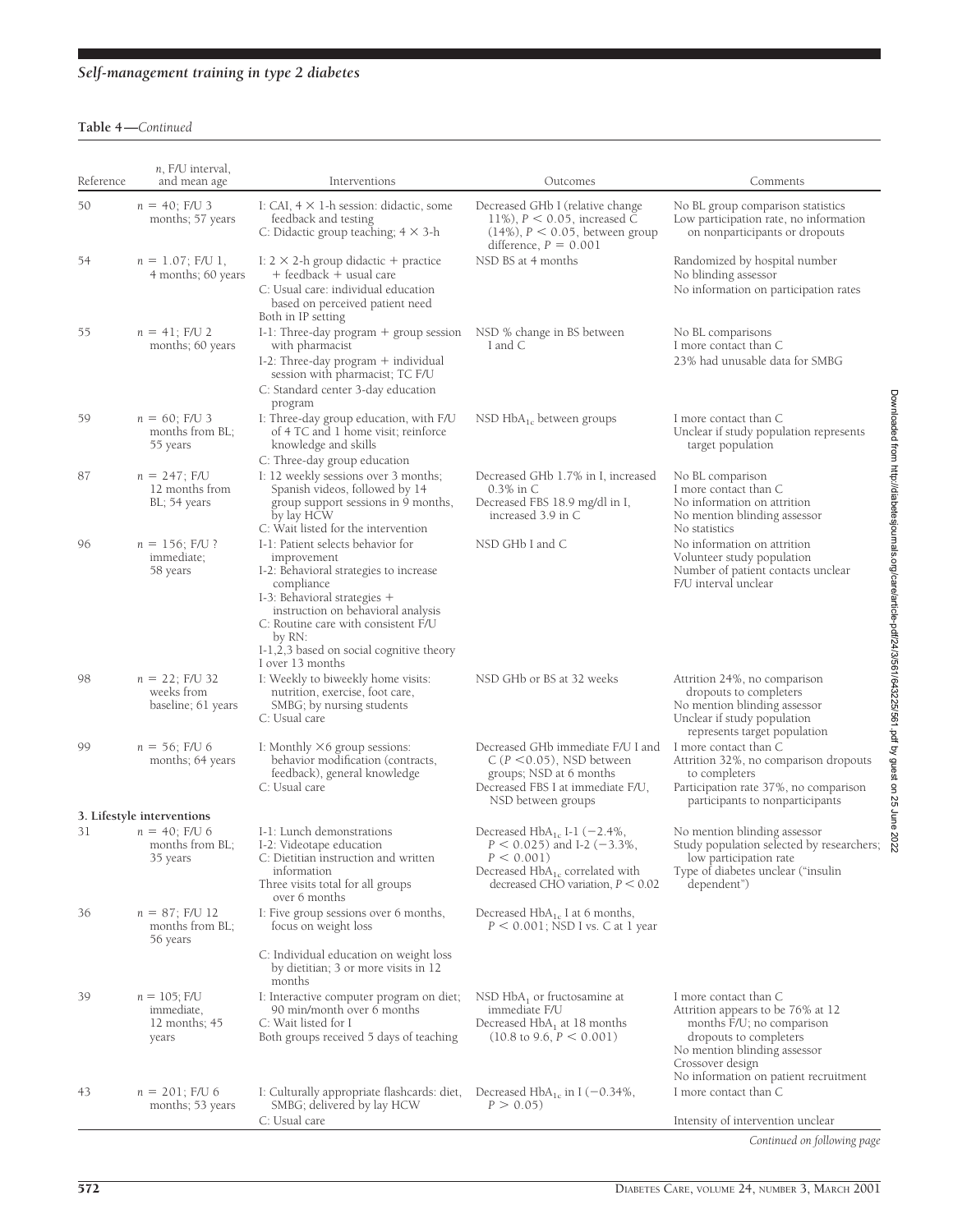#### *Norris and Associates*

#### **Table 4—***Continued*

| Reference | n, F/U interval,<br>and mean age                                 | Interventions                                                                                                                                                                                                                                | Outcomes                                                                                                                                   | Comments                                                                                                                                                                           |  |
|-----------|------------------------------------------------------------------|----------------------------------------------------------------------------------------------------------------------------------------------------------------------------------------------------------------------------------------------|--------------------------------------------------------------------------------------------------------------------------------------------|------------------------------------------------------------------------------------------------------------------------------------------------------------------------------------|--|
| 49        | $n = 41$ , F/U 6 months;<br>61 years                             | I: Psychologist-led group sessions on<br>PA and diet<br>C: Didactic lectures on diet and DM<br>Both groups $10 \times 1$ -h sessions over                                                                                                    | Decreased HbA <sub>1c</sub> for I and C, NSD<br>between groups<br>between group difference, $P < 0.05$                                     | Dropouts (22%) had higher mean BS;<br>equal number dropouts I and C<br>Decreased mean BS at 6 months for I, Low participation rate, no information<br>on nonparticipants           |  |
| 66        | $n = 148$ ; F/U 6 months<br>from BL; 55 years                    | 6 months<br>I: Advice to decrease fat to $<30\%$<br>total calorie intake<br>C: Advice to decrease CHO to $\leq 40\%$<br>total calorie intake<br>Both I and C received individual<br>counseling by dietitian; three<br>home visits            | NSD $HbA_{1c}$ between groups<br>NSD fasting plasma glucose between<br>groups                                                              |                                                                                                                                                                                    |  |
|           | from BL; 62 years                                                | 67, 68, 104 $n = 206$ ; F/U 12 months I: Single visit: focus on diet; goal-<br>setting, interactive video on<br>barriers, F/U q3 months<br>C: Usual care q3 months                                                                           | NSD $HbA_{1c}$ at 12 months                                                                                                                | Unclear if food record reviewers were<br>blinded<br>Low participation rate; participants differ<br>from nonparticipants                                                            |  |
| 103       | 69, 82, 89, $n = 86$ ; F/U 15,<br>27 months from BL;<br>53 years | I: Six individual visits at 2-month<br>intervals; intensive therapy for<br>weight, BS control, diet, PA; then<br>q3 months visits<br>C: Usual care q2-3 months<br>Both groups 3 visits/3 months basic                                        | Decreased FBS for $I > C$ at 15<br>months, $P = 0.02$ ; NSD<br>27 months<br>NSD $HbA_{1c}$ 15 and 27 months                                | I more visits than C<br>No mention blinding assessor<br>No information on nonparticipants<br>I more contact than C                                                                 |  |
| 70        | $n = 75$ ; F/U 12 months<br>from BL; 61 years                    | education before randomization<br>I: Educational videos, personal and<br>family support q2 weeks for 6<br>months $+3$ h counseling by<br>dietitian                                                                                           | NSD GH <sub>b</sub>                                                                                                                        |                                                                                                                                                                                    |  |
| 71        | $n = 60$ ; F/U 12 weeks<br>from BL; 55 years                     | C: Review session $\times$ 3<br>I: Individualized advice on low<br>glycemic index foods<br>C: Standard, individualized diet<br>advice                                                                                                        | Decreased FBS I and C, significant<br>only for I, $P < 0.05$<br>Decreased fructosamine I vs. C,<br>P < 0.05                                | No mention blinding assessor<br>Unclear how much intervention time                                                                                                                 |  |
| 72        | $n = 78$ ; F/U 2 months;<br>$42 - 75$ years                      | I-1: $5 \times 2$ -h weekly education:<br>calories, fat, fiber<br>I-2: I-1 $+$ goal setting, problem-<br>solving, feedback<br>C: Wait listed for I                                                                                           | NSD GHb                                                                                                                                    | No BL information<br>I more visits than C<br>More attrition in C, no comparison<br>dropouts to completers<br>Unclear if assessor blinded<br>Unclear how study population recruited |  |
| 73        | $n = 70$ ; F/U immediate,<br>6 months; 42 years                  | I: Monthly (or more) meetings: diet<br>and PA prescription, feedback,<br>behavior modification<br>C: Usual care; wait listed for I                                                                                                           | NSD $HbA_1$ immediate or 6 months                                                                                                          | Incomplete BL statistics<br>I more visits than C<br>No mention blinding assessor<br>Volunteer study population<br>Crossover design<br>Type of DM uncertain ("IDDM")                |  |
| 74        | $n = 102$ ; F/U 3, 6<br>months from BL;<br>67 years              | I: 10 weekly sessions: problem-<br>solving, increased self efficacy, diet<br>and PA focus<br>C: Wait listed for I                                                                                                                            | Decreased $HbA_{1c}$ in I and C at 3<br>months (0.5%), NSD between<br>groups, return to BL at 6 months                                     | Randomization blocked by<br>medication<br>I more visits than C<br>Volunteer study population                                                                                       |  |
| 76        | from BL; 62 years                                                | $n = 64$ ; F/U 3, 6 months I: 12 $\times$ 1.5-h weekly (didactic),<br>sessions then $6 \times 1.5$ -h biweekly<br>participatory diet and exercise<br>sessions, based on social<br>action theory<br>C: One didactic class and two<br>mailings | Decreased $HbA_{1c}$ at 3 months<br>$(-1.5\%)$ and 6 months $(-1.1\%).$<br>P < 0.01                                                        | I more visits than C<br>More C dropouts, no comparison<br>dropouts to completers<br>Volunteer study population                                                                     |  |
| 77        | $n = 53$ ; F/U 16 weeks,<br>16 months from BL;<br>55 years       | I-1: 16 weekly sessions: behavioral<br>modification, calorie logs, group<br>PA, monetary incentives<br>I-2: 16 weekly didactic sessions<br>nutrition and PA<br>C: Four monthly didactic sessions                                             | Decreased FBS and HbA <sub>1c</sub> all<br>groups at 16 weeks, $P \le 0.01$ ,<br>NSD between groups<br>NSD FBS and $HbA_{1c}$ at 16 months | I more visits than C<br>Volunteer study population                                                                                                                                 |  |
| 78, 97    | $n = 79$ ; F/U immediate;<br>68 years                            | I-1: $10 \times 60$ -min diet education<br>sessions over 4 months; adapted<br>for elderly<br>I-2: I-1 + peer support: group<br>sessions, modeling, reinforcement<br>C: Usual care                                                            | Decreased $HbA_{1c}$ at 8 weeks, for I-2,<br>$P < 0.05$ , not maintained at<br>16 weeks                                                    | Randomized by site<br>No BL comparisons or attrition<br>information<br>I more visits than C<br>Community recruitment; volunteer<br>study population                                |  |

Downloaded from http://diabetesjournals.org/care/article-pdf/24/3/561/643225/561,pdf by guest on 25 June 2022 Downloaded from http://diabetesjournals.org/care/article-pdf/24/3/561/643225/561.pdf by guest on 25 June 2022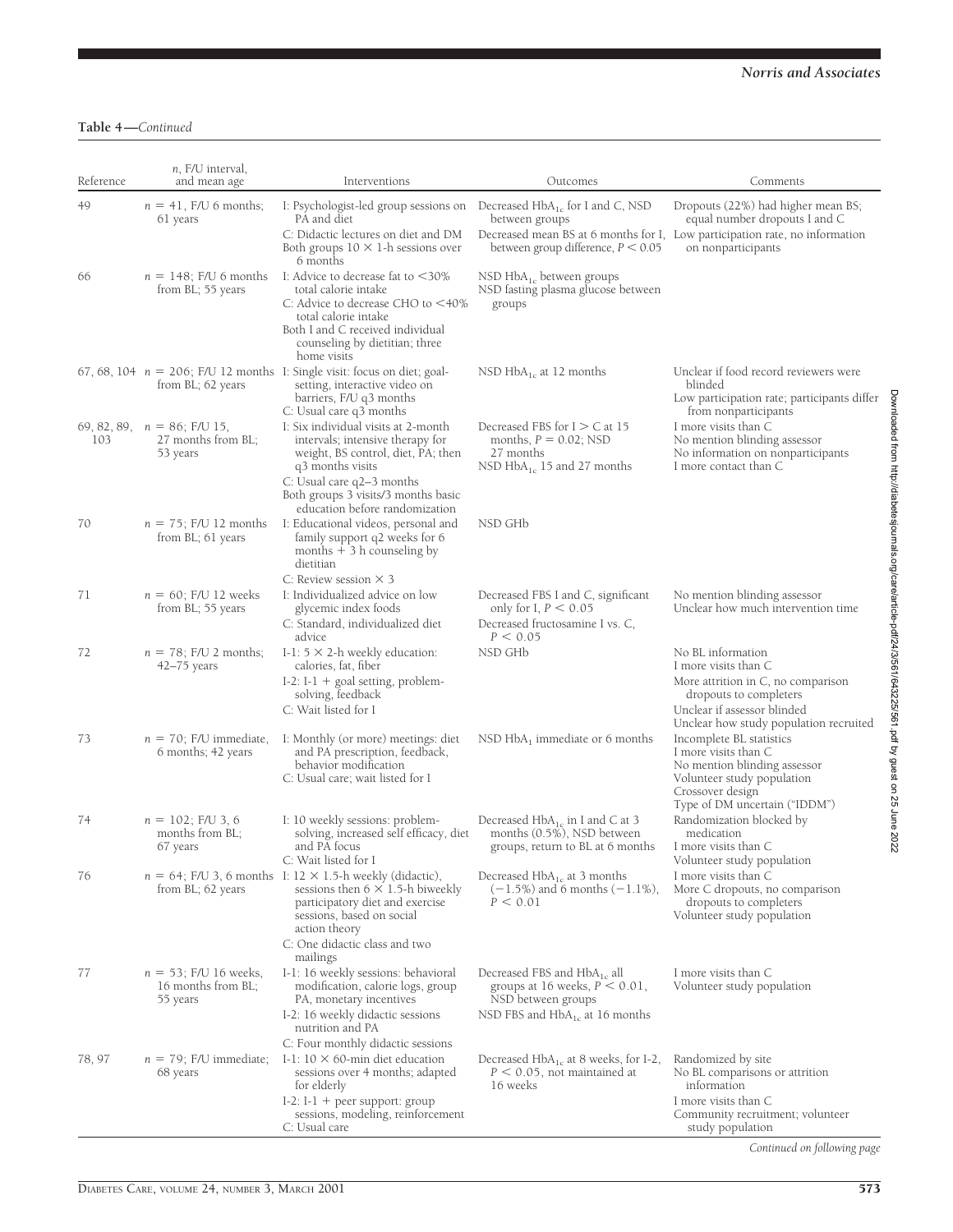## **Table 4—***Continued*

| Reference       | n, F/U interval,<br>and mean age                     | Interventions                                                                                                                                                                                                                                                  | Outcomes                                                                                                                                                                         | Comments                                                                                                                                                                               |
|-----------------|------------------------------------------------------|----------------------------------------------------------------------------------------------------------------------------------------------------------------------------------------------------------------------------------------------------------------|----------------------------------------------------------------------------------------------------------------------------------------------------------------------------------|----------------------------------------------------------------------------------------------------------------------------------------------------------------------------------------|
| 79, 100,<br>101 | $n = 76$ ; F/U 3, 6,<br>18 months from BL;           | I-1: Diet focus; goal-setting, modify<br>environment                                                                                                                                                                                                           | Decreased BS I-1 vs. C at 6 months,<br>$P < 0.037$ ; NSD $HbA_{1c}$                                                                                                              | Randomized by group meeting<br>attended                                                                                                                                                |
|                 | 54 years                                             | I-2: PA focus with participation<br>$I-3$ : Diet + PA<br>C: Didactic teaching<br>All groups: $10 \times 2$ -h weekly<br>sessions: I based on behavior and<br>cognitive modification strategies                                                                 | Decreased $HbA_{1c}$ 1–3 vs. C at 18<br>months (difference $1.8\%$ , $P < 0.05$ )                                                                                                | Volunteer study population                                                                                                                                                             |
| 80              | $n = 40$ ; F/U 2, 5 months<br>from BL; 59 years      | I: $3 \times 1.5$ -h individual learning<br>activity packages with diet<br>information, goals, activities<br>C: $3 \times 1.5$ -h didactic lectures                                                                                                            | Decreased $HbA_{1c}$ in C (4.5%) at 5<br>months, $P \leq 0.05$ ; NSD I group                                                                                                     | Attrition 23%, no comparison<br>dropouts to completers<br>Volunteer study population from DM<br>education program                                                                      |
| 81, 102         | $n = 247$ ; F/U 6 months<br>from BL; 57 years        | I: Three or more individual visits<br>with dietitian, over 6 weeks,<br>following practice guidelines<br>C-1: One visit producing nutrition<br>care plan<br>C-2: Nonrandomized comparison<br>group; no intervention                                             | Decreased FBS and HbA <sub>1c</sub> I at 6<br>months, $P \le 0.001$ ; decreased C-1,<br>$P < 0.01$ ; NSD between I and C-1                                                       | Nonrandomized C-2<br>C less time with dietitian<br>Attrition 28% for lab studies, unclear<br>if dropouts equal completers at BL<br>Volunteer study population or<br>physician-referred |
| 83              | $n = 596$ ; F/U immediate,<br>6 months; 51 years     | I: More nutrition content, follow food Decreased HbA <sub>1c</sub> in C (0.9%,<br>pyramid                                                                                                                                                                      | $P = 0.035$                                                                                                                                                                      | Randomized into choice/no choice of<br>program, then I and C                                                                                                                           |
|                 |                                                      | Patient choice had no effect<br>C: Usual education, given meal plan<br>Both I and C: $5 \times 2$ -h weekly group<br>sessions                                                                                                                                  |                                                                                                                                                                                  | Attrition 28%, dropouts younger,<br>more male<br>No mention blinding assessor<br>Physician-referred patients or volunteers                                                             |
| 84              | $n = 163$ ; F/U immediate,<br>6 months; 64 years     | I: Six monthly sessions on diet<br>C: Usual care; wait listed                                                                                                                                                                                                  | Decreased postprandial BS at 6<br>months in I vs. C, $P = 0.009$                                                                                                                 | No BL statistics<br>I more visits than C<br>Attrition 47%, but dropouts equal<br>completers at BL<br>No information on patient recruitment<br>Type of DM unclear                       |
| 88              | $n = 80$ ; F/U 12 months<br>from BL; 56 years        | I: Six individual sessions on diet, by<br>nurse<br>C: Physician gave handout at initial<br>visit on weight loss<br>Both groups 6 visits/12 months                                                                                                              | Decreased FBS all groups, $P \leq 0.01$ , No BL statistics<br>NSD between groups<br>Decreased HbA <sub>1c</sub> C females and I<br>males, $P \leq 0.001$ , NSD between<br>groups |                                                                                                                                                                                        |
| 90              | $B/L$ ; 54 years                                     | $n = 50$ ; F/U 1 year from I: Focused on relationship weight<br>loss and BS control; monetary<br>incentives<br>C: Weight loss program<br>Both groups: 12 weekly meetings,<br>then monthly $\times$ 6, F/U in 3<br>months; behavioral weight control<br>program | NSD $HbA_{1c}$ at 1 year for I or C                                                                                                                                              | Volunteer study population                                                                                                                                                             |
| 91              | $n = 120$ ; F/U 7,<br>11 months from BL;<br>54 years | I-1: Six monthly small-group<br>meetings, diet and PA information;<br>audio-visual materials culturally<br>sensitive<br>I-2: 1-h didactic $+$ five monthly<br>discussions on BS control<br>C: 1-h didactic only                                                | NSD $HbA_{1c}$ between or within<br>groups at 7 or 11 months                                                                                                                     | I more visits than C<br>Attrition 32% at 11 months, NSD<br>dropouts to completers                                                                                                      |
| 92              | $n = 40$ ; F/U immediate,<br>6 weeks; 54 years       | I: Behavioral group: $6 \times 1.5$ -h<br>weekly meetings; cues for eating,<br>daily record<br>C: Individual diet counseling, total                                                                                                                            | Decreased BS immediate F/U for I,<br>$P < 0.05$ , NSD 6 weeks<br>NSD between groups for BS                                                                                       | I more visits than C<br>Unclear how patients selected                                                                                                                                  |
| 93              | $n = 70$ ; F/U 6 months<br>from BL; 58 years         | 1.25h<br>I: 22 h over 11 weeks, interactive<br>teaching based on cognitive<br>motivational theory<br>C: Didactic teaching, 14 h over 3 days<br>Focus for both I and C: diet and<br>foot care                                                                   | NSD FBS either group<br>Decreased fructosamine both groups<br>at 1 month, $P < 0.0001$ , return<br>to BL at 6 months                                                             | I more contact than C                                                                                                                                                                  |

*Continued on following page*

Downloaded from http://diabetesjournals.org/care/article-pdf/24/3/561/643225/561.pdf by guest on 25 June 2022 Downloaded from http://diabetesjournals.org/care/article-pdf/24/3/561/643225/561.pdf by guest on 25 June 2022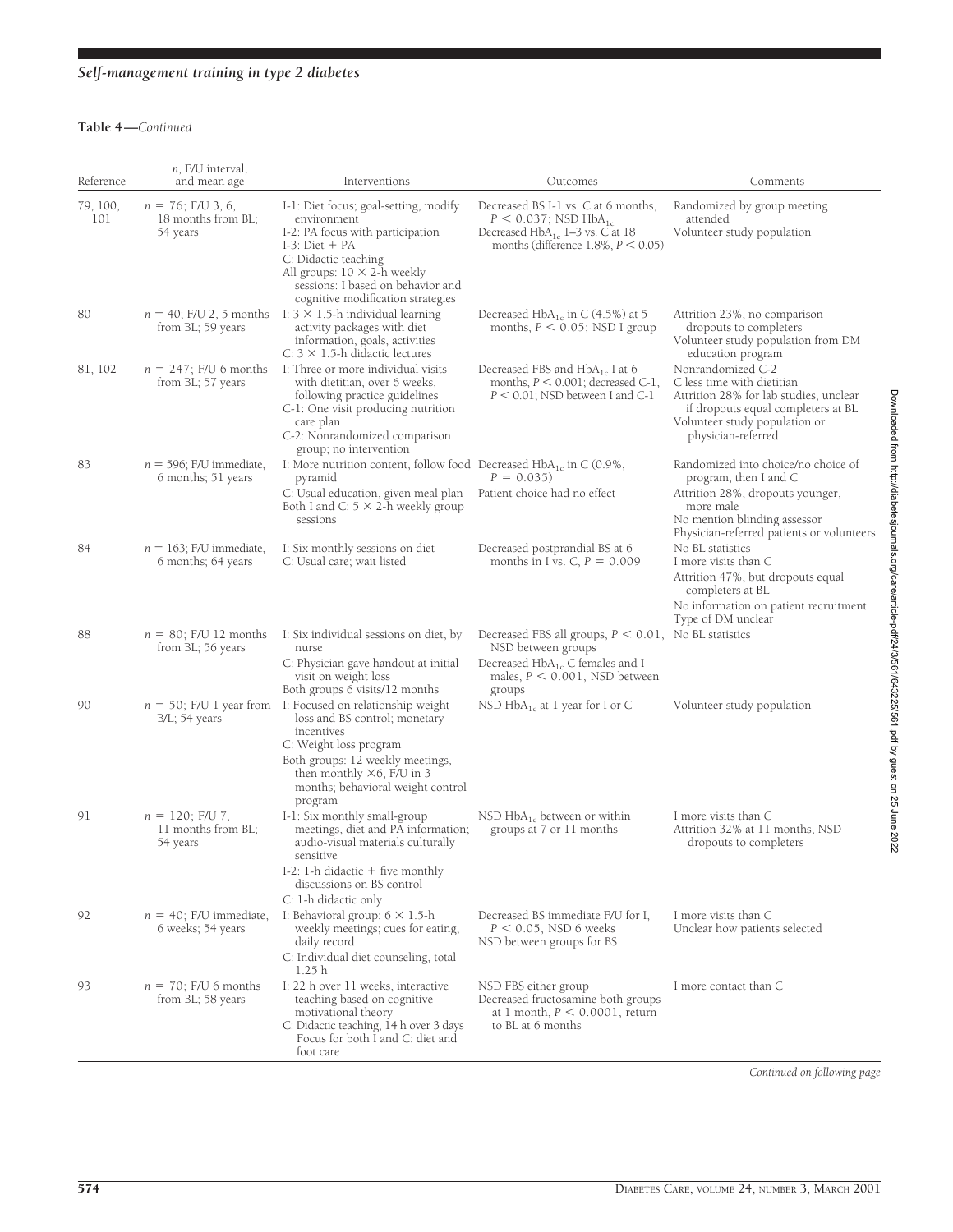#### **Table 4—***Continued*

| Reference | n, F/U interval,<br>and mean age                | Interventions                                                                                                                                                                                                                                                                                                                                                                               | Outcomes                                                                                                              | Comments                                                                                                                                                                                                                                         |
|-----------|-------------------------------------------------|---------------------------------------------------------------------------------------------------------------------------------------------------------------------------------------------------------------------------------------------------------------------------------------------------------------------------------------------------------------------------------------------|-----------------------------------------------------------------------------------------------------------------------|--------------------------------------------------------------------------------------------------------------------------------------------------------------------------------------------------------------------------------------------------|
| 94        | $n = 23$ ; F/U 6 months<br>from BL; 33-70 years | I: Self-management skills (stimulus<br>control, monitoring, reinforcement);<br>5 diet classes/day for 5 days<br>C: Conventional teaching 1 h/day $\times$ 5;<br>Both groups: 5-days IP admission;<br>F/U q2 weeks for 2 months, then 3<br>and 6 months                                                                                                                                      | FBS decreased both groups, NSD<br>between groups at 6 months                                                          | Randomized by week of admission<br>No BL statistics<br>No mention blinding assessor<br>Patients selected by physicians                                                                                                                           |
| 95        | $n = 120$ ; 12 months<br>from BL; 61 years      | I: Group education (diet, PA, BS<br>control) q3 months $\times$ 4<br>C: Usual care                                                                                                                                                                                                                                                                                                          | NSD $HbA_{1c}$ , FBS                                                                                                  | I more contact than C<br>Unclear if study population<br>represents target population                                                                                                                                                             |
|           | 4. Skills teaching interventions                |                                                                                                                                                                                                                                                                                                                                                                                             |                                                                                                                       |                                                                                                                                                                                                                                                  |
| 61        | end 16-week I;<br>53 years                      | $n = 20$ ; F/U 1 year from I: Information on how to use BS<br>measures by adjusting diet and PA<br>C: Self-monitoring of BS; no feedback<br>Both groups: 13 sessions over 16<br>weeks, then 9 in 6 months;<br>didactic and participatory; focus<br>on weight control                                                                                                                        | Decreased $HbA_{1c}$ both I and C at<br>immediate F/U, $P < 0.0001$ ,<br>NSD between groups, NSD from<br>BL at 1 year | No mention blinding assessor<br>Volunteer study population                                                                                                                                                                                       |
| 63        | $n = 50$ ; F/U 6 months;<br>adult               | I: Additional participatory teaching<br>on foot care during OP education<br>C: Usual education, with routine,<br>didactic foot education<br>Both groups: 5 days OP DM<br>education                                                                                                                                                                                                          | Decreased $HbA_{1c}$ I, $P = 0.002$ and<br>$C, P = 0.051$                                                             | Randomized by week entering<br>program; no BL comparisons<br>No values or between group statistics Attrition 35% I, 44% C, no comparison<br>dropouts to completers<br>No mention blinding assessor<br>No demographic data; type of DM<br>unclear |
|           | 5. Coping skills interventions                  |                                                                                                                                                                                                                                                                                                                                                                                             |                                                                                                                       |                                                                                                                                                                                                                                                  |
| 85        | $n = 64$ ; F/U 6 weeks;<br>50 years             | I: $6 \times 2$ -h weekly group sessions:<br>patient empowerment, goal-<br>setting, problem-solving, stress<br>management<br>C: Wait listed                                                                                                                                                                                                                                                 | Decreased HbA <sub>1c</sub> I > C P = 0.05,<br>I decreased 0.73%                                                      | No BL comparisons; 18 patients not<br>randomly assigned<br>I more contact than C<br>Volunteer study population<br>64% DM2<br>HbA <sub>1c</sub> measured immediately after<br>program for C, 6 weeks after for I                                  |
| 86        | $n = 32$ ; F/U 2 years<br>from BL; 68 years     | I-1: Six weekly sessions $+18$<br>monthly support group sessions:<br>coping, discussion, education<br>I-2: Six-weekly sessions only; wait<br>list for support group<br>C: Usual care                                                                                                                                                                                                        | Decreased $HbA_{1c}$ I-1 and I-2 vs. C at<br>2 years, $P < 0.05$ ; NSD between<br>$I-1$ and $I-2$                     | C is nonrandomized comparison<br>group<br>More visits for $I-1 > I-2 > C$<br>No information on attrition<br>Unclear if study population<br>represents target population<br>Type of DM unclear                                                    |
| 105       | months from BL;<br>53 years                     | $n = 55$ ; F/U 3, 6, 12, 18 I-1: Behavior modification: focus on<br>self-control procedures; records of<br>diet and exercise<br>I-2: Cognitive modification: focus on<br>cognitions; self-statements; goal-<br>setting<br>I-3: Cognitive-behavior modification:<br>combined I-1 and I-2<br>C: Relaxation training to cope with<br>stress<br>All groups got nine weekly sessions<br>of 1.5 h | $NSD HbA_{1c}$                                                                                                        |                                                                                                                                                                                                                                                  |

BL, baseline; BS, blood sugar; BP, blood pressure; C, C-1, C-2, control groups; CAI, computer-assisted instruction; CHO, carbohydrate; D/SBP, diastolic/systolic blood pressure; DM, diabetes mellitus; DM2, type 2 diabetes; FBS, fasting blood sugar; F/U, follow-up; HCW, health-care worker; I, I-1, I-2, I-3, intervention groups; IP, inpatient; NSD, no significant difference; OP, outpatient; PA, physical activity; q, every; RN, registered nurse; SD, significant difference; TC, telephone call.

eotapes have been used as adjuncts for teaching, with positive (31) and negative (91) results.

#### Cardiovascular disease risk factors

A large number of studies examined the effects of diabetes self-management training on risk factors for cardiovascular disease, including body weight, serum lipid levels, and blood pressure (Table 5). Thirteen studies demonstrated positive effects on weight loss; the average weight loss for these studies was  $\sim$ 2 kg (range 1.3–3.1) (28,36,38,47,66,72,74,76,80,82,84,89). Most studies with positive results involved regular contacts or reinforcement sessions (38,47,66,76,82,84) or very short follow-up periods (72,74), although four studies had follow-up periods of  $\ge 5$  months  $(36,38,80,82)$ . All other studies with follow-up of  $\geq 6$ months after the end of the intervention failed to show significant differences in weight loss between control and interventiongroups(30,31,61,65,71,73,77,79,84, 87,88,90,91). A number of other studies with shorter follow-up periods also had

Downloaded from http://diabetesjournals.org/care/article-pdf/24/3/561/643225/561.pdf by guest on 25 June 2022 Downloaded from http://diabetesjournals.org/care/article-pdf/24/3/561/643225/561.pdf by guest on 25 June 2022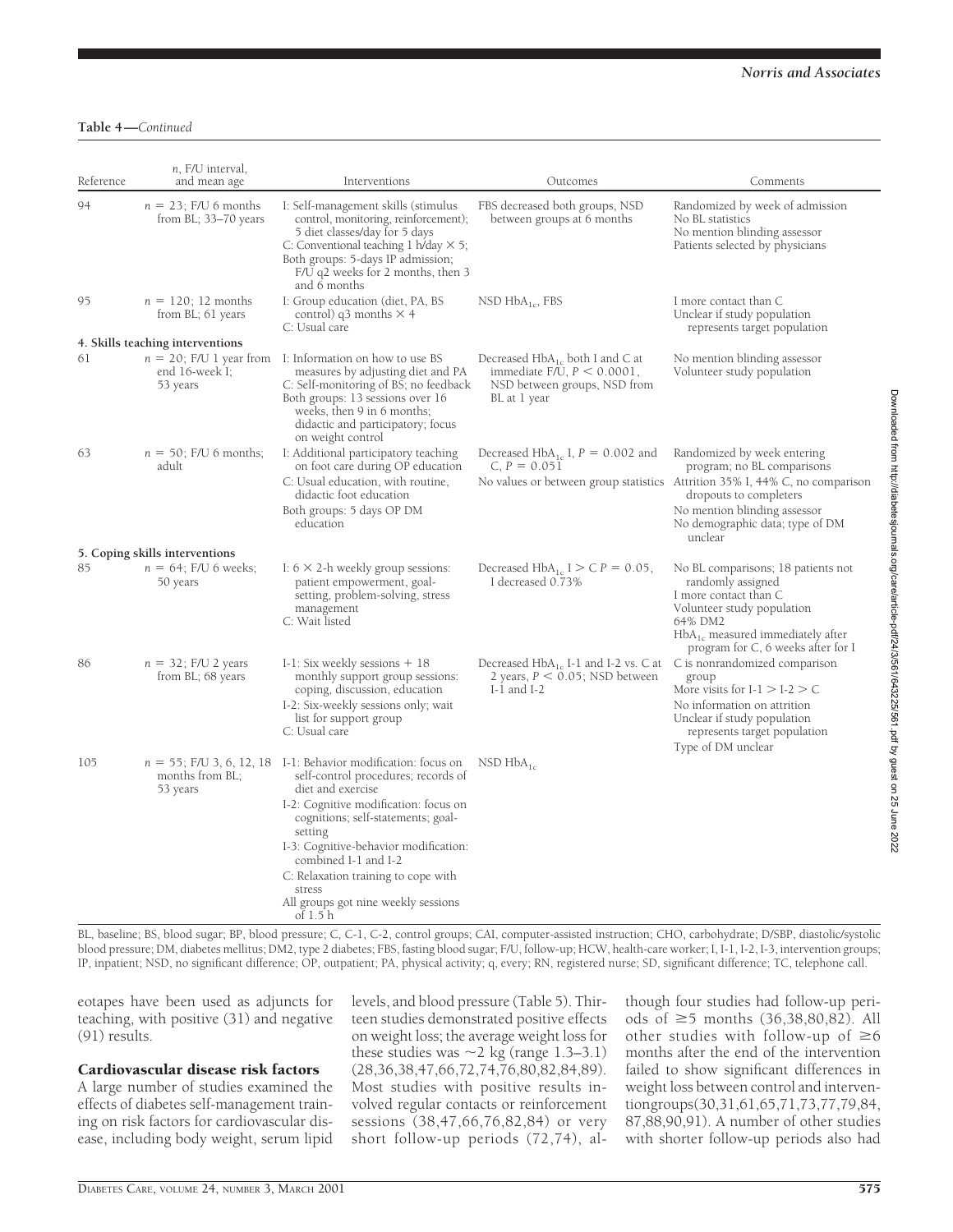|  |  | Table 5—Effect of self-management training on cardiovascular disease risk factors and cardiovascular disease |  |  |  |  |  |  |
|--|--|--------------------------------------------------------------------------------------------------------------|--|--|--|--|--|--|
|--|--|--------------------------------------------------------------------------------------------------------------|--|--|--|--|--|--|

| Reference | n. F/U interval,<br>and mean age                           | Interventions                                                                                                                                                                                                                                                                                    | Outcomes                                                                                                                                                                                                                              | Comments                                                                                                                                                                                                |
|-----------|------------------------------------------------------------|--------------------------------------------------------------------------------------------------------------------------------------------------------------------------------------------------------------------------------------------------------------------------------------------------|---------------------------------------------------------------------------------------------------------------------------------------------------------------------------------------------------------------------------------------|---------------------------------------------------------------------------------------------------------------------------------------------------------------------------------------------------------|
|           | 1. Didactic, knowledge, and information interventions      |                                                                                                                                                                                                                                                                                                  |                                                                                                                                                                                                                                       |                                                                                                                                                                                                         |
| 34        | $n = 345$ ; F/U<br>immediate; 58 years                     | I: Nine multimedia education classes<br>over 1.5 years<br>C: Usual care                                                                                                                                                                                                                          | NSD BP, weight, lipids                                                                                                                                                                                                                | No mention blinding assessor<br>Low participation rate;<br>nonparticipants older, more male                                                                                                             |
| 47        | $n = 51$ ; F/U 12 months<br>from BL; 53 years              | I: Three weekly didactic, small group<br>sessions $q4$ months $+ q2$ months<br>visit with doctor<br>C: Visit with doctor q2 months                                                                                                                                                               | Decreased weight 2 kg in I vs. C,<br>P < 0.05<br>NSD cholesterol, triglycerides<br>between groups                                                                                                                                     | I more visits than C<br>No information on participation rates                                                                                                                                           |
| 65, 109   | $n = 1,139$ ; F/U 5 years;<br>46 years                     | I-1: Didactic individual and group<br>sessions q3 months; focus on diet,<br>PA, smoking, BP and BS control<br>$I-2$ : $I-1 +$ clofibric acid<br>C: Usual care at DM clinics; q3–4<br>months                                                                                                      | NSD myocardial infarctions, ischemic<br>heart disease, mortality; NSD BMI<br>Increased cholesterol in all groups,<br>NSD between groups                                                                                               | No mention blinding assessor<br>Low participation rate, no<br>information on nonparticipants<br>Clofibric acid arm double-blinded                                                                       |
|           | 2. Collaborative, knowledge, and information interventions |                                                                                                                                                                                                                                                                                                  |                                                                                                                                                                                                                                       |                                                                                                                                                                                                         |
| 27, 28    | $n = 532$ ; F/U 12-14;<br>57 years                         | I: Average 2.4 sessions $\times$ 1.5 h over<br>2 months + home visit, TC F/U,<br>contracting, skill exercises, goal-<br>setting; over 26 months<br>C: Usual care                                                                                                                                 | Decreased SBP, DBP, between group<br>difference, $P < 0.05$<br>Decreased weight I, between group<br>difference 2.8 lb, $P < 0.05$                                                                                                     | I more contact than C<br>Attrition 51%, differences dropouts<br>and completers<br>No blinding assessor<br>Low participation rate                                                                        |
| 29        | $n = 238$ ; F/U 3, 6, 12<br>months from BL;<br>56 years    | I-1: 13 individual sessions in 12<br>months<br>I-2: Three-day group interactive<br>course $+$ F/U 3 and 9 months $+$<br>two individual sessions<br>I-3: Six or more individual sessions<br>based on cognitive behavior<br>theory, TC F/U over 12 months<br>C: $2 \times 1$ -h group education    | NSD SBP, total cholesterol and BMI<br>Decreased DBP I-3 vs. C at 12<br>months, $P < 0.01$                                                                                                                                             | BL differences: I-2 better educated;<br>I-1 longer duration DM<br>I more visits than C<br>Dropouts longer duration DM than<br>completers<br>Unclear if study population<br>represents target population |
| 30        | $n = 46$ ; F/U immediate,<br>6 months; 66 years            | I: $8 \times 2$ -h small group sessions over<br>3 months; problem- and<br>participant-focused<br>C: One-day didactic teaching                                                                                                                                                                    | NSD serum lipids or weight at 6<br>months                                                                                                                                                                                             | I more visits than C<br>More C excluded due to poor control<br>No mention blinding assessor<br>Nonparticipants older and heavier                                                                        |
| 48        | $n = 82$ ; F/U 6 months<br>from BL; 56 years               | I-1: $11 \times 2$ -h weekly didactic course<br>+ one individual session<br>I-2: 11-week course + three<br>individual sessions: barriers and<br>support<br>C: Usual care                                                                                                                         | Decreased cholesterol all three groups<br>at 3 months, maintained at 6 months<br>Decreased weight at 3 months all<br>three groups, $P \leq 0.01$ ,<br>maintained at 6 months<br>NSD between groups; average loss<br>10 lb at 6 months | No BL statistics comparing groups<br>I more visits than C<br>Attrition 40%, no comparison<br>dropouts to completers<br>Volunteer study population                                                       |
| 59        | $n = 60$ ; F/U 3 months<br>from BL; 55 years               | I: Three-day group education, with<br>F/U of four TC and one home visit:<br>reinforce knowledge and skills<br>C: Three-day group education                                                                                                                                                       | NSD weight between groups                                                                                                                                                                                                             | I more contact than C<br>Unclear if study population<br>represents target population                                                                                                                    |
| 87        | $n = 247$ ; F/U 12 months<br>from BL; 54 years             | I: 12 weekly sessions over 3 months:<br>Spanish videos, followed by 14<br>group support sessions in 9 m; by<br>lay HCW<br>C: Wait listed for the intervention                                                                                                                                    | Decreased weight at 6 months (4 lb)<br>in I); back to BL at 12 months                                                                                                                                                                 | No BL comparison<br>I more contact than C<br>No information on attrition<br>No mention blinding assessor; no<br>statistics                                                                              |
| 96        | $n = 156$ ; F/U ?<br>immediate; 58 years                   | I-1: Patient selects behavior for<br>improvement;<br>I-2: Behavioral strategies to increase<br>compliance<br>I-3: Behavioral strategies +<br>instruction on behavioral analysis<br>C: Routine care with consistent F/U<br>by RN<br>I-1,2,3 based on social cognitive<br>theory; I over 13 months | NSD weight between I and C                                                                                                                                                                                                            | No information on attrition<br>Volunteer study population;<br>F/U interval unclear<br>Number of patient contacts unclear                                                                                |
| 98        | $n = 22$ ; F/U 32 weeks<br>from BL; 61 years               | I: Weekly to biweekly home visits;<br>nutrition, exercise, foot care,<br>SMBG; by nursing students<br>C: Usual care                                                                                                                                                                              | NSD weight between groups                                                                                                                                                                                                             | Attrition 24%, no comparison<br>dropouts to completers<br>No mention blinding assessor<br>Unclear if study population<br>represents target population                                                   |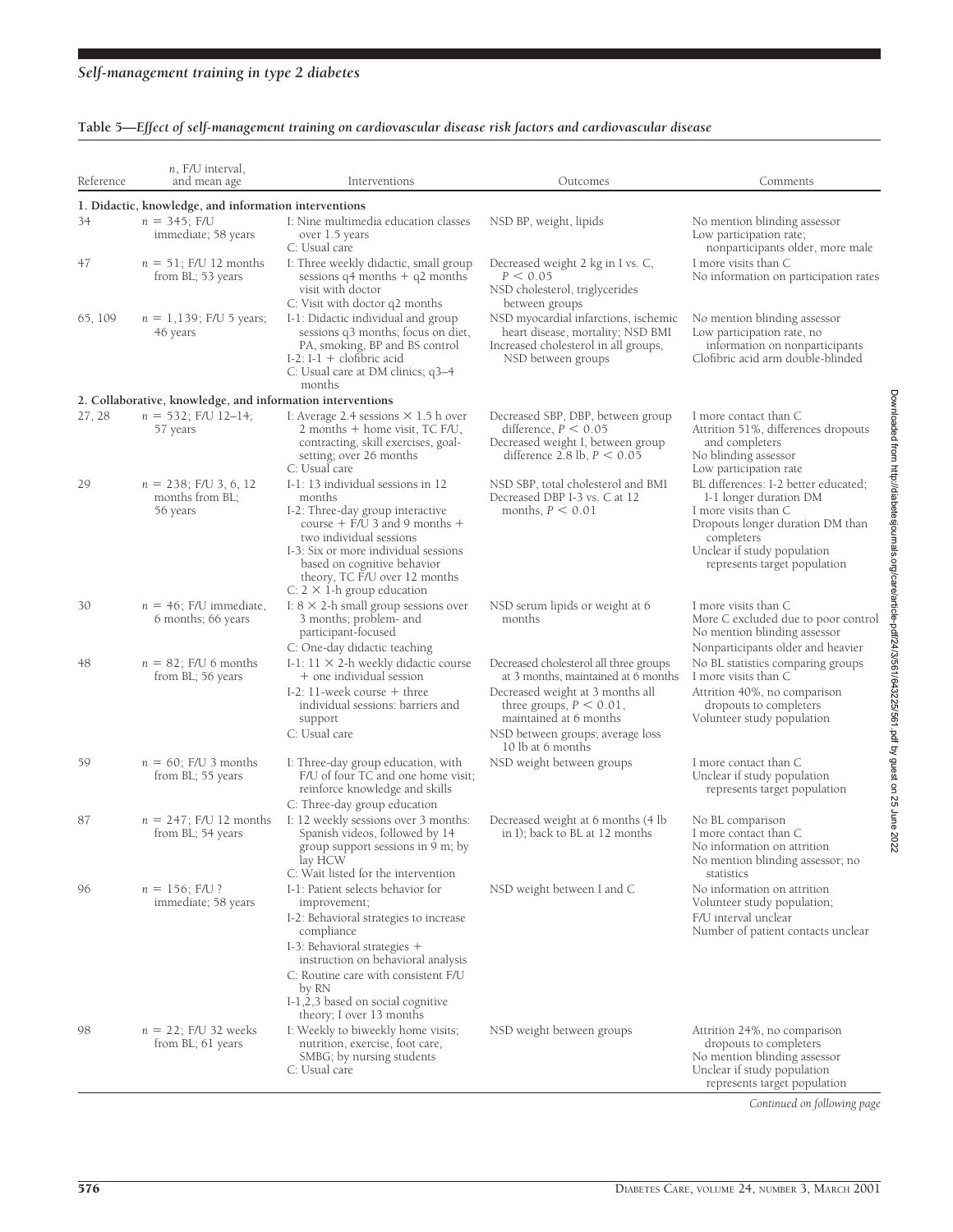#### **Table 5—***Continued*

| Reference | $n$ , F/U interval,<br>and mean age                                  | Interventions                                                                                                                                                                                           | Outcomes                                                                                                                                                           | Comments                                                                                                                                                                                                       |
|-----------|----------------------------------------------------------------------|---------------------------------------------------------------------------------------------------------------------------------------------------------------------------------------------------------|--------------------------------------------------------------------------------------------------------------------------------------------------------------------|----------------------------------------------------------------------------------------------------------------------------------------------------------------------------------------------------------------|
| 99        | $n = 56$ ; F/U 6 months;<br>64 years                                 | I: Monthly $\times$ 6 group sessions:<br>behavior modification (contracts,<br>feedback), general knowledge<br>C: Usual care                                                                             | Decreased LDL, total cholesterol at<br>immediate F/U, $P < 0.05$ ;<br>NSD 6 months<br>Decreased weight at 6-month<br>$I(-8 lb), P = 0.02;$<br>NSD between groups   | I more contact than C<br>Attrition 32%, no comparison<br>dropouts to completers<br>Participation rate 37%, no comparison<br>participants to nonparticipants                                                    |
|           | 3. Lifestyle interventions                                           |                                                                                                                                                                                                         |                                                                                                                                                                    |                                                                                                                                                                                                                |
| 31        | $n = 40$ ; F/U 6 months<br>from BL; 35 years                         | I-1: Lunch demonstrations<br>NSD BMI<br>I-2: Videotape education<br>C: Dietitian instruction and written<br>information<br>Three visits total for all groups<br>over 6 months                           |                                                                                                                                                                    | No mention blinding assessor<br>Study population selected by<br>researchers; low participation rate<br>Type of diabetes unclear ("insulin<br>dependent")                                                       |
| 36        | $n = 87$ ; F/U 12 months<br>from BL; 56 years                        | I: Five group sessions over 6 months, Decreased weight I (5.5 kg) and C<br>focus on weight loss<br>C: Individual education on weight<br>loss by dietitian; 3 or more visits in<br>12 months             | (3 kg) at 1 year, between group<br>difference, $P < 0.05$                                                                                                          |                                                                                                                                                                                                                |
| 38        | year; 53 years                                                       | $n = 32$ ; F/U immediate, 1 I: Two sessions: dietician and CAI<br>C: $2 \times 30$ -min sessions: dietitian only<br>Teaching for both over<br>approximately 1 month                                     | Decreased weight I (4.6 lb,<br>$P < 0.005$ ), maintained at 1 year, Unclear if blinding assessor<br>NSD C                                                          | No BL statistics<br>Type of DM uncertain                                                                                                                                                                       |
| 39        | 12 months;<br>45 years                                               | $n = 105$ ; F/U immediate, I: Interactive computer program on<br>diet, 90 min/month over 6 months<br>C: Wait listed for I<br>Both groups received 5 days teaching                                       | NSD weight                                                                                                                                                         | I more contact than C<br>Attrition appears to be 76% at 12<br>months F/U, no comparison dropouts<br>to completers<br>No mention blinding assessor<br>No information on patient recruitment<br>Crossover design |
| 49        | $n = 41$ ; F/U 6 months;<br>61 years                                 | I: Psychologist-led group sessions on NSD % overweight<br>PA and diet<br>C: Didactic lectures on diet and DM<br>Both groups $10 \times 1$ -h sessions over<br>6 months                                  |                                                                                                                                                                    | Dropouts (22%) higher mean BS;<br>equal number dropouts I and C<br>Low participation rate, no information<br>on nonparticipants                                                                                |
| 66        | $n = 148$ ; F/U 6 months<br>from BL; 55 years                        | calorie intake                                                                                                                                                                                          | I > C, P < 0.05                                                                                                                                                    |                                                                                                                                                                                                                |
|           |                                                                      | C: Advice to decrease CHO to <40% Decreased cholesterol in both groups<br>total calorie intake<br>Both I and C received individual<br>counseling by dietitian, three<br>home visits                     | I > C, P < 0.001<br>NSD HDL or triglycerides                                                                                                                       |                                                                                                                                                                                                                |
|           | 67, 68, 104 $n = 206$ ; F/U 12 months<br>from BL; 62 years           | I: Single visit: focus on diet, goal-<br>setting, interactive video on<br>barriers; F/U q3 months<br>C: Usual care q3 months                                                                            | Decreased cholesterol for I vs. C at<br>12 months, $P = 0.002$<br>NSD BMI                                                                                          | Unclear if food record reviewers were<br>blinded<br>Low participation rate; participants differ<br>from nonparticipants                                                                                        |
|           | 69, 82, 89, $n = 86$ ; F/U 15,<br>103 27 months from BL;<br>53 years | I: Six individual visits at 2-month<br>intervals: intensive therapy for<br>weight, BS control, diet, PA; then<br>q3 months visits<br>C: Usual care $q2-3$ months<br>Both groups 3 visits/3 months basic | Increased HDL I at 15 months.<br>$P < 0.001$ , NSD 27 months<br>Weight loss I $(3.1 \text{ kg})$ > C at 15<br>months,<br>$P = 0.022$ ; NSD from BL at<br>27 months | I more visits than C<br>No mention blinding assessor<br>No information on nonparticipants                                                                                                                      |
| 70        | $n = 75$ ; F/U 12 months<br>from BL; 61 years                        | education before randomization<br>I: Educational videos, personal and<br>family support q2 weeks for 6<br>months $+3$ h counseling by<br>dietitian<br>C: Review session $\times$ 3                      | NSD BP 15 months<br>NSD weight, BP, cholesterol                                                                                                                    | I more contact than C                                                                                                                                                                                          |
| 71        | $n = 60$ ; F/U 12 weeks<br>from BL; 55 years                         | I: Individualized advice on low<br>glycemic index foods<br>C: Standard, individualized diet<br>advice                                                                                                   | NSD weight either group<br>Decreased cholesterol I vs. C,<br>P < 0.05                                                                                              | No mention blinding assessor<br>Unclear how much intervention time                                                                                                                                             |
| 72        | $n = 78$ ; F/U 2 months;<br>$42 - 75$ years                          | I-1: $5 \times 2$ -h weekly education:<br>calories, fat, fiber<br>I-2: I-1 + goal setting, problem-<br>solving, feedback<br>C: Wait listed for I                                                        | Decreased weight for I-2 at 2<br>months, $P < 0.05$                                                                                                                | No BL information<br>I more visits than C<br>More attrition in C, no comparison<br>dropouts to completers<br>Unclear if assessor blinded<br>Unclear how study population recruited                             |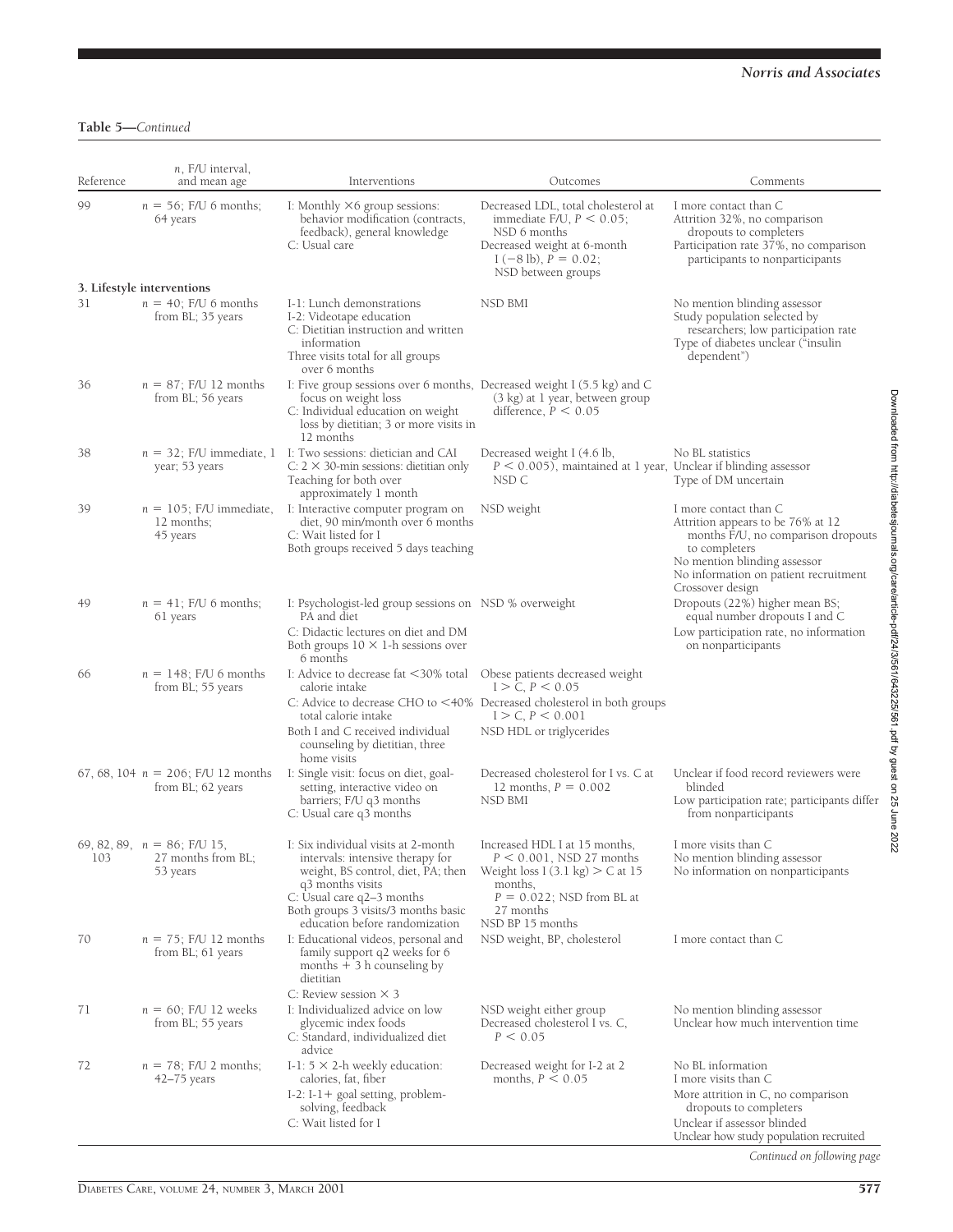#### **Table 5—***Continued*

| Reference       | n, F/U interval,<br>and mean age                           | Interventions                                                                                                                                                                                                                                                           | Outcomes                                                                                                                                                                                                                                                                                                             | Comments                                                                                                                                                                                      |
|-----------------|------------------------------------------------------------|-------------------------------------------------------------------------------------------------------------------------------------------------------------------------------------------------------------------------------------------------------------------------|----------------------------------------------------------------------------------------------------------------------------------------------------------------------------------------------------------------------------------------------------------------------------------------------------------------------|-----------------------------------------------------------------------------------------------------------------------------------------------------------------------------------------------|
| 73              | $n = 70$ ; F/U, immediate,<br>6 months; 42 years           | I: Monthly (or more) meetings: diet<br>and PA prescription, feedback,<br>behavior modification<br>C: Usual care; wait listed for I                                                                                                                                      | NSD weight F/U immediate or<br>6 months<br>NSD BP<br>Increased $\mathrm{Vo}_{2\mathrm{max}}$ at 6 months                                                                                                                                                                                                             | Incomplete BL statistics<br>I more visits than C<br>No mention blinding assessor<br>Volunteer study population<br>Cross-over design                                                           |
| 74              | $n = 102$ ; F/U 3, 6<br>months from BL;<br>67 years        | I: 10 weekly sessions: problem-<br>solving, increased self efficacy,<br>diet, and PA focus<br>C: Wait listed for I                                                                                                                                                      | Decreased weight for I at 3 months<br>(6 lb), maintained at 6 months<br>$(4.5 \text{ lb}, P < 0.002)$                                                                                                                                                                                                                | Type of DM uncertain ("IDDM")<br>Randomization blocked by<br>medication<br>I more visits than C<br>Volunteer study population                                                                 |
| 75              | $n = 66$ ; F/U 4 months;<br>30–86 years                    | I: $5 \times 90$ -min weekly sessions by<br>nurse: diet, PA, barriers, social and<br>group support<br>C: No information on care received                                                                                                                                | NSD BMI                                                                                                                                                                                                                                                                                                              | No BL statistics<br>Volunteer study population<br>Number of visits uncertain                                                                                                                  |
| 76              | from BL; 62 years                                          | $n = 64$ ; F/U 3, 6 months I: 12 $\times$ 1.5-h weekly didactic<br>sessions, then $6 \times 1$ -h biweekly<br>participatory sessions; based on<br>social action theory<br>C: One didactic class and two                                                                 | Decreased weight I at 3 and 6<br>months $(-1.3 \text{ kg})$ , $P < 0.01$<br>NSD SBP; decreased DBP 6 months,<br>P < 0.05<br>NSD lipids                                                                                                                                                                               | I more visits than C<br>More C dropouts, no comparison<br>dropouts to completers<br>Volunteer study population                                                                                |
| 77              | $n = 53$ ; F/U 16 weeks,<br>16 months from BL;<br>55 years | mailings<br>I-1: 16 weekly sessions: behavioral<br>modification, calorie logs, group<br>PA, monetary incentives                                                                                                                                                         | Decreased weight I-1 at 16 weeks<br>$(-6.3 \text{ kg})$ , between group,<br>P < 0.01                                                                                                                                                                                                                                 | I more visits than C<br>Volunteer study population                                                                                                                                            |
|                 |                                                            | I-2: 16 weekly didactic sessions:<br>nutrition and PA<br>C: Four monthly didactic sessions                                                                                                                                                                              | Decreased weight all groups at 16<br>months, average change $-2.8$ kg,<br>NSD between groups                                                                                                                                                                                                                         |                                                                                                                                                                                               |
| 78, 97          | $n = 79$ ; F/U immediate;<br>68 years                      | I-1: $10 \times 60$ -min diet education<br>sessions over 4 months; adapted<br>for elderly<br>$I-2: I-1$ + peer support: group<br>sessions, modeling, reinforcement                                                                                                      | Decreased weight I-2 at 8 weeks (5.5<br>lb, $P < 0.05$ ), NS gain to 16<br>weeks, NSD between groups                                                                                                                                                                                                                 | Randomized by site; no BL<br>comparisons or attrition<br>information<br>I more visits than C<br>Community recruitment; volunteer                                                              |
| 79, 100,<br>101 | $n = 76$ ; F/U 3, 6,<br>18 months from BL;<br>54 years     | C: Usual care<br>I-1: Diet focus: goal-setting, modify<br>environment<br>I-2: PA focus with participation<br>$I-3$ : Diet + PA<br>C: Didactic teaching<br>All groups: $10 \times 2$ -h weekly<br>sessions; I based on behavior and<br>cognitive modification strategies | Decreased weight I-1 at 3 months<br>(between group difference 3.9 kg,<br>$P < 0.03$ ), and 6 months (4.5 kg,<br>$P < 0.02$ ; NSD from BL at 18<br>months<br>Decreased LDL I-1, $P < 0.05$ and<br>I-3, $P < 0.01$ vs. C at 6 months<br>Increased HDL I-1 vs. other groups,<br>$P < 0.05$ at 3 months; NSD 6<br>months | study population<br>Randomized by group meeting<br>attended<br>Volunteer study population                                                                                                     |
| 80              | from BL; 59 years                                          | $n = 40$ ; F/U 2, 5 months I: 3 $\times$ 1.5-h individual learning<br>activity packages with diet<br>information, goals, activities<br>C: $3 \times 1.5$ -h didactic lectures                                                                                           | Decreased % ideal body weight for I<br>at 5 months, $P < 0.05$                                                                                                                                                                                                                                                       | Attrition 23%; no comparison<br>dropouts to completers<br>Volunteer study population from DM<br>education program                                                                             |
| 81, 102         | $n = 247$ ; F/U 6 months<br>from BL; 57 years              | I: Three or more individual visits<br>with dietitian, over 6 weeks,<br>following practice guidelines<br>C-1: One visit producing nutrition<br>care plan<br>C-2: Nonrandomized comparison<br>group; no intervention                                                      | Decreased total cholesterol I at 6<br>months, $P < 0.05$ ; NSD C<br>NSD HDL or LDL I or C<br>Decreased weight I and C, $P < 0.01$                                                                                                                                                                                    | Nonrandomized C-2<br>C less time with dietitian<br>Attrition 28% for lab studies, unclear<br>if dropouts equal completers at BL<br>Volunteer study population or<br>physician-referred        |
| 83              | $n = 596$ ; F/U immediate,<br>6 months; 51 years           | I: More nutrition content, follow food<br>pyramid<br>C: Usual education, given meal plan<br>Both I and C: $5 \times 2$ -h weekly group<br>sessions                                                                                                                      | NSD BMI between group with choice<br>and no choice<br>Decreased cholesterol in I, between<br>group difference, $P = 0.04$                                                                                                                                                                                            | Randomized into choice/no choice of<br>program, then I and C<br>Attrition 28%, dropouts younger,<br>more male<br>No mention blinding assessor<br>Physician-referred patients or<br>volunteers |
| 84              | $n = 163$ ; F/U<br>immediate, 6 months;<br>64 years        | I: Six monthly sessions on diet<br>C: Usual care; wait listed                                                                                                                                                                                                           | Decreased weight females at<br>immediate F/U, $P = 0.0061$<br>(amount of loss uncertain)                                                                                                                                                                                                                             | No BL statistics<br>I more visits than C<br>Attrition 47%, but dropouts<br>equivalent to completers at BL<br>No information on patient<br>recruitment                                         |

*Continued on following page*

Type of DM unclear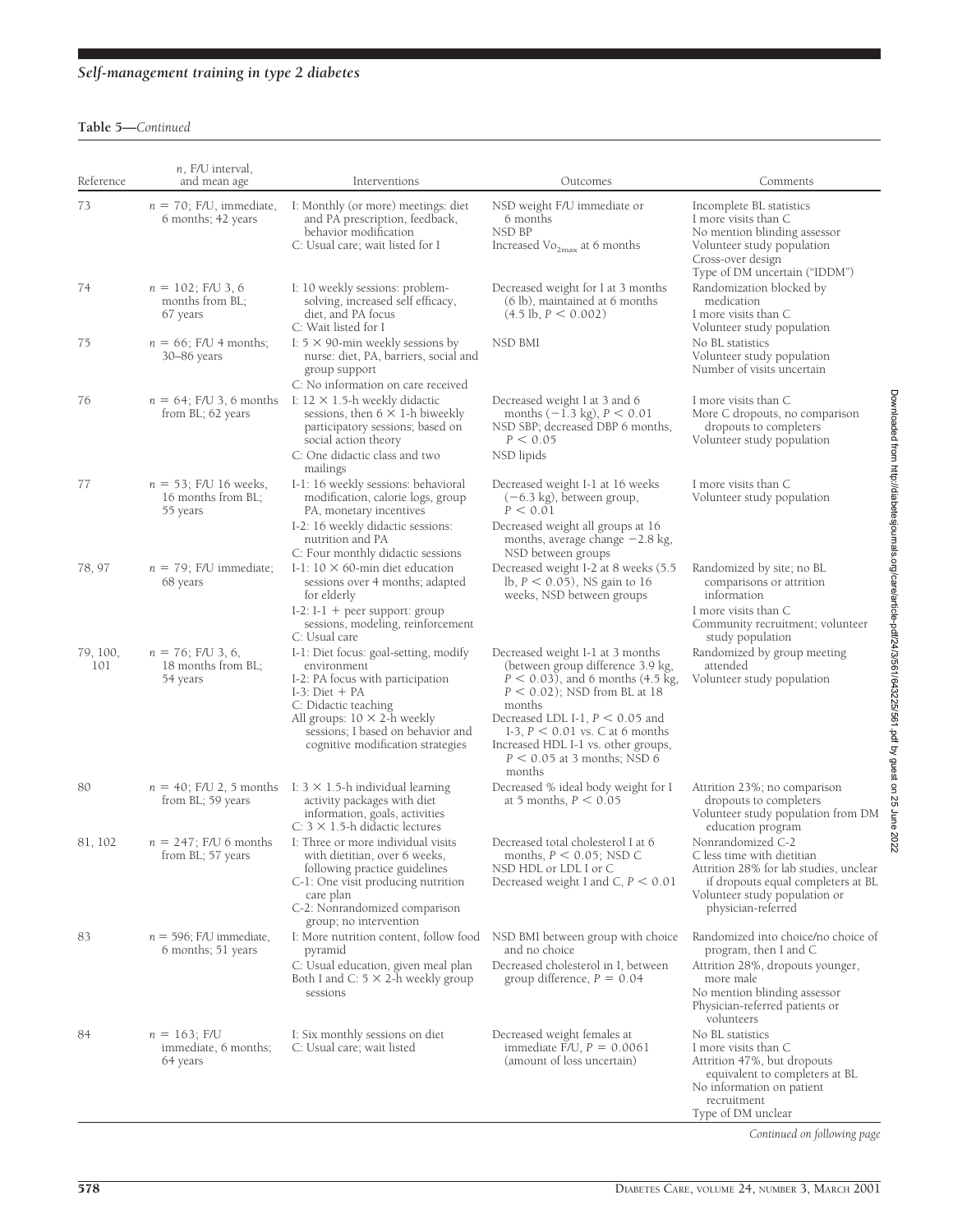#### **Table 5—***Continued*

| Reference | n, F/U interval,<br>and mean age                         | Interventions                                                                                                                                                                                                                                                     | Outcomes                                                                                                                                                                                              | Comments                                                                                                                                                         |  |
|-----------|----------------------------------------------------------|-------------------------------------------------------------------------------------------------------------------------------------------------------------------------------------------------------------------------------------------------------------------|-------------------------------------------------------------------------------------------------------------------------------------------------------------------------------------------------------|------------------------------------------------------------------------------------------------------------------------------------------------------------------|--|
| 88        | $n = 80$ ; F/U 12 months<br>from BL; 56 years            | I: Six individual sessions on diet, by<br>Decreased weight both groups, NSD<br>between groups<br>nurse<br>NSD lipids or BP<br>C: Physician gave handout at initial<br>visit on weight loss<br>Both I and C 6 visits/12 months                                     |                                                                                                                                                                                                       | No BL statistics                                                                                                                                                 |  |
| 91        | $n = 120$ ; F/U 7,<br>11 months from BL;<br>54 years     | I-1: Six monthly small-group<br>meetings, diet and PA; audiovisual<br>materials culturally sensitive<br>I-2: 1-h didactic $+$ five monthly<br>discussions on BS control                                                                                           | Decreased weight I-1 at 7 months,<br>$(1 \text{ kg})$ $P < 0.05$ , not sustained at<br>11 months<br>NSD triglycerides or cholesterol                                                                  | I more visits than C<br>Attrition 32% at 11 months, NSD<br>dropouts to completers                                                                                |  |
| 92        | $n = 40$ ; F/U immediate,<br>6 weeks; 54 years           | C: 1-h didactic only<br>I: Behavioral group: $6 \times 1.5$ -h<br>weekly meetings; cues for eating,<br>daily record<br>C: Individual diet counseling, total<br>1.25h                                                                                              | Decreased weight $C > I$ at 6 weeks,<br>P < 0.01<br>Decreased triglycerides C at 12<br>weeks, $P < 0.05$<br>NSD LDL and HDL                                                                           | I more visits than C<br>Unclear how patients selected                                                                                                            |  |
| 93        | $n = 70$ ; F/U 6 months<br>from BL; 58 years             | I: 22 h over 11 weeks, interactive<br>teaching based on cognitive<br>motivational theory<br>C: Didactic teaching, 14 h over 3 days<br>Focus for both I and C: diet and foot<br>care                                                                               | Decreased BMI both groups; NSD<br>between groups<br>Decreased cholesterol I at 6 months,<br>between group, $P = 0.003$                                                                                | I more contact than C                                                                                                                                            |  |
| 94        | $n = 23$ ; F/U 6 months<br>from BL; $33-70$ years        | I: Self-management skills (stimulus<br>control, monitoring,<br>reinforcement); five classes/day for<br>5 days; diet focus<br>C: Conventional teaching 1 h/day $\times$ 5<br>Both groups: 5-days IP admission<br>F/U q2 weeks for 2 months, then 3 and<br>6 months | Decreased % overweight I vs. C at 6<br>months, $P < 0.01$                                                                                                                                             | Randomized by week of admission<br>No BL statistics<br>No mention blinding assessor<br>Patients selected by physicians                                           |  |
| 95        | $n = 120$ ; 12 months<br>from BL; 61 years               | I: Group education (diet, PA, BS<br>control) q3 months $\times$ 4<br>C: Usual care                                                                                                                                                                                | Decreased weight, BMI I and C; NSD<br>between groups                                                                                                                                                  | I more contact than C<br>Unclear if study population<br>represents target population                                                                             |  |
| 107       | $n = 152$ ; F/U 10,<br>14 weeks from BL;<br>61 years     | I: $10 \times 2$ -h sessions over 14 weeks,<br>culturally sensitive video; nutrition<br>focus<br>C: No intervention                                                                                                                                               | Decreased weight I and C males at 14<br>weeks (2 kg)                                                                                                                                                  | No BL comparisons<br>I more visits than C<br>Attrition 30.2%, no information on<br>dropouts<br>No information on blinding assessor<br>Volunteer study population |  |
|           | 4. Skills teaching interventions                         |                                                                                                                                                                                                                                                                   |                                                                                                                                                                                                       |                                                                                                                                                                  |  |
| 61        | $n = 20$ ; F/U 1 year from<br>end 16-week I;<br>53 years | I: Information on how to use BS<br>measures by adjusting diet and PA<br>C: Self-monitoring of BS; no feedback<br>Both groups: 13 sessions over 16<br>weeks, then 9 in 6 months;<br>didactic and participatory; focus<br>on weight control                         | Decreased weight both I and $C(6.0)$<br>kg end course, 3.7 kg at 1 y);<br>NSD between groups                                                                                                          | No mention blinding assessor<br>Volunteer study population                                                                                                       |  |
| 64        | I, 9 months C; ?age                                      | $n = 203$ ; F/U 13 months I: 1-h didactic group education on<br>foot care<br>C: No education                                                                                                                                                                      | NSD mortality                                                                                                                                                                                         | Randomized on SSN<br>No information on dropouts<br>No mention blinding assessor<br>No information on nonparticipants<br>Type of DM unclear                       |  |
| 90        | $n = 50$ ; F/U 1 year from<br>BL; 54 years               | I: Focused on relationship weight<br>loss and BS control; monetary<br>incentives<br>C: Weight loss program<br>Both groups: 12 weekly meetings,<br>then monthly $\times$ 6, F/U in 3<br>months; behavioral weight control<br>program                               | Decreased weight I and C at 1 year<br>(6.1 kg), NSD between groups<br>Decreased SBP both I and C at 1<br>year; NSD between groups<br>NSD cholesterol and HDL; decreased<br>triglycerides both I and C | Volunteer study population                                                                                                                                       |  |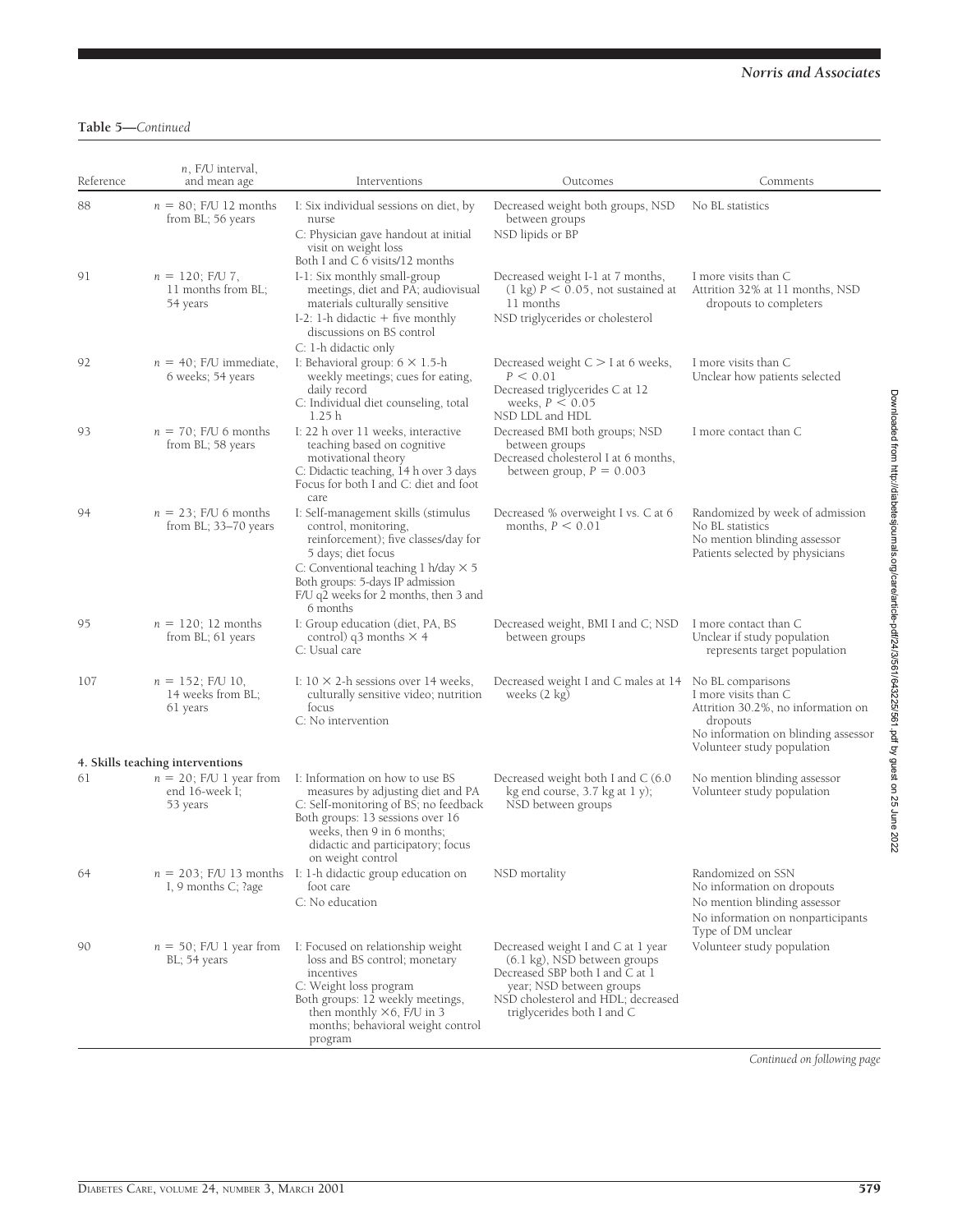**Table 5—***Continued*

| Reference | n, F/U interval,<br>and mean age   | Interventions                                                                                                                                                                                                                                                                                                                                                                               | Outcomes                                                                             | Comments |
|-----------|------------------------------------|---------------------------------------------------------------------------------------------------------------------------------------------------------------------------------------------------------------------------------------------------------------------------------------------------------------------------------------------------------------------------------------------|--------------------------------------------------------------------------------------|----------|
|           | 5. Coping skills and interventions |                                                                                                                                                                                                                                                                                                                                                                                             |                                                                                      |          |
| 105       | months from BL; 53<br>years        | $n = 55$ ; F/U 3, 6, 12, 18 I-1: Behavior modification: focus on<br>self-control procedures; records of<br>diet and exercise<br>I-2: Cognitive modification: focus on<br>cognitions: self-statements; goal<br>setting<br>I-3: Cognitive-behavior modification:<br>combined I-1 and I-2<br>C: Relaxation training to cope with<br>stress<br>All groups got nine weekly sessions<br>of $1.5h$ | Decreased weight (8 lb in men, 0.1 in<br>women) at 18 months, $I-I > I-2,3$<br>and C |          |

BL, baseline; BS, blood sugar; BP, blood pressure; C, C-1, C-2, control groups; CAI, computer-assisted instruction; CHO, carbohydrate; D/SBP, diastolic/systolic blood pressure; DM, diabetes mellitus; DM2, type 2 diabetes; FBS, fasting blood sugar; F/U, follow-up; HCW, health-care worker; I, I-1, I-2, I-3, intervention groups; IP, inpatient; NSD, no significant difference; OP, outpatient; PA, physical activity; q, every; RN, registered nurse; SD, significant difference; TC, telephone call.

negative results (29,34,39,59,75,78,82, 92,96–99). Only three studies involved didactic interventions (34,47,65), and only one of these studies showed a decrease in weight (47).

A large number of studies examined the effects of self-management training on lipid levels, and some produced improvement in total cholesterol (range  $-0.9$  to  $-0.07$  mmol/dl) (66,68,81,83,93), LDL  $(-0.4 \text{ mmol/dl})$  (100), and HDL  $(+0.1$ mmol/dl) (100). Others found initial positive results but no significant difference from baseline at final follow-up (69,82,101). Positive studies involved interactive, generally individualized, repetitive interventions. Some studies have shown no beneficial effects on lipids (29,34,47,65,76,88,91,92). Of the three didactic studies (34,47,65), none resulted in improved lipid profiles.

Studies examining blood pressure control also revealed mixed results. Some studies demonstrated a decrease in systolic blood pressure  $(-4$  mmHg) (28) and diastolic blood pressure  $(-3 \text{ to } -8)$ mmHg) (27–29,76), whereas others showed no significant changes (34,73,82, 89).

Only two studies examined cardiovascular disease events or mortality, one of which found no significant difference in cardiovascular disease or mortality events after 5 years of visits every 3 months (65); the other study found no significant difference in mortality 13 months after a 1-h group didactic educational session (64).

## Economic and health-care utilization outcomes

Most studies examining economic outcomes and health-care utilization (Table 6) failed to demonstrate improvements in measured parameters (34,46,60), except the study by Wood (54), which demonstrated a decrease in emergency room visits 4 months after a short-duration intervention. Glasgow et al. (68) calculated that the cost of a social cognitive theory–based lifestyle intervention, effective in decreasing cholesterol and in improving food habits, was \$137 per patient. Franz et al. (102) found the perpatient cost-per-unit change in glycohemoglobin to be lower for control subjects than for intervention patients. They also demonstrated (102) a costeffectiveness ratio (direct costs only) of \$56.26 per percent change in  $HgA_{1c}$  for results achieved at 6-month follow-up. No cost-benefit analyses of diabetes education were identified.

**CONCLUSIONS** — A large number of randomized controlled trials of the effectiveness of self-management training in individuals with type 2 diabetes have been performed. Despite limitations in methodology and heterogeneous population characteristics, settings, interventions, outcomes, and lengths of follow-up, a number of generalizations can be made from these studies (Table 7).

## Effectiveness of interventions

In reviewing the literature, it is clear that diabetes self-management training has evolved from the primarily didactic interventions of the 1970s and 1980s into the collaborative, more theoretically based "empowerment" models of the 1990s (12). Didactic interventions focusing on the acquisition of knowledge and information demonstrate positive effects on knowledge but mixed results on glycemic control and blood pressure and no effect on weight. Collaborative interventions focusing on knowledge tend to demonstrate positive effects on glycemic control in the short term and mixed results with follow-up  $>1$  year. Effects of collaborative interventions on lipids, weight, and blood pressure were mixed.

It is apparent that factors other than knowledge are needed to achieve longterm behavioral change and that this may account for the lack of a consistent positive relationship between knowledge and glycemic control. It has been suggested that *1*) although intensive treatment can improve metabolic control, the role of patient education in that process is uncertain (34); *2*) changes in attitude and motivation are needed to achieve metabolic control (35); *3*) integrating education with other therapies, such as intensified insulin treatments, is important in improving glycemic control (60); *4*) a minimum threshold of diabetes knowledge is required; and *5*) improved personal attitudes and motivations are more effective than knowledge in improving metabolic control (110). Many have also noted the lack of a relationship between SMBG and glycemic control for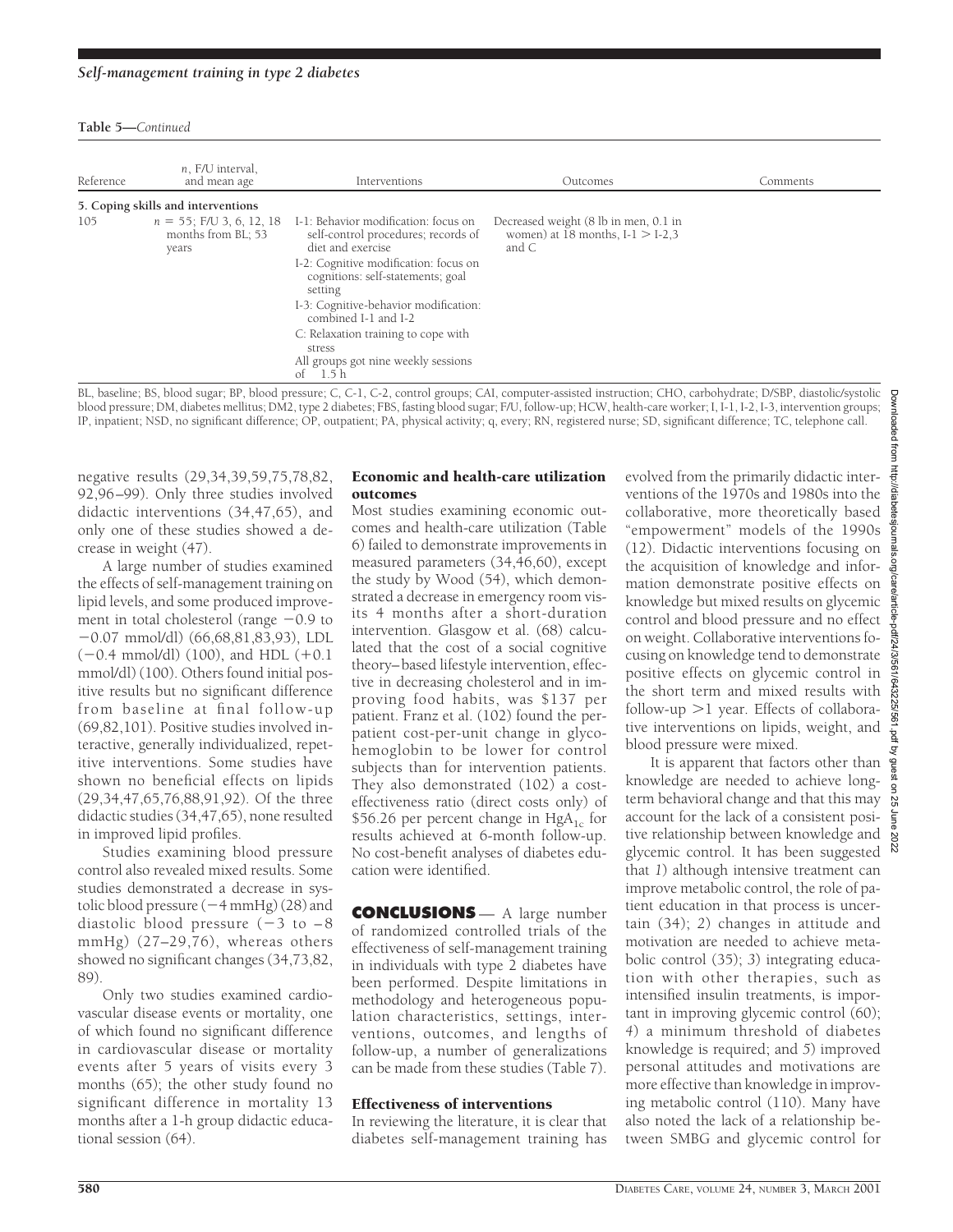|  |  |  | Table 6—Effect of self-management training on economic and health care utilization outcomes |  |  |  |  |  |  |  |
|--|--|--|---------------------------------------------------------------------------------------------|--|--|--|--|--|--|--|
|--|--|--|---------------------------------------------------------------------------------------------|--|--|--|--|--|--|--|

| Reference       | n, F/U interval,<br>and mean age                           | Interventions                                                                                                                                                                                                                                          | Outcomes                                                                                                                                                                          | Reordered comments                                                                                                                                                                            |
|-----------------|------------------------------------------------------------|--------------------------------------------------------------------------------------------------------------------------------------------------------------------------------------------------------------------------------------------------------|-----------------------------------------------------------------------------------------------------------------------------------------------------------------------------------|-----------------------------------------------------------------------------------------------------------------------------------------------------------------------------------------------|
|                 | 1. Didactic, knowledge, and information interventions      |                                                                                                                                                                                                                                                        |                                                                                                                                                                                   |                                                                                                                                                                                               |
| 34              | $n = 345$ ; F/U<br>immediate;<br>58 years                  | I: Nine multimedia education classes<br>over 1.5 years<br>C: Usual care                                                                                                                                                                                | NSD sick days, admissions,<br>emergency room or OP visits                                                                                                                         | No mention blinding assessor<br>Low participation rate;<br>nonparticipants older, more male                                                                                                   |
| 65, 109         | $n = 1,139$ ; F/U 5<br>years; 46 years                     | I-1: Didactic individual and group<br>sessions q3 months: focus on diet,<br>PA, smoking, BP and BS control<br>$I-2: I-1 + \text{clofibric acid}$<br>C: Usual care at DM clinics, q3-4<br>months                                                        | More sick leave events/year for C vs.<br>I, $P < 0.05$<br>NSD duration sick leave events                                                                                          | No mention blinding assessor<br>Low participation rates, no<br>information on nonparticipants<br>Clofibric acid arm double-blinded                                                            |
|                 | 2. Collaborative, knowledge, and information interventions |                                                                                                                                                                                                                                                        |                                                                                                                                                                                   |                                                                                                                                                                                               |
| 40,60           | $n = 558$ ; F/U 6<br>months; 45 years                      | I-1: Collaborative education by<br>HCW, 3 h/week $\times$ 4 weeks<br>I-2: Same education by fellow<br>patients<br>C: No intervention<br>I based on Fishbein and Ajzen Health<br>Belief Model                                                           | NSD quality of life<br>NSD sick days, use of health services,<br>daily insulin dosage, number<br>injections<br>Cost per intervention patient<br>(including indirect costs): \$100 | Hospitals randomized<br>I more visits than C<br>Uncertain blinding assessor                                                                                                                   |
| 46              | $n = 471$ ; F/U 6,<br>12 months from<br>BL; 52 years       | I: Home visits, teaching based on<br>needs assessment, maximum 12<br>visits<br>C: Usual care                                                                                                                                                           | NSD emergency room and physician<br>visits, hospitalizations, length of<br>stay, DM-related sick days at 1<br>year                                                                | Attrition 20%; no comparison<br>dropouts to completers<br>70% of eligible participated                                                                                                        |
| 54              | $n = 107$ ; F/U 1,<br>4 months; 60 years                   | I: $2 \times 2$ -h group didactic + practice<br>+ feedback + usual care<br>C: Usual care: individual education<br>based on perceived patient need<br>Both in IP setting                                                                                | Decreased emergency room visits for<br>I vs. C, $P = 0.005$                                                                                                                       | Randomized by hospital number<br>No blinding assessor<br>No information on participation rates                                                                                                |
|                 | 3. Lifestyle interventions                                 |                                                                                                                                                                                                                                                        |                                                                                                                                                                                   |                                                                                                                                                                                               |
| 67, 68,<br>104  | $n = 206$ ; F/U 12<br>months from BL;<br>62 years          | I: Single visit: focus on diet, goal-<br>setting, interactive video on<br>barriers; F/U q3 months<br>C: Usual care q3 months                                                                                                                           | Direct costs of intervention \$137 per<br>patient<br>NSD quality of life                                                                                                          | Unclear if food record reviewers were<br>blinded<br>Low participation rate; participants<br>differ from nonparticipants                                                                       |
| 79, 100,<br>101 | $n = 76$ ; F/U 3, 6,<br>18 months from<br>BL; 54 years     | I-1: Diet focus: goal-setting, modify<br>environment<br>I-2: PA focus with participation<br>$I-3$ : Diet + PA<br>C: Didactic teaching<br>All groups: $10 \times 2$ -h weekly<br>sessions: I based on behavior and<br>cognitive modification strategies | Increased quality of life for I-3 at 18<br>months, $P \leq 0.05$                                                                                                                  | Randomized by group meeting<br>attended<br>Volunteer study population                                                                                                                         |
| 81, 102         | $n = 203$ ; F/U 6<br>months from BL;<br>57 years           | I: Three or more individual visits<br>with dietitian, over 6 weeks,<br>following practice guidelines<br>C-1: One visit producing nutrition<br>care plan<br>C-2: Nonrandomized comparison<br>group: no intervention                                     | Cost per % change GHb lower for C;<br>no statistics<br>Cost effectiveness ratio \$56.26 per %<br>change in $HbA_{1c}$                                                             | Nonrandomized C-2<br>C less time with dietitian<br>Attrition 28% for lab studies, unclear<br>if lab dropouts equal completers at<br>BL<br>Volunteer study population or<br>physician-referred |

BL, baseline; BS, blood sugar; BP, blood pressure; C, C-1, C-2, control groups; CAI, computer-assisted instruction; CHO, carbohydrate; D/SBP, diastolic/systolic blood pressure; DM, diabetes mellitus; DM2, type 2 diabetes; FBS, fasting blood sugar; F/U, follow-up; HCW, health-care worker; I, I-1, I-2, I-3, intervention groups; IP, inpatient; NSD, no significant difference; OP, outpatient; PA, physical activity; q, every; RN, registered nurse; SD, significant difference; TC, telephone call.

subjects with type 2 diabetes (111–116), although several randomized controlled trials have shown a relationship in type 1 diabetes (117,118).

The literature is divided regarding the relative merits of group versus individual therapy, and in our review, both types of delivery demonstrated mixed results for interventions that focused on knowledge, lifestyle, or skills. Lifestyle interventions were generally more effective in group settings, with positive outcomes noted for

weight loss (8,36,47,48,72,74,76,77,94) and glycemic control (31,36,71,76,79), although two studies of lifestyle interventions in individual settings had positive effects on weight (38,80). Both individual (38,39,66–68) and group (72,75,93) lifestyle interventions had positive effects on diet and self-care behaviors. It is notable that skills teaching was effective in both group (41,62) and individual settings (45,58).

lar to ours about effective interventions in diabetes self-management training. Brown's meta-analyses (9,10) support the effectiveness of diabetes education, with positive effect sizes (from largest to smallest) for the outcomes of knowledge, dietary compliance, skill performance, metabolic control, psychological outcomes, and weight loss. Padgett et al. (11) reviewed the effectiveness of diabetes education in 1988 and found diet instruction and approaches based on social

Others have drawn conclusions simi-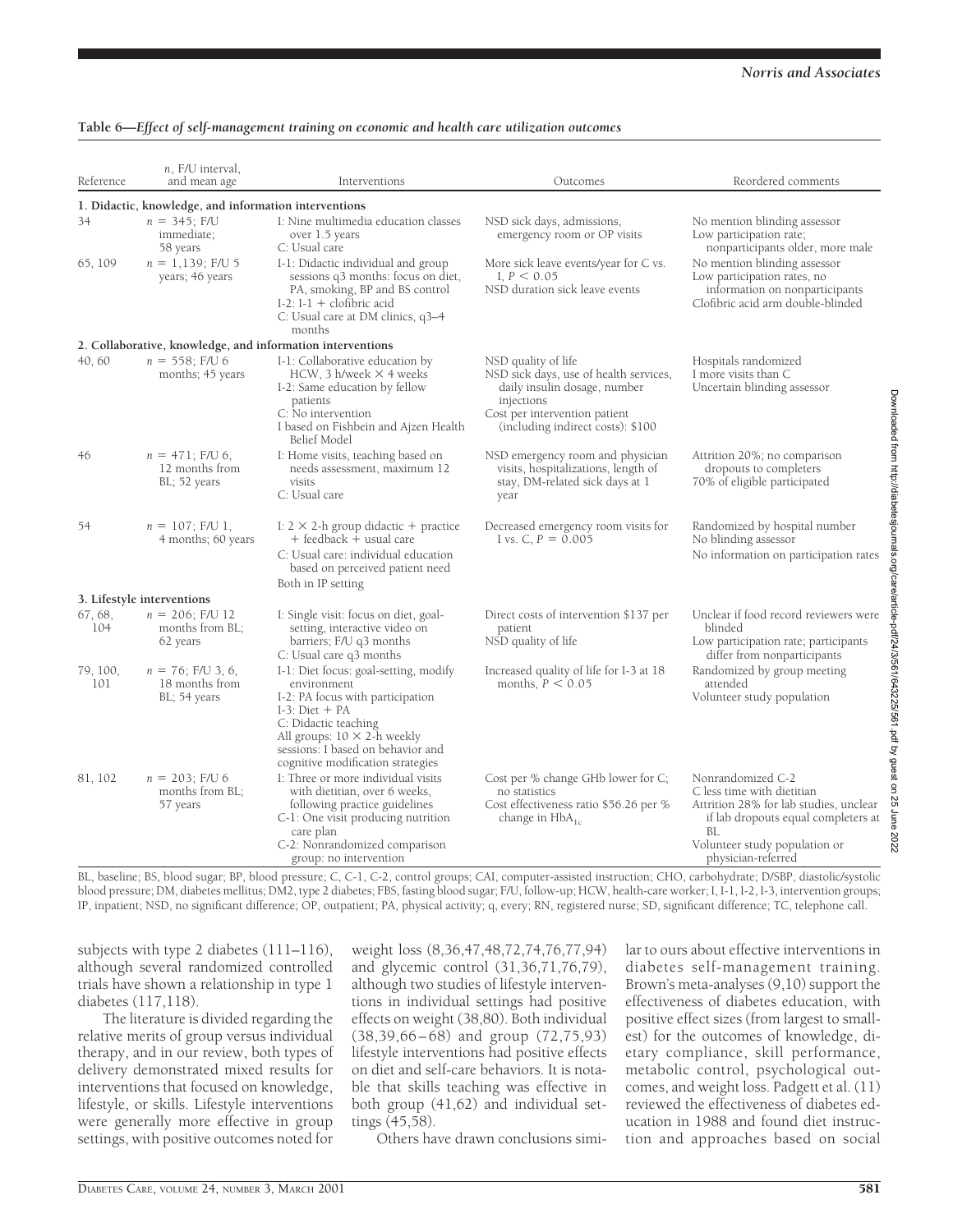

## **Effect of Self-Management Training on Glycemic Control**

Figure 1—*Percentage change in glycated hemoglobin for control and intervention groups for studies referenced on the* x*-axis. For studies with more than one intervention group, results are shown for each group. Follow-up intervals from end of the intervention are noted on the* x*-axis, with studies to the left of each arrow having the follow-up interval indicated. \*Significant difference between intervention and control groups. m, month.*

learning theory to be the most effective interventions; physical outcomes and knowledge were most improved. A qualitative review of diabetes self-management education concluded that behavior change strategies were much more effective than didactic methods and that patient education was most effective when combined with health-care provider medication adjustment and reinforcement of educational messages (5). Anderson (119) noted that effective diabetesmanagement programs must be noncomplex, individualized to a person's lifestyle, and reinforced over time, and they must respect an individual's habits and routines and incorporate social support. Similar generalizations are found in reviews of chronic disease care. Von Korff et al. (120) concluded that effective programs in chronic disease care include collaborative problem definition; targeting, goal setting, and planning; a continuum of self-management training and support services; and active and sustained followup. Wagner et al. (121) stated that chronic illness programs require psychoeducational programming, and they emphasized the importance of responding to patients' individual needs, readiness to change, and self-efficacy. Mullen et al. (122) noted that the most beneficial components of educational interventions in chronic diseases were individualization, relevance, feedback, reinforcement, and facilitation.

#### Methodological issues

There are important limitations in execution of many of these studies. Internal validity was frequently threatened by *1*) lack of blinding of the assessor, *2*) infeasibility of blinding study subjects, *3*) high attrition, *4*) contamination of the control group, *5*) unintended cointerventions, *6*) lack of detail on allocation concealment (20), *7*) response-set bias whereby intervention group participants report dietary and other habits that match the goals of the intervention rather than actual behavior (123), and *8*) deficits in the reliability and validity of the instruments used to measure knowledge, self-care, and dietary habits. Brown (124) has previously noted that the measurement of knowl-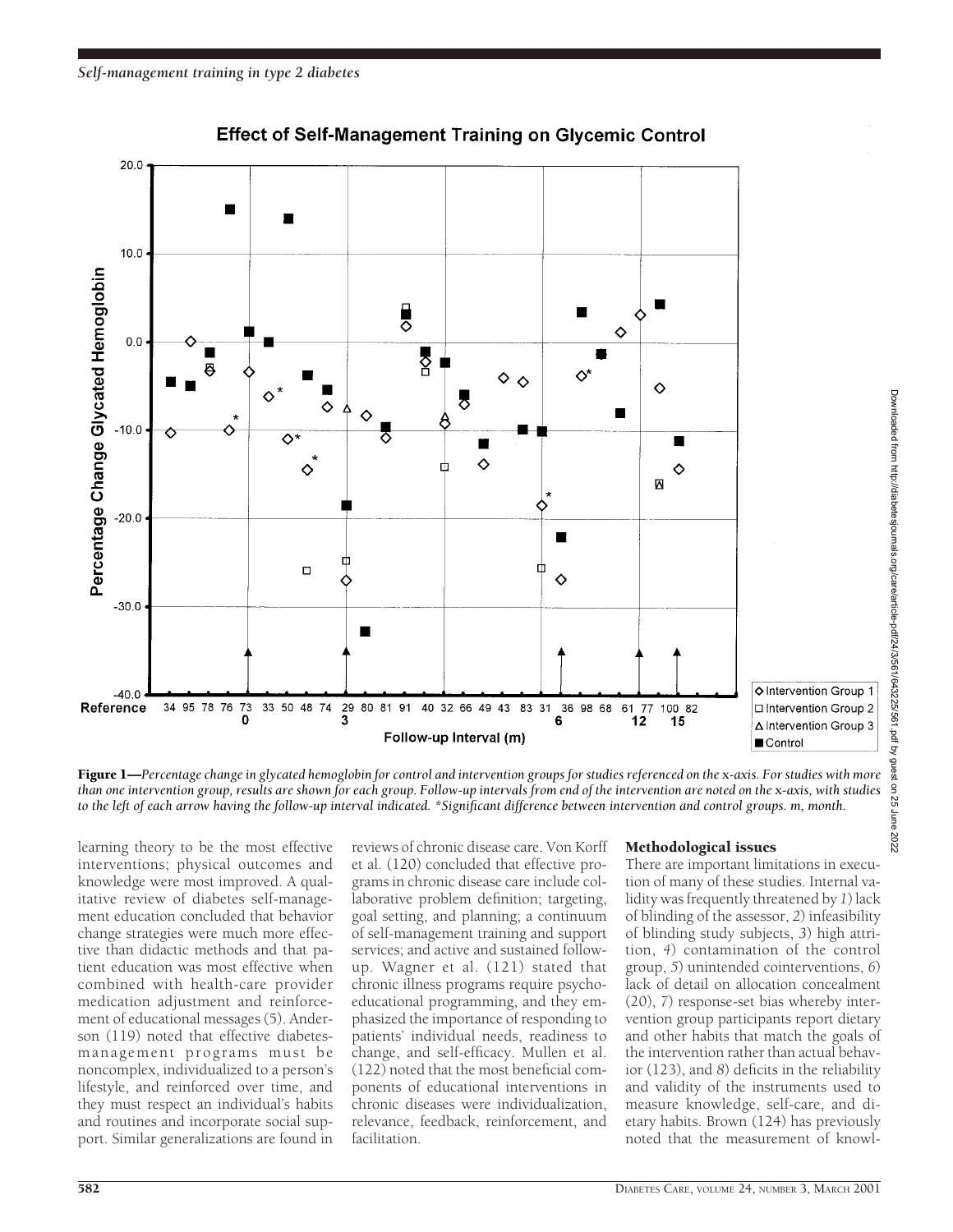## **Table 7—***Conclusions of a review of randomized, controlled trials of the effectiveness of self-management training in type 2 diabetes*

## A. Effectiveness of interventions

- 1. In the short term (<6 months), knowledge levels, SMBG skills, and self-reported dietary habits improve.
- 2. In the short term, improvements in glycemic control, knowledge, and diet are more readily demonstrated than improvements in weight and physical activity levels.
- 3. Improved glycemic control does not correspond to measured changes in knowledge or SMBG skills.
- 4. Weight loss can be demonstrated with repetitive interventions or with short-term follow-up (<6 months).
- 5. Physical activity levels are variably affected by interventions.
- 6. Effects on lipids and blood pressure are variable and more likely to be positive with interactive or individualized, repetitive interventions.
- 7. Studies with short-term follow-up are more likely to demonstrate positive effects on glycemic control and behavioral outcomes than studies with longer follow-up intervals.
- 8. Interventions with regular reinforcement are more effective than one-time or short-term education.
- 9. Interventions that involve patient participation and collaboration seem to produce somewhat more favorable effects on glycemic control, weight loss, and lipid profiles than didactic ones.
- 10. Group education is more effective for lifestyle interventions and seems to be equally effective for interventions focusing on knowledge and SMBG.
- 11. The focus of the current literature has been on knowledge and glycemic control outcomes; there is little literature measuring quality of life and long-term clinical outcomes.
- B. Methodological issues
	- 1. Descriptive information is frequently lacking, including type of diabetes and the representativeness of study populations to target populations.
	- 2. Threats to internal validity (selection, performance, attrition, and detection bias) are common.
	- 3. Generalizability of study results is often limited by enrollee or researcher selection into study populations or by lack of information on the representativeness of the study population.
- C. Potential future research topics
	- 1. Systematic review of the effectiveness of self-management training interventions in patients with type 2 diabetes using study designs other than randomized, controlled trials.
	- 2. Effectiveness studies to define optimal long-term and maintenance interventions with respect to content, frequency, and method of delivery.
	- 3. Studies to further delineate the impact of self-management training on intermediate outcomes, such as self-efficacy, problem-solving, and coping skills, and to better define the relationship between these outcomes and behavior change, glycemic control, and long-term outcomes.
	- 4. Studies examining the feasibility, effectiveness, and cost-effectiveness of population-based self-management training, as compared with individual patient-centered training.
	- 5. Quantitative review of self-management training effectiveness to further examine the heterogeneity of the literature, and the relationships between population characteristics, study design and quality, intervention characteristics, and outcomes.
	- 6. Effectiveness studies focusing on long-term cardiovascular, quality of life, and economic outcomes.

edge is seriously flawed. More recent studies have demonstrated little improvement. In addition, most studies compare a more intensive intervention to basic care and education, as it is generally considered unethical to randomize a group to receive no education, thus minimizing measured effects of the intervention.

There was frequently an inadequate description of study interventions and participants, including the representativeness of study populations. Generalizability was also frequently limited by the volunteer nature of the study populations. Glasgow and Osteen (125) noted similar deficiencies in information on the representativeness of study populations in diabetes self-management training studies, as well as in the reporting of patient characteristics.

The behavioral theories on which interventions were based are documented in a few studies (29,40,60,67,68,79,93, 96), as were the behavioral tools (27,30, 46,48–50,72,73,75,76–78,91,92,94). However, data are insufficient to determine which behavioral tools and theories are most advantageous.

Although only randomized, controlled trials were reviewed, there is an important body of literature with other study designs. It is more difficult to draw conclusions about causality from nonexperimental designs than from an experimental design (16). Nonetheless, nonexperimental designs, if methodologically sound, reveal important information about the effectiveness of interventions (126). Randomized, controlled trials in this area of research are not always feasi-

ble, or even desirable, particularly when examining community educational interventions. Glasgow et al. (127) note the increasing importance of recognizing the complexity of disease determinants and multilevel system interventions. Classic randomized, controlled trials emphasize efficacy, to the exclusion of factors influencing effectiveness, such as adoption, reach, and institutionalization (127).

This review supports concerns expressed by others that researchers may not be measuring the most important outcomes (125,127). Glasgow and Osteen (125) reviewed Brown's 1990 metaanalysis (10) and concluded that "Program evaluations to date have focused too narrowly on assessing knowledge and GHb outcomes to the exclusion of other important variables." They stated that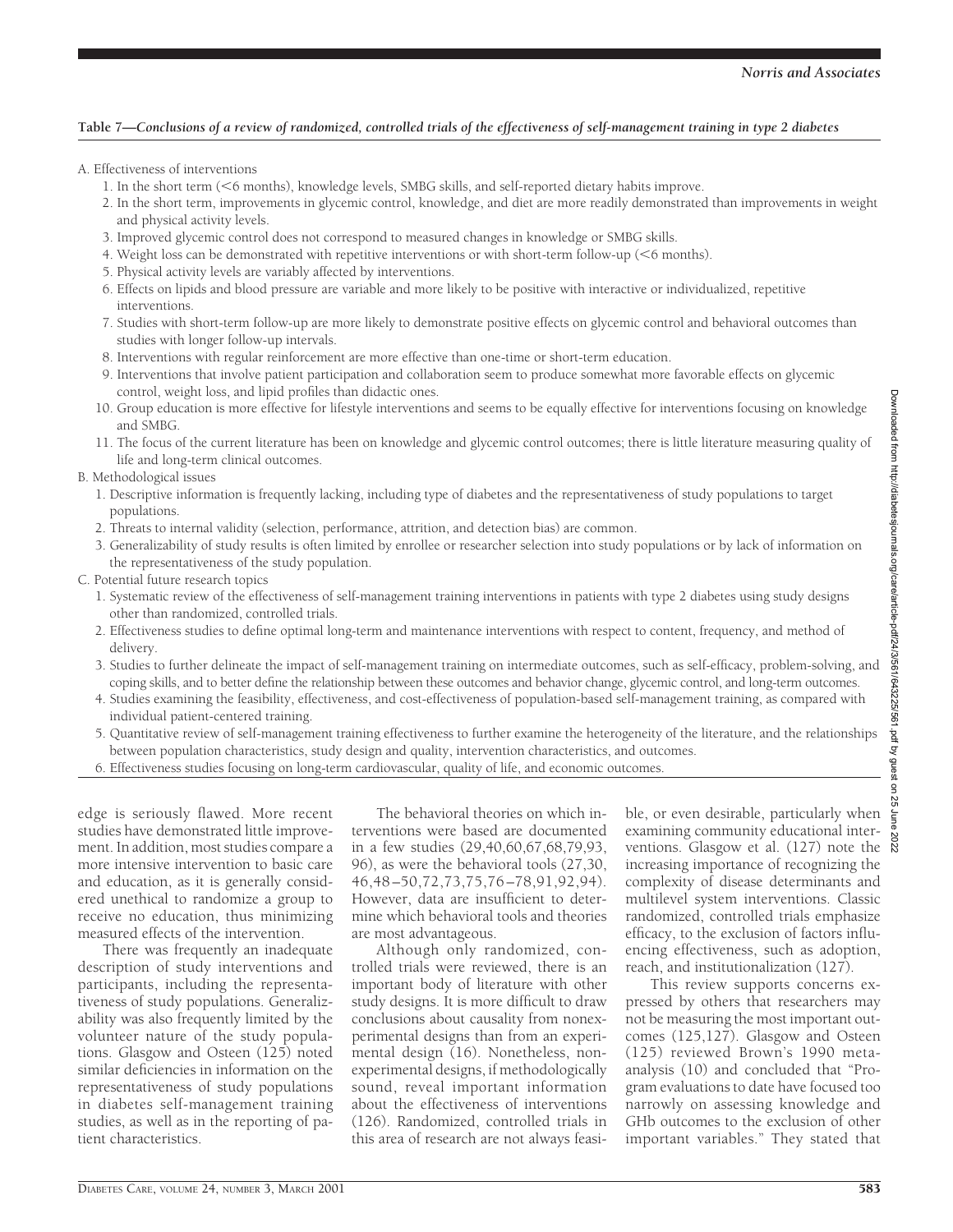process and mediating variables (such as self-efficacy, problem-solving, and coping skills) and quality-of-life outcomes must receive much more attention in intervention research. Unfortunately, our review suggests that little has changed in the past 10 years, as researchers have continued to focus on knowledge and glycemic control to the exclusion of outcomes reflecting a more holistic view of patient function, longevity, and quality of life.

## Future research

There are clearly many gaps in the literature on effectiveness of diabetes selfmanagement training in type 2 diabetes (Table 7). More work must be done to identify the predictors and correlates of glycemic control, because knowledge levels and SMBG do not correlate well with blood glucose. Behavioral theory must have a more explicit role in future studies to improve the understanding of behavior change in the self-management of chronic illness. The role of electronic media in diabetes self-management training, the role of nontraditional health-care providers, and the optimal training of health educators has yet to be determined. The role of individual needs assessment within the context of group teaching has not been clarified. Quality-of-life outcomes must be brought to the forefront of future research.

The objectives for ideal self-management interventions in diabetes are clear: behavioral interventions must be practical and feasible in a variety of settings; a large percentage of the relevant population must be willing to participate; the intervention must be effective for longterm important physiological outcomes, behavioral end points, and quality of life; patients must be satisfied; and the intervention must be relatively low-cost and cost-effective (68). How best to achieve these objectives is not entirely clear. There are some well-designed and -executed studies that support the effectiveness of self-management training for patients with type 2 diabetes, particularly in the short term. The challenge is to expand upon this current knowledge to achieve all of the objectives of ideal selfmanagement. Further research of high methodological quality in diverse study populations and settings and using generalizable interventions is needed to assess the effectiveness of self-management interventions on sustained glycemic control, cardiovascular disease risk factors, and ultimately, microvascular and cardiovascular disease and quality of life.

**Acknowledgments**— We thank Frank Vinicor for his thoughtful comments on the manuscript and Kristi Riccio for technical support.

#### **References**

- 1. Task Force to Revise the National Standards: National standards for diabetes self-management education programs. *Diabetes Educator* 21:189–193, 1995
- 2. Bartlett E: Historical glimpses of patient education in the United States. *Patient Educ Counsel* 8:135–149, 1986
- 3. de Weerdt I, Visser A, van der Veen E: Attitude behavior theories and diabetes education programmes. *Patient Educ Counsel* 14:3–19, 1989
- 4. United States Department of Health and Human Services PHS: *Healthy People 2010 (Conference Edition)*. United States Department of Health and Human Services, Washington, DC, 2000
- 5. Clement S: Diabetes self-management education. *Diabetes Care* 18:1204–1214, 1995
- 6. American Diabetes Association: Standards of medical care for patients with diabetes mellitus. *Diabetes Care* 23 (Suppl. 1):S32–S41, 2000
- 7. Harris MI, Eastman RC, Cowie CC, Flegal KM, Eberhardt MS: Racial and ethnic differences in glycemic control of adults with type 2 diabetes. *Diabetes Care* 22: 403–408, 1999
- 8. United States Department of Health and Human Services CDC: Diabetes: a serious public health problem. In *At-a-Glance*. Washington, DC, USDHHS, 1998, 1–4
- 9. Brown S: Effects of educational interventions in diabetes care: a meta-analysis of findings. *Nurs Res* 37:223–230, 1988
- 10. Brown S: Studies of educational interventions and outcomes in diabetic adults: a meta-analysis revisited. *Patient Educ Counsel* 16:189–215, 1990
- 11. Padgett D, Mumford E, Hynes M, Carter R: Meta-analysis of the effects of educational and psycholosocial interventions on management of diabetes mellitus. *J Clin Epidemiol* 41:1007–1030, 1988
- 12. Glasgow R, Anderson R: In diabetes care, moving from compliance to adherence is not enough; something entirely different is needed. *Diabetes Care* 22:2090–2091, 1999
- 13. Counsell C: Formulating questions and locating primary studies for inclusion in systematic reviews. *Ann Intern Med* 127: 380–387, 1997
- 14. Dickersin K, Scherer R, Lefebvre C: Identifying relevant studies for systematic reviews. *BMJ* 309:1286–1291, 1994
- 15. Jadad A, McQuay H: Searching the literature: be systematic in your searching. *BMJ* 307:66, 1993
- 16. Richter B, Berger M: Randomized controlled trials remain fundamental to clinical decision making in type II diabetes mellitus: a comment to the debate on randomized controlled trials. *Diabetologia* 43:254–258, 2000
- 17. Funnell M, Anderson R, Arnold M, Barr P, Donnelly M, Johnson P: Empowerment: an idea whose time has come in diabetes education.*Diabetes Educator* 17: 37–41, 1991
- 18. Berlin J, Miles C, Crigilano M, Conill A, Goldmann D, Horowitz D, Jones F, Hanchk N, Williams S: Does blinding of readers affect the results of meta-analyses? Results of a randomized trial. *Online J Curr Clin Trials* 205: 1997
- 19. Irwig L, Toteson A, Gatsonis C, Lau J, Colditz G, Chalmers T, Mosteller F: Guidelines for met-analyses evaluating diagnostictests.*AnnInternMed*120:667– 676, 1994
- 20. Clarke M, Oxman AD, Eds.: *Cochrane Reviewers Handbook* 4.1.1. In *The Cochrane Library*. Issue 4. Oxford, U.K., 2000
- 21. Feinstein A: *Clinical Epidemiology: The Architecture of Clinical Research*. Philadelphia, WB Saunders, 1985
- 22. Schultz D, Chalmers I, Hayes R, Altman D: Empirical evidence of bias: dimensions of methodological quality associated with estimates of treatment effects in controlled trials. *JAMA* 273:408–412, 1995
- 23. Stange K, Miller W, Crabtree B, O'Connor P, Zyzanski S: Multimethod research: approaches for integrating qualitative and quantitative methods. *J Gen Intern Med* 9:278–282, 1994
- 24. Petitti D: *Meta-Analysis, Decision Analysis and Cost-Effectiveness Analysis; Methods for Quantitative Synthesis in Medicine*. New York, Oxford University Press, 1994
- 25. Little R: Recent progress in glycohemoglobin (HbA1c) testing. *Diabetes Care* 23: 265–266, 2000
- 26. Fernando D: Knowledge about diabetes and metabolic control in diabetic patients. *Ceylon Med J* 38:18–21, 1993
- 27. Vinicor F, Cohen S, Mazzuca S, Moorman N, Wheeler M, Kuebler T, Swanson S, Ours P, Fineberg S, Gordon E, Duckworth W, Norton J, Fineberg N, Clark CJ: DIABEDS: a randomized trial of the effects of physician and/or patient education on diabetes patient outcomes. *J Chronic Dis* 40:345–356, 1987
- 28. Mazzuca S, Moorman N, Wheeler M, Norton J, Fineberg N, Vinicor F, Cohen J, Clark CJ: The diabetes education

**Iloaded**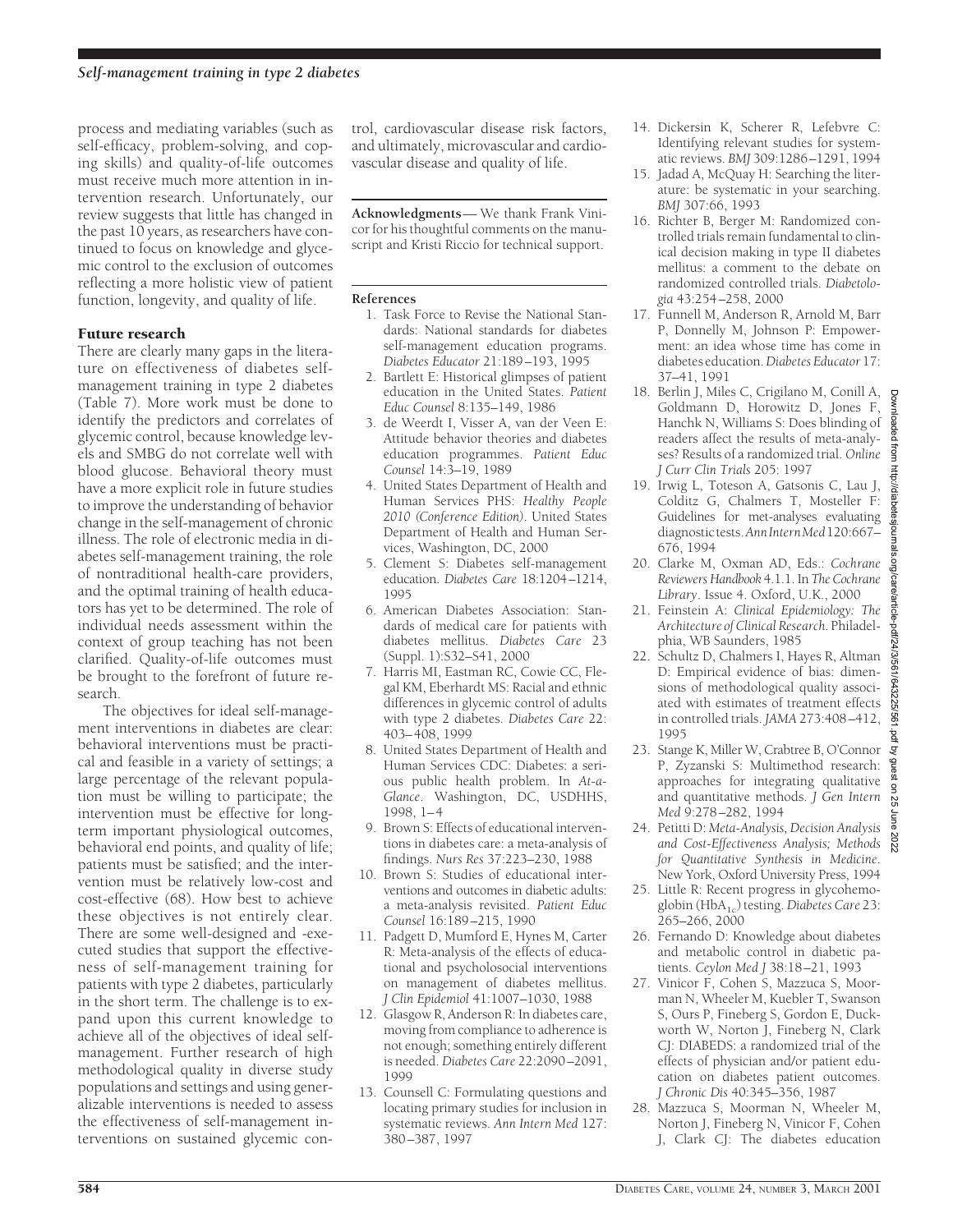study: a controlled trial of the effects of diabetes patient education. *Diabetes Care* 9:1–10, 1986

- 29. Campbell E, Redman S, Moffitt P, Sanson-Fisher R: The relative effectiveness of educational and behavioral instruction programs for patients with NIDDM: a randomized trial. *Diabetes Educator* 22: 379–386, 1996
- 30. Falkenberg M, Elwing B, Goransson A, Hellstrand B, Riis U: Problem-oriented participatory education in the guidance of adults with non-insulin-treated type-II diabetes mellitus. *Scand J Prim Health Care* 4:157–164, 1986
- 31. McCulloch D, Mitchell R, Ambler J, Tattersall R: Influence of imaginative teaching of diet on compliance and metabolic control in insulin-dependent diabetes. *BMJ* 287:1858–1861, 1983
- 32. Wise P, Dowlatshahi D, Farrant S, Fromson S, Meadows K: Effect of computerbased learning on diabetes knowledge and control. *Diabetes Care* 9:504–508, 1986
- 33. Scott R, Beaven D, Stafford J: The effectiveness of diabetes education for noninsulin-dependent diabetic persons. *Diabetes Educator* 10:36–39, 1984
- 34. Bloomgarden Z, Karmally W, Metzger M, Brothers M, Nechemias C, Bookman J, Faierman D, Ginsberg-Fellner F, Rayfield E, Brown W: Randomized, controlled trial of diabetic patient education: improved knowledge without improved metabolic status. *Diabetes Care* 10:263– 272, 1987
- 35. Korhonen T, Huttunen J, Aro A, Hentinen M, Ihalainen O, Majander H, Siitonen O, Uusitupa M, Pyorala K: A controlled trial on the effects of patient education in the treatment of insulindependent diabetes. *Diabetes Care* 6:256– 261, 1983
- 36. Heller S, Clarke P, Daly H, Davis I, Mc-Culloch D, Allison S, Tattersal R: Group education for obese patients with type 2 diabetes: greater success at less cost.*Diabet Med* 5:552–556, 1988
- 37. Kendall P, Jansen G: Educating patients with diabetes: comparison of nutrientbased and exchange group methods. *J Am Diet Assoc* 90:238–243, 1990
- 38. Wheeler L, Wheeler M, Ours P, Swider C: Evaluation of computer-based diet education in persons with diabetes mellitus and limited educational background. *Diabetes Care* 8:537–544, 1985
- 39. Turnin M-C, Beddok R, Clottes J, Martini P, Abadie R, Buisson J-C, Soule-Cupuy C, Bonneu M, Camare R, Anton J-P, Chrisment C, Farreny H, Bayard F, Tauber J-P: Telematic expert system Diabeto: new tool for diet self-monitoring for diabetic patients. *Diabetes Care* 15: 204–212, 1992
- 40. de Weerdt I, Visser A, Kok G, van der Veen E: Randomized controlled evaluation of an education programme for insulin treated patients with diabetes: effects on psychosocial variables. *Patient Educ Counsel* 14:191–215, 1989
- 41. Barth R, Campbell L, Allen S, Jupp J, Chisholm D: Intensive education improves knowledge, compliance, and foot problems in type 2 diabetes. *Diabet Med* 8:111–117, 1991
- 42. Brown S, Duchin S, Villagomez E: Diabetes education in a Mexican-American population: pilot testing of a researchbased videotape. *Diabetes Educator* 18: 47–51, 1992
- 43. Hawthorne K, Tomlinson S: One-to-one teaching with pictures: flashcard health education for British Asians with diabetes. *Br J Gen Pract* 47:301–304, 1997
- 44. Kim J-Y, Phillips T: The effectiveness of two forms of corrective feedback in diabetes education. *J Comput Based Instruct* 18:14–18, 1991
- 45. Jones P: Use of a course on self-control behavior techniques to increase adherence to prescribed frequency for selfmonitoring blood glucose. *Diabetes Educator* 16:296–303, 1990
- 46. Rettig B, Shrauger D, Recker R, Gallagher T, Wiltse H: A randomized study of the effects of a home diabetes education program. *Diabetes Care* 9:173–178, 1986
- 47. Raz I, Soskolne V, Stein P: Influence of small-group education sessions on glucose homeostasis in NIDDM. *Diabetes Care* 11:67–71, 1988
- 48. D'Eramo-Melkus G, Wylie-Rosett J, Hagan J: Metabolic impact of education in NIDDM. *Diabetes Care* 15:864–869, 1992
- 49. White N, Carnahan J, Nugent C, Iwaoka T, Dodson M: Management of obese patients with diabetes mellitus: comparison of advice education with group managment. *Diabetes Care* 9:490–496, 1986
- 50. Lo R, Lo B, Wells E, Chard M, Hathaway J: The development and evaluation of a computer-aided diabetes education program. *Aust J Adv Nurs* 13:19–27, 1996
- 51. Colagiuri R, Colagiuri S, Naidu V: Can patients set their own educational priorities? *Diabetes Res Clin Pract* 30:131– 136, 1995
- 52. Kumana C, Ma J, Kung A, Kou M, Lauder I: An assessment of drug information sheets for diabetic patients: only active involvement by patients is helpful. *Diabetes Res Clin Pract* 5:225–231, 1988
- 53. Small R, Hill Hopper J: Evaluation of videotape teaching of self-monitoring of blood glucose by elderly diabetic patients. *Consultant Pharmacist* 7:24–27, 1992
- 54. Wood ER: Evaluation of a hospitalbased education program for patients with diabetes. *J Am Diet Assoc* 89:354– 358, 1989
- 55. Van Veldhuizen-Scott M, Widmer L, Stacey S, Popovich N: Developing and implementing a pharmaceutical care model in an ambulatory care setting for patients with diabetes. *Diabetes Educator* 21:117–123, 1995
- 56. Genev N, McGill M, Hoskins P, Constantino M, Plehwe W, Yue D, Turtle J: Continuting diabetes education by telephone. *Diabet Med* 7:920–921, 1990
- 57. Tu K-S, McDaniel G, Templeton Gay J: Diabetes self-care knowledge, behaviors, and metabolic control of older adults: the effect of a posteducational follow-up program. *Diabetes Educator* 19:25–30, 1993
- 58. Ward W, Haas L, Beard J: A randomized, controlled comparison of instruction by a diabetes educator versus self-instruction in self-monitoring of blood glucose. *Diabetes Care* 8:284–286, 1985
- 59. Estey A, Tan M, Mann K: Follow-up intervention: its effect on compliance behavior to diabetes regimen. *Diabetes Educator* 16:291–295, 1990
- 60. de Weerdt I, Visser A, Kok G, de Weerdt O, van der Veen E: Randomized controlled multicentre evaluation of an education programme for insulin-treated diabetic patients: effects on metabolic control, quality of life, and costs of therapy. *Diabet Med* 8:338–345, 1991
- 61. Wing R, Epstein L, Nowalk M, Scott N: Self-regulation in the treatment of type II diabetes. *Behav Ther* 19:11–23, 1988
- 62. Litzelman D, Slemenda C, Langefeld C, Hays L, Welch M, Bild D, Ford E, Vinicor F: Reduction of lower extremity clinical abnormalities in patients with noninsulin-dependent diabetes mellitus: a randomized, controlled trial. *Ann Intern Med* 119:36–41, 1993
- 63. Kruger S, Guthrie D: Foot-care: knowledge retention and self-care practices. *Diabetes Educator* 18:487–490, 1992
- 64. Malone J, Snyder M, Anderson G, Bernhard V, Holloway G, Bunt T: Prevention of amputation by diabetic education. *Am J Surg* 158:520–524, 1989
- 65. Hanefeld M, Fischer S, Schmechel H, Rothe G, Schulze J, Dude H, Schwanebeck U, Julius U: Diabetes intervention study: multi-intervention trial in newly diagnosed NIDDM. *Diabetes Care* 14: 308–317, 1991
- 66. de Bont A, Baker I, St.Leger A, Sweetnam P, Wragg K, Stephens S, Hayes T: A randomised controlled trial of the effect of low-fat diet advice on dietary response in insulin-independent diabetic women. *Diabetologia* 21:529–533, 1981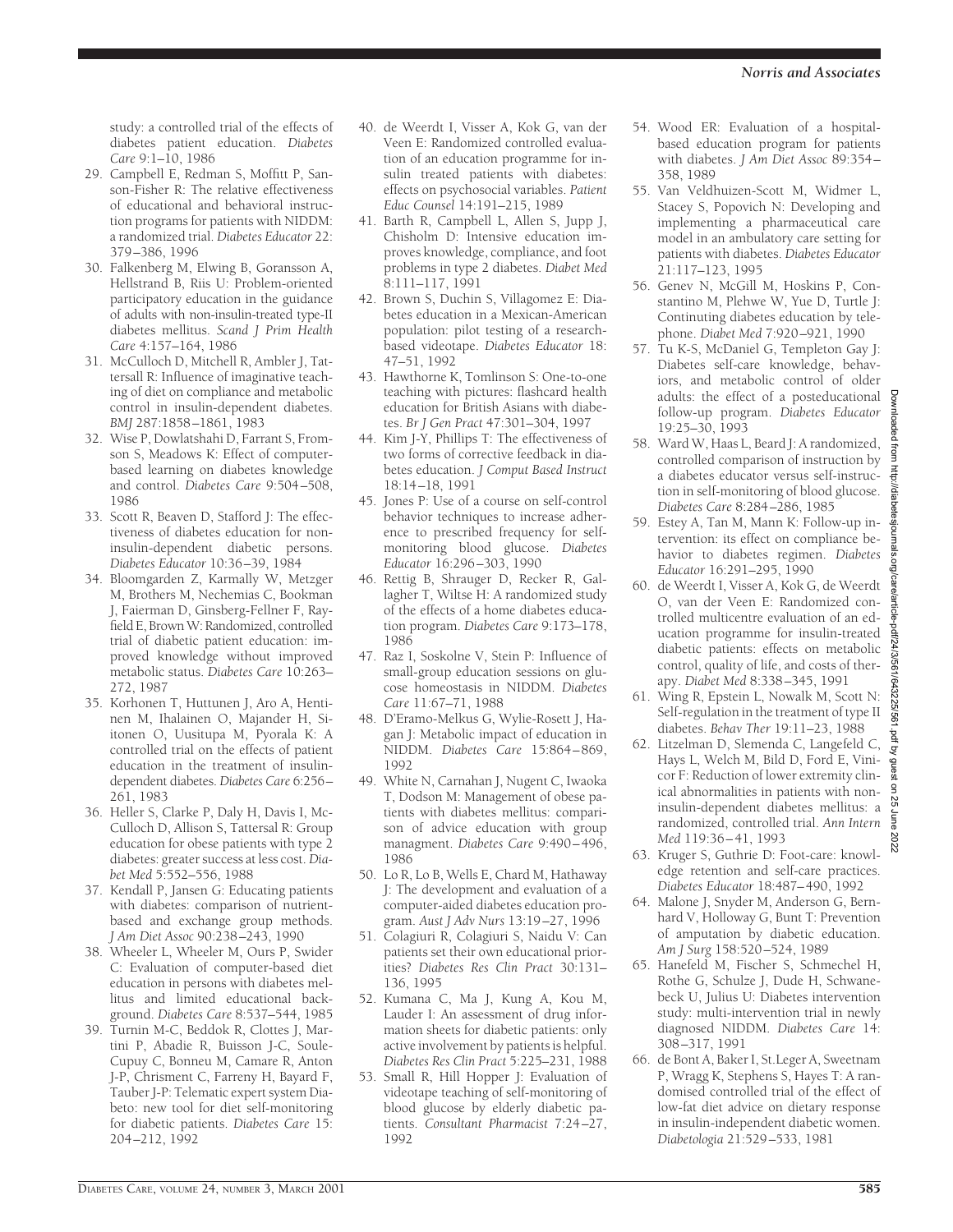- 67. Glasgow R, Toobert D, Hampson S: Effects of a brief office-based intervention to facilitate diabetes dietary self-management. *Diabetes Care* 19:835–842, 1996
- 68. Glasgow R, La Chance P-A, Toobert D, Brown J, Hampson S, Riddle M: Long term effects and costs of brief behavioral dietary intervention for patients with diabetes delivered from the medical office. *Patient Educ Couns* 32:175–184, 1997
- 69. Uusitupa M: Early lifestyle intervention in patients with non-insulin-dependent diabetes mellitus and impaired glucose tolerance. *Ann Med* 28:445–449, 1996
- 70. Mengham L, Morris B, Palmer C, White A: Is intensive dietetic intervention effective for overweight patients with diabetes mellitus? A randomised controlled study in a general practice. *Practical Diabetes International* 16:5–8, 1999
- 71. Frost G, Wilding J, Beecham J: Dietary advice based on the glycaemic index improves dietary profile and metabolic control in type 2 diabetic patients. *Diabet Med* 11:397–401, 1994
- 72. Glasgow R, Toobert D, Mitchell D, Donnelly J, Calder D: Nutrition education and social learning interventions for type II diabetes. *Diabetes Care* 12:150–152, 1989
- 73. Perry T, Mann J, Lewis-Barned N, Duncan A, Waldron M, Thompson C: Lifestyle intervention in people with insulindependent diabetes mellitus (IDDM). *Eur J Clin Nutr* 51:757–763, 1997
- 74. Glasgow R, Toobert D, Hampson S, Brown J, Lewinsohn P, Donnelly J: Improving self-care among older patients with type II diabetes: the "Sixty Something. . . " study. *Patient Educ Counsel* 19: 61–74, 1992
- 75. Wierenga M: Life-style modification for weight control to improve diabetes health status. *Patient Educ Counsel* 23:33–40, 1994
- 76. Agurs-Collins T, Kumanyika S, Ten Have T, Adams-Campbell L: A randomized controlled trial of weight reduction and exercise for diabetes management in older African-American subjects. *Diabetes Care* 20:1503–1511, 1997
- 77. Wing R, Epstein L, Nowalk M, Koeske R, Hagg S: Behavior change, weight loss, and physiological improvements in type II diabetic patients. *J Consult Clin Psychol* 53:111–122, 1985
- 78. Pratt C, Wilson W, Leklem J, Kingsley L: Peer support and nutrition education for older adults with diabetes. *J Nutr Elderly* 6:31–43, 1987
- 79. Kaplan R, Hartwell S, Wilson D, Wallace J: Effects of diet and exercise interventions on control and quality of life in non-insulin-dependent diabetes mellitus. *J Gen Intern Med* 2:220–227, 1987
- 80. Arseneau D, Mason A, Bennett Wood O,

Schwab E, Green D: A comparison of learning activity packages and classroom instruction for diet management of patients with non-insulin-dependent diabetes mellitus. *Diabetes Educator* 20: 509–514, 1994

- 81. Franz M, Monk A, Barry B, McClain K, Weaver T, Cooper N, Upham P, Bergenstal R, Mazze R: Effectiveness of medical nutrition therapy provided by dietitians in the management of non-insulindependent diabetes mellitus: a randomized, controlled clinical trial. *J Am Diet Assoc* 95:1009–1017, 1995
- 82. Uusitupa M, Laitinen J, Siitonen O, Vanninen E, Pyorala K: The maintenance of improved metabolic control after intensified diet therapy in recent type 2 diabetes. *Diabetes Res Clin Pract* 19:227– 238, 1993
- 83. Hitchcock Noel P, Larme A, Meyer J, Marsh G, Correa A, Pugh J: Patient choice in diabetes education curriculum: nutritional versus standard content for type 2 diabetes. *Diabetes Care* 21: 896–901, 1998
- 84. Werdier D, Jesdinsky H, Helmich P: A randomized, controlled study on the effect of diabetes counseling in the offices of 12 general practitioners. *Rev Epidemiol Sante Publique* 32:225–229, 1984
- 85. Anderson R, Funnell M, Butler P, Arnold M, Fitzgerald J, Feste C: Patient empowerment: results of a randomized controlled trial. *Diabetes Care* 18:943–949, 1995
- 86. Gilden J, Hendryx M, Clar S, Casia C, Singh S: Diabetes support groups improve health care of older diabetic patients. *J Am Geriatr Soc* 40:147–150, 1992
- 87. Brown SA, Hanis CL: Culturally competent diabetes education for Mexican Americans: the Starr County study. *Diabetes Educator* 25:226–236, 1999
- 88. Korhonen T, Uusitupa M, Aro A, Kumpulainen T, Siitonen O, Voutilainen E, Pyorala K: Efficacy of dietary instructions in newly diagnosed non-insulindependent diabetic patients. *Acta Med Scand* 222:323–331, 1987
- 89. Laitinen J, Ahola I, Sarkkinen E, Winberg R, Harmaakorph-Livonen P, Uusitupa M: Impact of intensified dietary therapy on energy and nutrient intakes and fatty acid composition of serum lipids in patients with recently diagnosed non-insulin-dependent mellitus. *J Am Diet Assoc* 93:276–283, 1993
- 90. Wing R, Epstein L, Nowalk M, Scott N, Koeske R, Hagg S: Does self-monitoring of blood glucose levels improve dietary compliance for obese patients with type II diabetes? *Am J Med* 81:830–836, 1986
- 91. Mulrow C, Bailey S, Sonksen P, Slavin B: Evaluation of an audiovisual diabetes education program: negative results of a

randomized trial of patients with noninsulin-dependent diabetes mellitus. *J Gen Intern Med* 2:215–219, 1987

- 92. Rabkin S, Boyko E, Wilson A, Streja D: A randomized clinical trial comparing behavior modification and individual counseling in the nutritional therapy of non-insulin-dependent diabetes mellitus: comparison of the effect on blood sugar, body weight, and serum lipids. *Diabetes Care* 6:50–56, 1983
- 93. Campbell L, Barth R, Gosper J, Jupp J, Simons L, Chisholm D: Impact of intensive educational approach to dietary change in NIDDM. *Diabetes Care* 13: 841–847, 1990
- 94. Rainwater N, Ayllon T, Frederiksen L, Moore E, Bonar J: Teaching self-management skills to increase diet compliance in diabetics. In *Adherence, Compliance, and Generalization in Behavioral Medicine*. Stuart R, Ed. New York, Brummer/Mazel, 1982, p. 304–328
- 95. Trento M, Passera P, Tomalino M, Pagnozzi F, Pomero F, Vaccari P, Bajardi M, Molinatti GM, Porta M: Therapeutic group education in the follow-up of patients with non-insulin treated, non-insulin dependent diabetes mellitus. *Diabete Metab Clin Exp* 11:212–216, 1998
- 96. Boehm S, Schlenk E, Raleigh E, Ronis D: Behavioral analysis and behavioral strategies to improve self-management of type II diabetes.*Clin Nurs Res* 2:327–344, 1993
- 97. Wilson W, Pratt C: The impact of diabetes education and peer support upon weight and glycemic control of elderly persons with non-insulin dependent diabetes mellitus (NIDDM). *Am J Public Health* 77:634–635, 1987
- 98. Mazzuca K, Farris N, Mendenhall J, Stoupa R: Demonstrating the added value of community health nursing for clients with insulin-dependent diabetes. *J Community Health Nurs* 14:211–224, 1997
- 99. Ridgeway N, Harvill D, Harvill L, Falin T, Forester G, Gose O: Improved control of type 2 diabetes mellitus: a practical education/behavior modification program in a primary care clinic. *South Med J* 92:667–672, 1999
- 100. Kaplan R, Wilson D, Hartwell S, Merino K, Wallace J: Prospective evaluation of HDL cholesterol changes after diet and physical conditioning programs for patients with type II diabetes mellitus. *Diabetes Care* 8:343–348, 1985
- 101. Hartwell S, Kaplan R, Wallace J: Comparison of behavioral interventions for control of type II diabetes mellitus. *Behav Ther* 17:447–461, 1986
- 102. Franz M, Splett P, Monk A, Barry B, Mc-Clain K, Weaker T, Upham P, Bergenstal R, Mazze R: Cost-effectiveness of medical nutrition therapy provided by dieti-